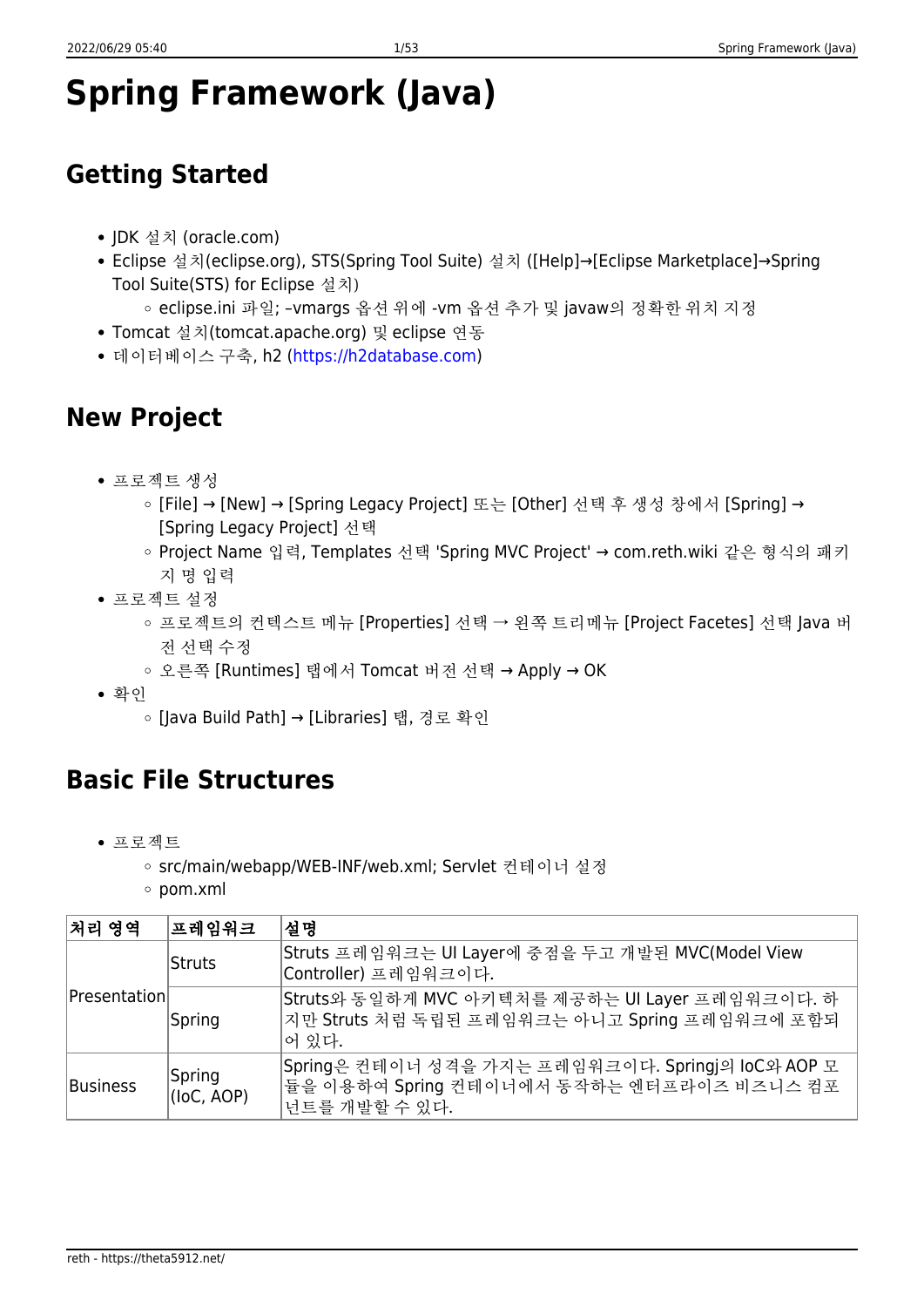| 처리 영역       | │프레임워크                | 설명                                                                                                                                                                                 |
|-------------|-----------------------|------------------------------------------------------------------------------------------------------------------------------------------------------------------------------------|
| Persistence | Hibernate or<br>∣∣PA  | Hibernate는 완벽한 ORM(Object Relation Mapping) 프레임워크이다. ORM<br> 프레임워크는 SQL 명령어를 프레임워크가 자체적으로 생성하여 DB 연동을<br>치리한다. JPA는 Hibernate를 비롯한 모든 ORM의 공통 인터페이스를 제공하<br>│는 자바 표준 API이다.        |
|             | llbatis or<br>Mybatis | Ibatis 프레임워크는 개발자가 작성한 SQL 명령어와 자바 객체(VO 혹은<br>DTO)를 매핑해주는 기능을 제공하며, 기존에 사용하던 SQL 명령어를 재사용<br>하여 개발하는 차세대 프로젝트에 유용하게 적용할 수 있다. Mybatis는 Ibatis<br>에서 파생된 프로임워크로서 기본 개념과 문법은 거의 같다. |

- POJO(Plain Old Java Object);
- IoC(Inversion of Control); 제어의 역행. 느슨한 결합, 낮은 결합도
- AOP(Aspect Oriented Programming); 관점지향 프로그래밍. 공통 로직을 분리하여 높은 응집도의 개 발 지원
- polymorphism 다형성
- Design Patterns; Factory Pattern
- 스프링 설정 파일 생성; 프로젝트의 src/main/resources 소스 폴더 선택 → 컨텍스트 메뉴 [New] → [Other] → 'Spring' 폴더의 'Spring Bean Configuration File' 선택 <Next> → File name에 'applicationContext' 입력 <Finish>

```
 ...
  <bean id="{id}" class="{class path}"/>
 ...
```

```
...
import org.springframework.context.support.AbstractAppicationContext;
import org.springframework.context.support.GenericXmlApplicationContext;
...
public class {class}
{
  public static void main(String[] args)
   {
    // 1. Spring 컨테이너 구동
    Abstract ApplicationContext factory = new
GenericXmlApplicationContext("applicationContext.xml");
    // 2. Spring 컨테이너로부터 필요한 객체를 요청(Lookup).
   TV tv = (TV) factory.getBean("tv");
   }
}
...
```

| ├구현 클래스 | 기능                                                                             |
|---------|--------------------------------------------------------------------------------|
|         | <br> GenericXmlApplicationContext  파일 시스템이나 클래스 경로에 있는 XML 설정 파일을 로딩하여 구동하<br> |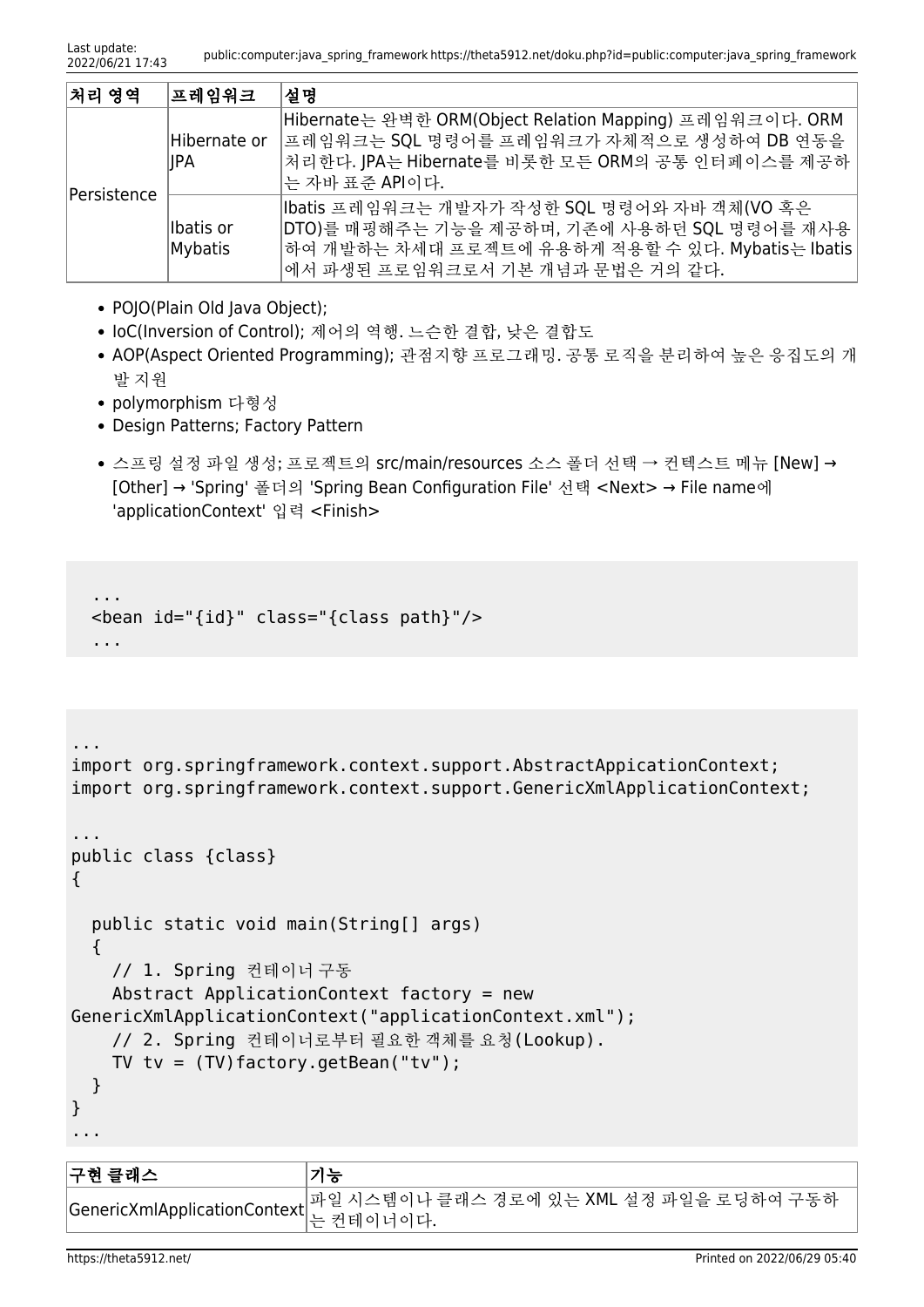| 구현 클래스 | 기능                                                             |
|--------|----------------------------------------------------------------|
|        | XmlWebApplicationContext  웹 기방의 스프링 애플리케이션을 개발할 때 사용하는 컨테이너이다. |

```
<?xml version="1.0" encoding="UTF-8"?>
```

```
<beans xmlns="http://www.springframework.org/schema/beans"
```

```
 xmlns:xsi="http://www.w3.org/2001/XMLSchema-instance"
```

```
 xsi:schemaLocation="http://www.springframework.org/schema/beans
```
http://www.springframework.org/schema/beans/spring-beans.xsd">

```
</beans>
```
- beans 루트 엘리먼트
	- import 엘리먼트
	- bean 엘리먼트
		- init-method 속성
		- destryo-method 속성
		- lazy-init 속성; boolean
		- scope 속성; singleton, prototype
- 의존성 관리
	- Dependency Lookup
	- Dependency Injection
		- Constructor Injection 생성자 인젝션
		- **Setter Injection**
		- p 네임스페이스 사용; p:변수명-ref="참조할 객체의 이름이나 아이디" p:변수명="설정 할 값"
	- 컬렉션 객체 설정
		- **I**list, set, map, properties

```
<beans ...
   xmlns:p="http://www.springframework.org/schema/p"
   ...>
 <!-- 생성자 인젝션 -->
   <bean id="tv" class="polymorphism.SamsungTV">
     <constructor-arg ref="sony"></constructor-arg> <!-- 아래 bean의 id sony와
매칭 -->
     <constructor-arg value="2700000"></constructor-arg>
  </bean>
   <bean id="sony" class="polymorphism.SonySpeaker"></bean>
   <bean id="apple" class="polymorphism.AppleSpeaker"></bean>
   <!-- Setter Injection -->
   <bean id="tv" class="polymorphism.SamsungTV">
     <property name="speaker" ref="apple"></property>
     <property name="price" value="2700000"></property>
   </bean>
   <!-- p namespace -->
```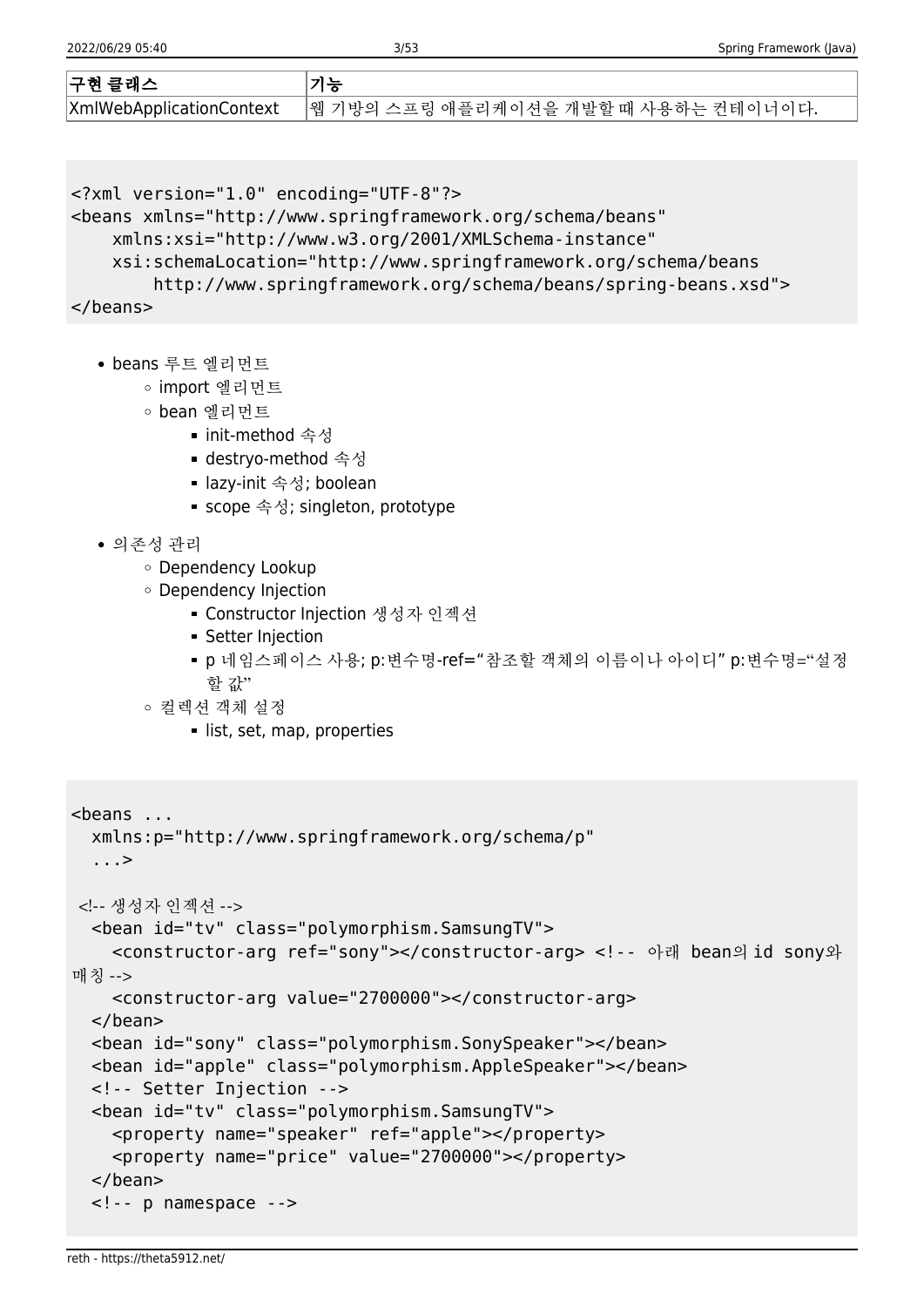```
Last update:<br>2022/06/21 17:43
                            2022/06/21 17:43 public:computer:java_spring_framework https://theta5912.net/doku.php?id=public:computer:java_spring_framework
```

```
 <bean id ="tv" class="polymorphism.SamsungTV" p:speaker-ref="sony"
p:price="2700000"/>
```

```
 <bean ...>
   <property name="addressList">
     <list>
       <value>something 1</value>
       <value>something 2</value>
     </list>
     <set value-type="java.lang.String">
       <value>something 1</value>
       <value>something 2</value>
       <value>something 2</value>
     <set>
    <sub>map</sub></sub>
       <entry>
         <key><value>key value 1</value></key>
         <value>value 1</value>
       </entry>
       <entry>
          <key><value>key value 2</value></key>
          <value>value 2</value>
       </entry>
     </map>
    < props> <prop key="key1">value 1</prop>
       <prop key="key2">value 2</prop>
     </props>
   </property>
```
- 이클립스에서 생성자 추가; 편집창에서 해당 클래스를 연 상태에서 <Alt> + <Shift> + <S> → [Generate Constructor using Fields] 선택
- 이클립스에서 인터페이스 자동 생성; 편집창에서 해당 클래스를 연 상태에서 <Alt> + <Shift> + <T> → [Extract Interface]
- 이클립스에서 Setter 메소드 자동 생성; <Alt> + <Shift> + <s> → [Generate Getters and Setters]
- 이클립스에서 p 네이스페이스 추가; 스프링 설정 파일에서 [Namespace] 탭 선택 → p 네임스페이스 선택
- 인터페이스 생성 → implements 클래스 작성

# **Annotation** 기반 설정

- Context 네임스페이스 추가
	- 스프링 설정 파일 [Namespaces] 탭 선택 'context' 체크
- 컴포넌트 스캔(component-scan) 설정 <context:component-scan base-package="…"></context:component-scan>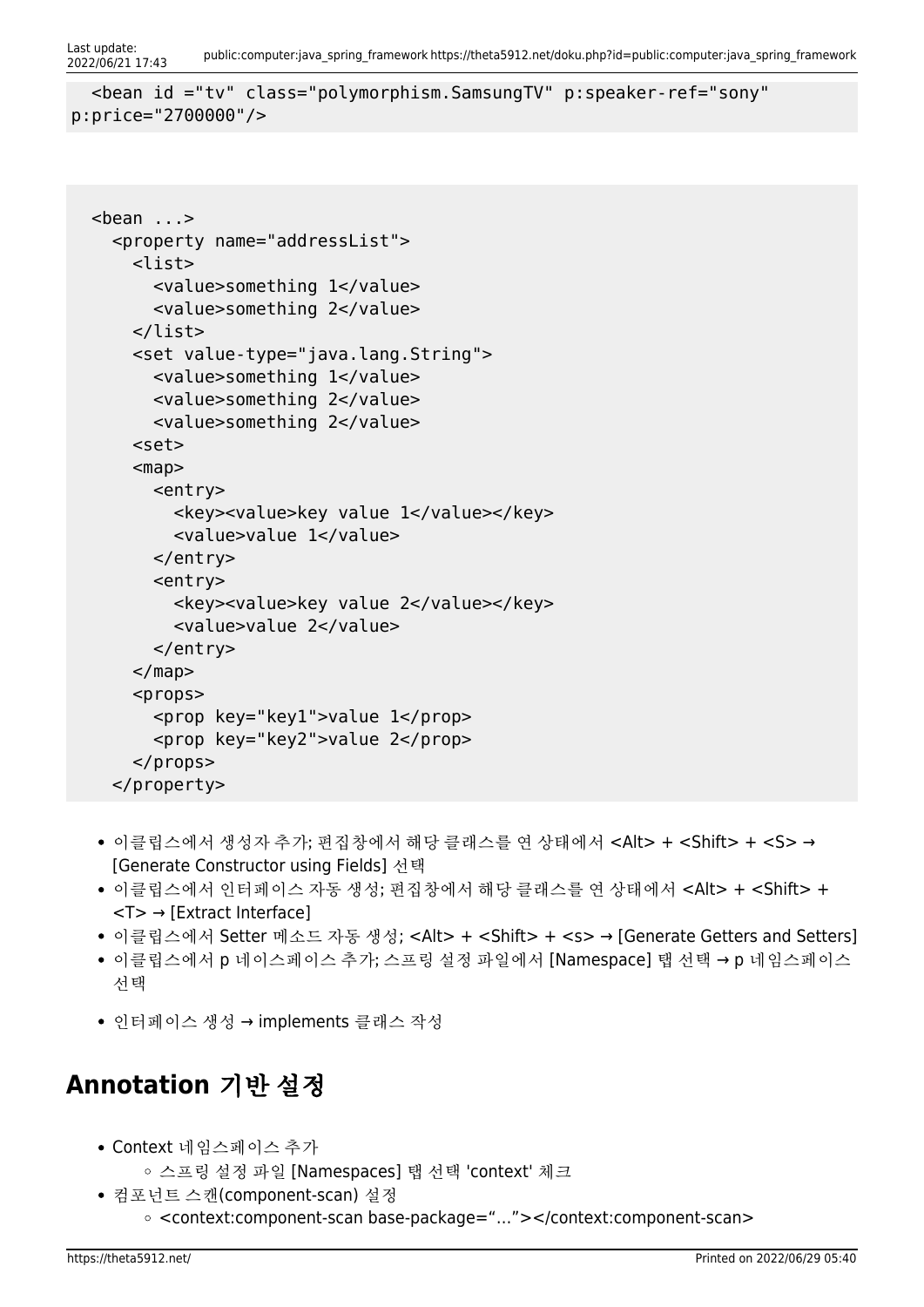- @Component("id"); 기본 생성자 필요, 클래스 선언 바로 앞에.
- 의존성 주입 설정

| 어노테이션  설명  |                                                                                                                           |
|------------|---------------------------------------------------------------------------------------------------------------------------|
|            | │@Autowired│주로 변수 위에 설정하여 해당 타입의 객체를 찾아서 자동으로 할당한다.<br>│@Autowired│org.springframework.beans.factory.annotation.Autowired |
| @Qualifier | 특정 객체의 이름을 이용하여 의존성 주입할 때 사용한다.<br>org.springframework.beans.factory.annotation.Qualifier                                 |
| @Inject    | @Autowired와 동일한 기능을 제공한다.<br>javax.annotation.Resource                                                                    |
| @Resource  | @Autowired와 @qualifier의 기능을 결합한 어노테이션이다.<br>javax.inject.Inject                                                           |

- @Autowired; 변수 앞에
- @Qualifier("id"); 의존성 주입 대상이 두 개 이상일 때 @Autowired와 함께
- @Resource(name="id");
- 어노테이션과 XML 설정 병행하여 사용

| │어노테이션 │위치         |                            | 의 미                                       |
|--------------------|----------------------------|-------------------------------------------|
| @Service           |                            | XXXXServiceImpl 비즈니스 로직을 처리하는 Service 클래스 |
| @Repository XXXDAO |                            | 데이터베이스 연동을 처리하는 DAO 클래스                   |
|                    | @Controller  XXXController | 사용자 요청을 제어하는 Controller 클래스               |

- XxxVO, XxxDAO, XxxService, XxxServiceImpl
- VO(Value Object) DTO(Data Transfer Object) 작성 데이터 전달 목적
- DAO(Data Access Object) 데이터 베이스 연동
	- 드라이버 다운로드; pom.xml <dependencies> 태그 안에 추가
	- JDBC Utility 클래스; Connection 획득 및 해제 작업
	- 클래스 작성; @Repository("boardDAO"), insert, update, delete, get, list 메서드 작성
- Service 인터페이스 작성; DAO 클래스에서 <Alt> + <Shift> + <T>
- Service 구현 클래스 작성;
	- @Service("boardService")
	- @Autowired로 DAO 연결
- 실행; 컨테이너 구동 → BoardServiceImpl 객체 Lookup → VO 객체 → insert/update/list,… → 컨테이 너 종료

# **Spring AOP**

- IoC → 결합도, AOP(Aspect Oriented Programming) → 응집도
- 관심 분리 Separation of Concerns; 횡단 관심 Crosscutting Concerns, 핵심 관심 Core Concerns
- AOP 라이브러리 추가; pom.xml → Maven Dependencies 확인 → 스프링 설정파일 applicationContext.xml에서 [Namespaces] 탭 → aop 네임스페이스 추가 → applicationContext.xml 에 <bean> 등록 → aop 관련 설정 추가

```
 <aop:config>
```
...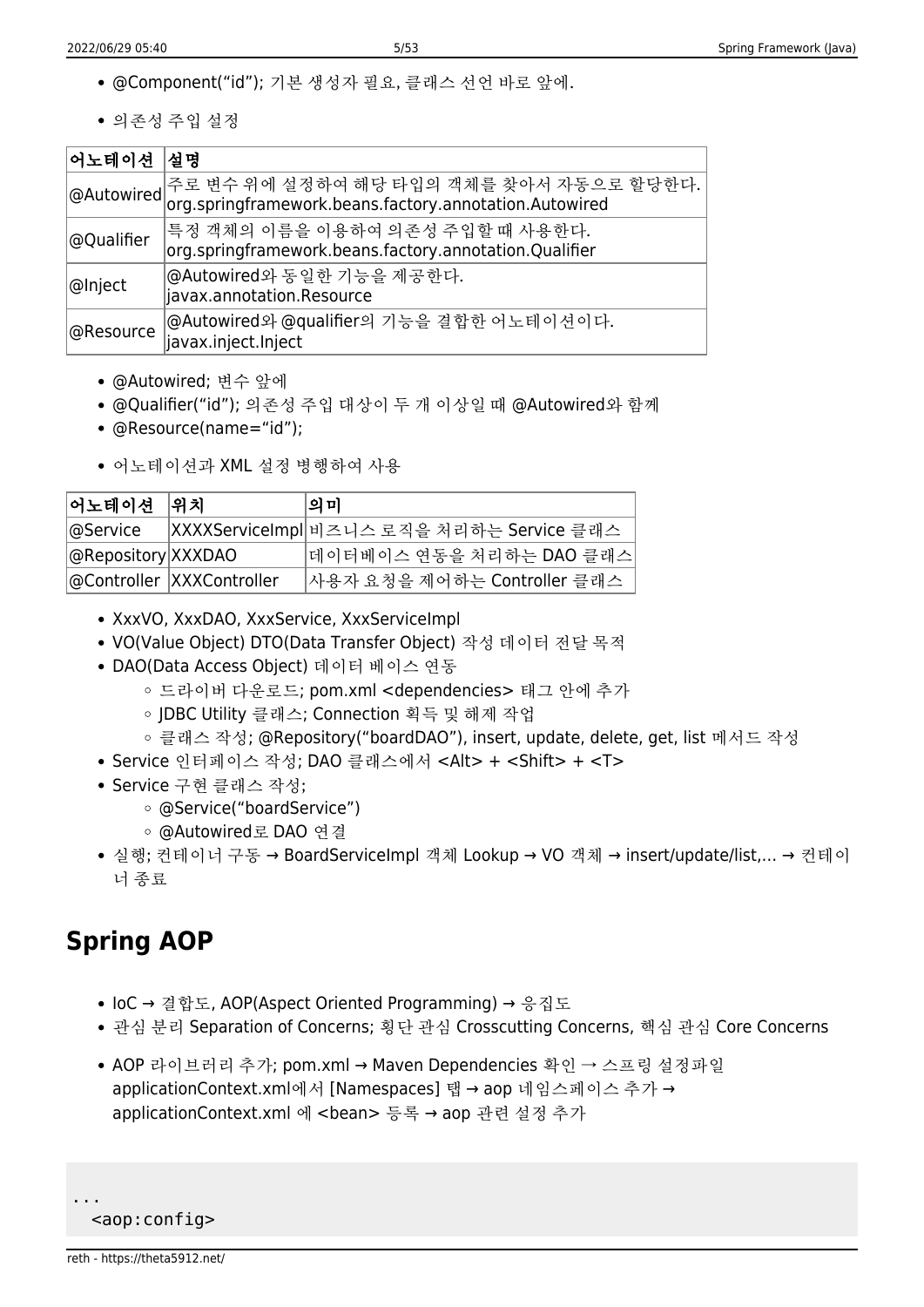Last update:<br>2022/06/21 17:43 public:computer:java\_spring\_framework https://theta5912.net/doku.php?id=public:computer:java\_spring\_framework

```
 <aop:pointcut id="allPointCut" expression="execution(*
com.reth.biz..*Impl.*(...))"/>
     <aop:aspect ref="{bean id}">
       <aop:before pointcut-ref="allPointCut" method="{method}"/>
     </aop:aspect>
  </aop:config>
...
```
- 조인포인트 Joinpoint; 클라이언트가 호출하는 모든 비즈니스 메소드
- 포인트컷 Pointcut; 필터링된 조인포인트
- expression 속성; {리턴타입} {패키지경로}{클래스명}.{메소드명 및 매개변수}
	- $\circ$  {\*} {com.multicampus.biz..}{\*lmpl}.{\*(..)}
	- $\circ$  {\*} {com.multicampus.biz..}{\*lmpl}.{get\*(..)}
- 어드바이스 advice; 횡단 관심에 해당하는 공통 기능의 코드, 독립된 클래스의 메소드로 작성. 어드바이스의 동작시점; before, after, after-returning, after-throwing, around
- 위빙 Weaving; 포인트컷으로 지정한 핵심 관심 메소드가 호출될 때, 어드바이스에 해당하는 횡단 관 심 메소드가 삽입되는 과정
	- 처리 방식; 컴파일타임 Compiletime 위빙, 로딩타임 Loadingtime 위빙, 런타임 Runtime 위빙. 스프링에서는 런타임 위빙 방식만 지원.
- Aspect는 Pointcut과 advise의 결합으로서, 어떤 포인트컷 메소드에 대해서 어떤 어드바이스 메소드 를 실행할지 결정
- AOP 엘리먼트
	- <aop:config>; AOP 설정에서 루트 엘리먼트, 여러 번 사용가능, 하위에는 <aop:pointcut>, <aop:aspect> 엘리먼트가 올 수 있다
	- <aop:pointcut>; 포인트컷 지정을 위해 사용, <aop:config>나 <aop:aspect>의 자식 엘리먼 트로 사용 가능, 여러 개 정의 가능, 유일한 아이디를 할당하여 애스팩트를 설정할 때 포인트컷 을 참조하는 용도로 사용
	- <aop:aspect>; 핵심 관심에 해당하는 포인트컷 메소드와 횡단 관심에 해당하는 어드바이스 메소드를 결합하기 위해 사용
	- <aop:advisor>; 포인트컷과 어드바이스를결합한다는 점에서 애스팩트와 같은 기능, 하지만 트랜잭션 설정 같은 몇몇 특수한 경우는 애스팩트가 아닌 어드바이저를 사용해야 한다.
- 포인트컷 표현식
	- 리턴타입 지정; 기본적인 방법은 \*
	- 패키지 지정; 패키지 경로 지정할 때는 \*, .. 캐릭터 이용
	- 클래스 지정; \*, +
	- 메소드 지정; 메소드 지정할 때는 주로 \*, 매개변수를 지정할 때는 ..
	- 매개변수 지정; .., \*, 또는 정확한 타입 지정

| 리턴타입 지정      |                           |  |
|--------------|---------------------------|--|
| │표현식         | 설명                        |  |
| ∣∗           | 모든 리턴타입 허용                |  |
| void         | 리턴타입이 void인 메소드 선택        |  |
| !void        | 리턴타입이 void가 아닌 메소드 선택     |  |
| 패키지 지정       |                           |  |
| │표현식         | 설명                        |  |
| com.reth.biz | 정확하게 com.reth.biz 패키지만 선택 |  |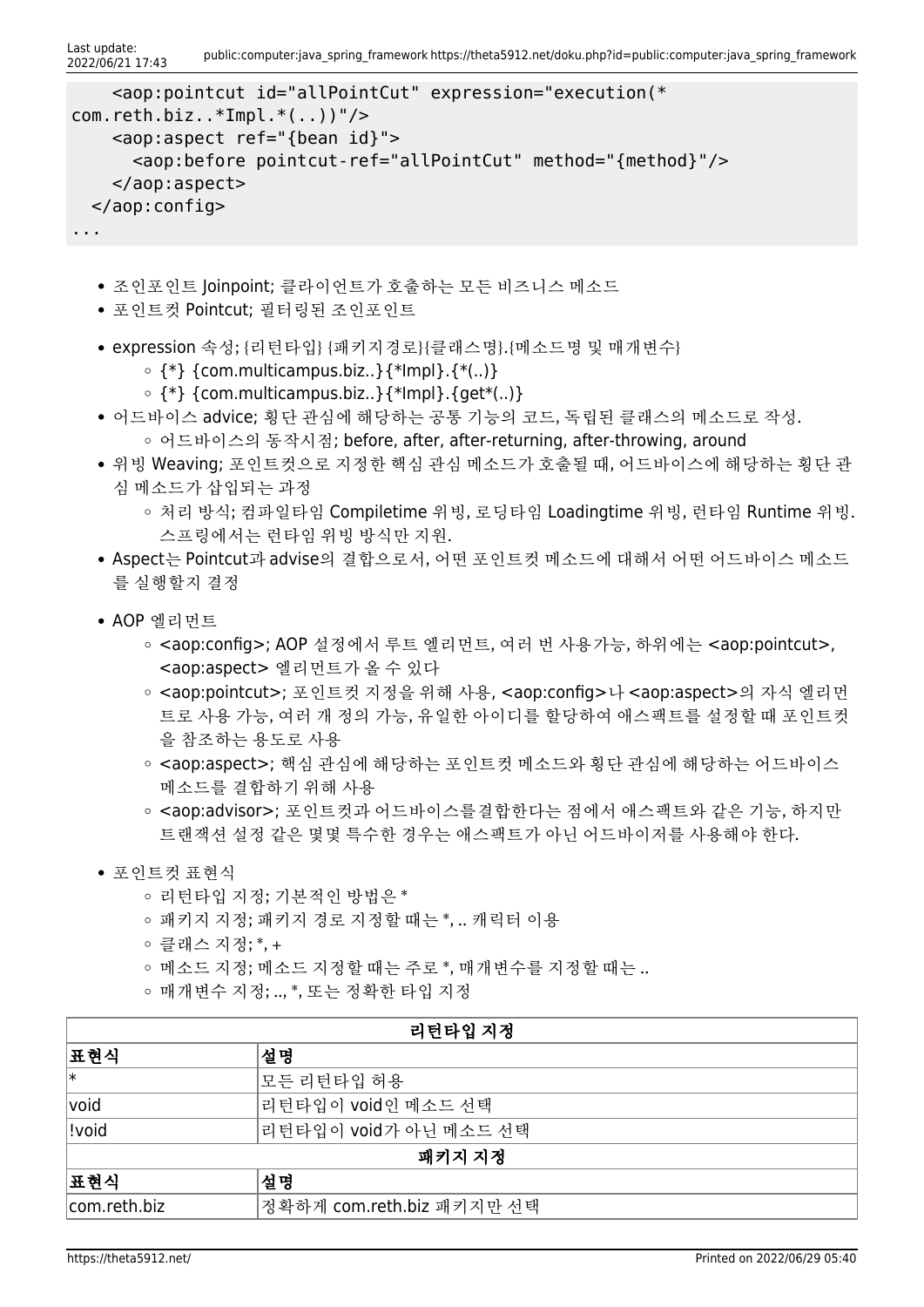| 리턴타입 지정                |                                                                                             |  |
|------------------------|---------------------------------------------------------------------------------------------|--|
| │표현식                   | 설명                                                                                          |  |
| com.reth.biz           | com.reth.biz 패키지로 시작하는 모든 패키지 선택                                                            |  |
| com.rethimpl           | com.reth 패키지로 시작하면서 마지막 패키지 이름이 impl로 끝나는 패키지 선<br>택                                        |  |
|                        | 클래스 지정                                                                                      |  |
| │표현식                   | 설명                                                                                          |  |
| BoardServiceImpl       | 정확하게 BoardServiceImpl 클래스만 선택                                                               |  |
| $ \ast $ mpl           | 클래스 이름이 Impl로 끝나는 클래스만 선택                                                                   |  |
| BoardService+          | 클래스 이름 뒤에 '+'가 붙으면 해당 클래스로부터 파생된 모든 자식 클래스 선택,<br>인터페이스 뒤에 '+'가 붙으면 해당 인터페이스를 구현한 모든 클래스 선택 |  |
|                        | 메소드 지정                                                                                      |  |
| │표현식                   | 설명                                                                                          |  |
| $ \ast( )$             | 가장 기본 설정으로 모든 메소드 선택                                                                        |  |
| $ get*(.) $            | 메소드 이름이 get으로 시작하는 모든 메소드 선택                                                                |  |
|                        | 매개변수 지정                                                                                     |  |
| │표현식                   | 설명                                                                                          |  |
| $\vert ()$             | 가장 기본 설정으로서 ''은 매개변수의 개수와 타입에 제약이 없음을 의미                                                    |  |
| $\ket{(*)}$            | 반드시 1개의 매개변수를 가지는 메소드만 선택                                                                   |  |
| (com.reth.user.UserVO) | 매개변수로 UserVO를 가지는 메소드만 선택. 이때 클래스의 패키지 경로가 반드<br>시 포함되어야 함                                  |  |
|                        | (!com.reth.user.userVO) 매개변수로 UserVO를 가지지 않는 메소드만 선택                                        |  |
| (Integer, )            | 한 개 이상의 매개변수를 가지되, 천 번째 매개변수의 타입이 Integer인 메소드만<br>선택                                       |  |
| (Interger, *)          | 반드시 두 개의 매개변수를 가지되, 첫 번째 매개변수의 타입이 Integer인 메소드<br>만 선택                                     |  |

어드바이스 동작 시점

#### $\sqrt{F_1 + F_2 + F_3}$  서적

| . <del>.</del> . |                                                                                                              |
|------------------|--------------------------------------------------------------------------------------------------------------|
| Before           | 비즈니스 메소드 실행 전 동작                                                                                             |
|                  | - After Returning: 비즈니스 메소드가 성공적으로 리턴되면 동작<br> - After Throwing: 비즈니스 메소드 실행 중 예외가 발생하면 동작(마치 try-catch 블록에서 |
| After            | catch 블록에 해당)<br> - After: 비즈니스 메소드가 실행된 수, 무조건 실행(try~catch~finally 블록에서 finally 블록에                        |
|                  | 해당)                                                                                                          |
| Around           | Around는 메소드 호출 자체를 가로채 비즈니스 실행 전후에 처리할 로직을 삽입할 수 있음                                                          |

JoinPoint 메소드; 비즈니스 메소드 이름, 메소드가 속한 클래스와 패키지 정보를 알아야 할 때 사용

| 메소드                | 설명                                                                                                            |
|--------------------|---------------------------------------------------------------------------------------------------------------|
|                    | 클라이언트가 호출한 메소드의 시그니처(리턴타입, 이름, 매개변수) 정보가 저<br><sub>,</sub> Signature getSignature() 동물 Signature <u>객체 리턴</u> |
| Object getTarget() | 클라이언트가 호출한 비즈니스 메소드를 포함하는 비즈니스 객체 리턴                                                                          |
| Object[] getArgs() | 클라이언트가 메소드를 호출할 때 넘겨준 인자 목록을 Object 배열로 리턴                                                                    |

Signature가 제공하는 메소드

| 메소드              | 서며                        |
|------------------|---------------------------|
| String getName() | 클라이언트가 호출한 메소드 이름 리턴<br>ᆢ |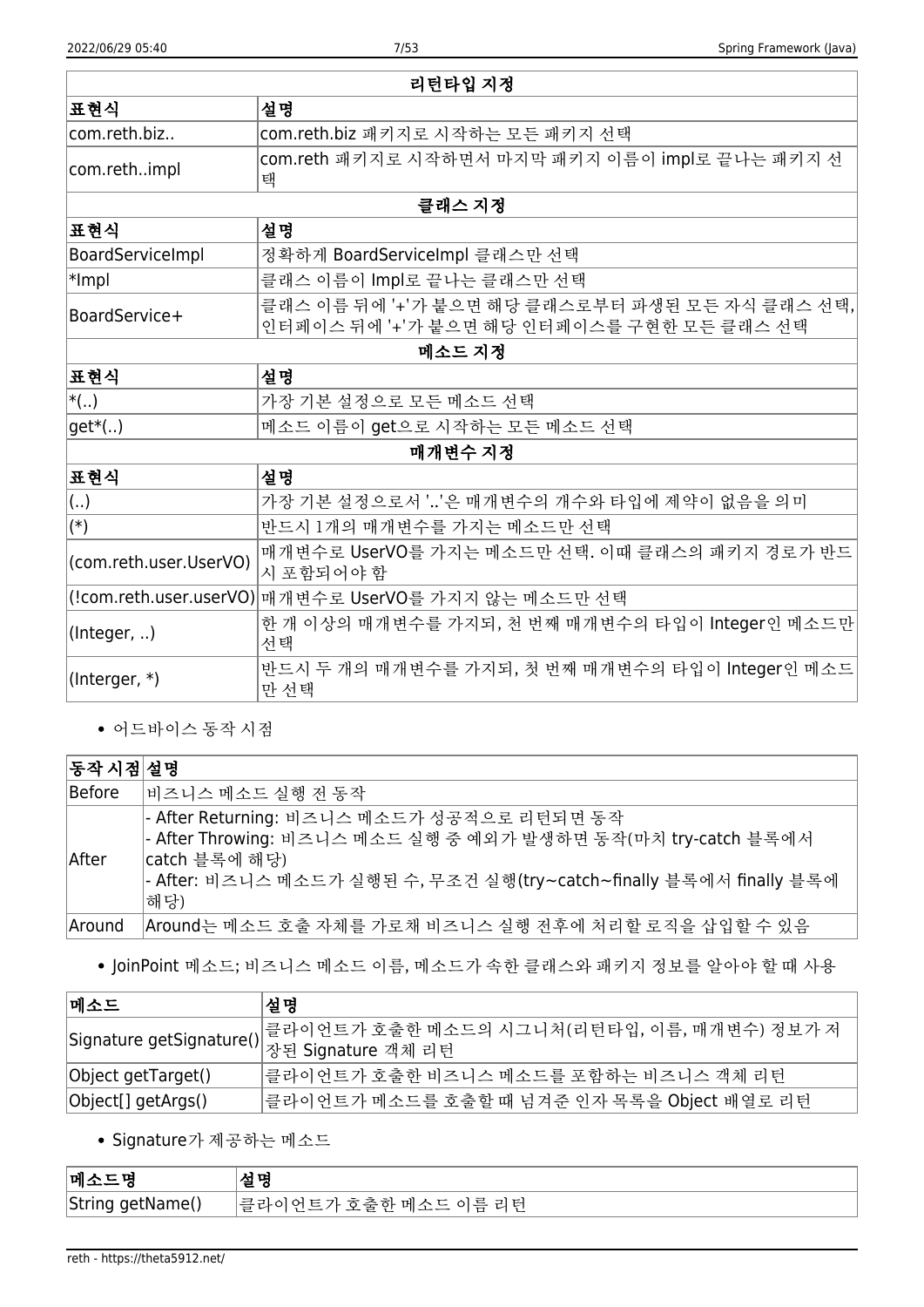| <b> 메소드명</b>                    | ∣설명                                                     |
|---------------------------------|---------------------------------------------------------|
| String toLongString()  를 다 인 단의 | 클라이언트가 호출한 메소드의 리턴타입, 이름, 매개변수를 패키지 경로까지 포함             |
|                                 | String toShortString() 클라이언트가 호출한 메소드 시그니처를 축약한 문자열로 리턴 |

## 어노테이션 기반 **AOP**

어노테이션 기반 AOP 사용을 위한 스프링 설정

스프링 설정파일에 <aop:aspectj-autoproxy> 엘리먼트 선언

|        | ' <b>*notation</b> 설정 <mark>@Service<br/>  public class LogAdvice{}</mark> |
|--------|----------------------------------------------------------------------------|
|        |                                                                            |
| XML 설정 | <bean class="com.reth.biz.common.LogAdvice" id="log"></bean>               |

포인트컷 설정; 메소드 앞에 @PointCut("execution(\* com.reth.biz..\*Impl.\*(..))") 와 같이 설정

어드바이스 설정; 메소드 앞에 @Before("allPointcut()") 과 같이 설정

| 어노테이션                       | '설명                                                                |  |
|-----------------------------|--------------------------------------------------------------------|--|
| ∣@Before                    | 비즈니스 메소드 실행 전에 동작                                                  |  |
|                             | @AfterReturning 비즈니스 메소드가 성공적으로 리턴되면 동작                            |  |
| @AfterThrowing  미스'<br> 해당) | 비즈니스 메소드 실행 중 예외가 발생하면 동작(마치 try~catch 블록에서 catch 블록에              |  |
| ∣@After                     | 비즈니스 메소드가 실행된 후, 무조건 실행(try~catch~finally 블록에서 finally 블록에<br>'해당) |  |
| ∣@Around                    | 호출 자체를 가로채 비즈니스 메소드 실행 전후에 처리할 로직을 삽입할 수 있음                        |  |

- 애스팩트 설정; @Service 어노테이션과 클래스 선언 사이에 @Aspect 어노테이션을 삽입하여 설정, 포인트컷 + 어드바이스 설정이 되어 있어야 함
- 외부 Pointcut 참조; 어노테이션 설정으로 변경하고부터는 어드바이스 클래스마다 포인트컷 설정이 포함되면서, 비슷하거나 같은 포인트컷이 반복 선언되는 문제 → 포인트컷을 외부에 독립된 클래스 에 따로 설정
	- 사용할 모든 포인트컷을 PointcutCommon 클래스에 등록

```
package com.reth.biz.common;
import org.aspectj.lang.annotation.Aspect;
import org.aspectj.lang.annotation.Pointcut;
@Aspect
public class PointcutCommon
{
  @Pointcut("execution(* com.reth.biz..*Impl.*(..))")
   public void allPointcut() {}
  @Pointcut("execution(* com.reth.biz..*Impl.get*(..))")
   public void getPointcut() {}
}
```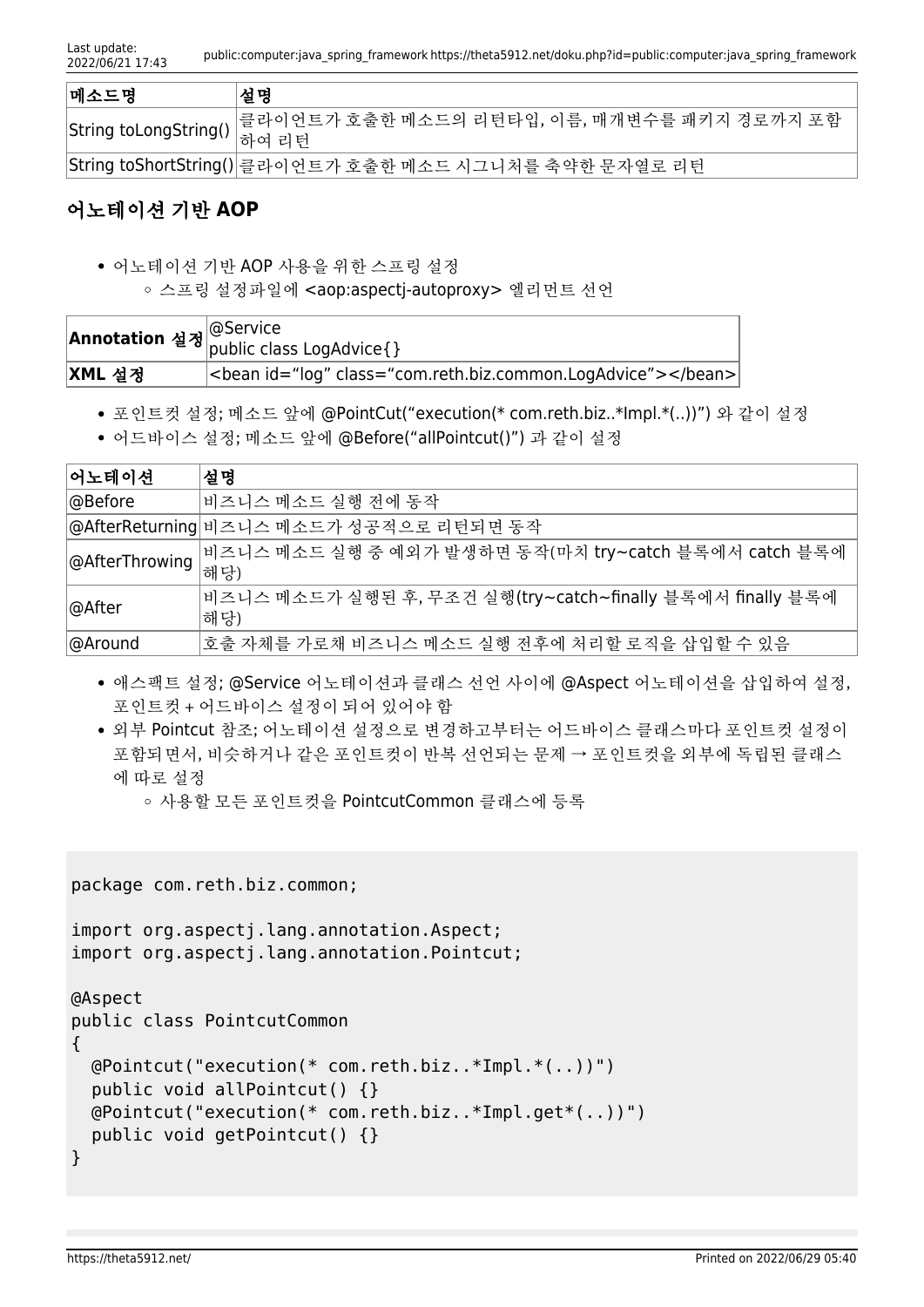...

```
 @Before("PointcutCommon.allPointcut()")
  public void beforeLog(JoinPoint jp)
  {
     ...
  }
...
```
## **Spring JDBC**

• IdbcTemplate; IDBC 기반의 DB 연동, 템플릿 메소드 패턴(복잡하고 반복되는 알고리즘을 캡슐화해 서 재사용하는 패턴) 적용

### 스프링 **JDBC** 설정

라이브러리 추가; pom.xml 파일에 DBCP 관련 <dependency> 설정 추가 → DBCP 라이브러리 정상 등록 확인

```
...
  <!-- DBCP -->
  <dependency>
     <groupId>commons-dbcp</groupId>
     <artifactId>Commons-dbcp</artifactId>
     <version>1.4</version>
  </dependency>
...
```
DataSource 설정; JdbcTemplate 객체가 사용할 DataSource를 <bean> 등록. 트랜젝션 처리나 Mybatis 연동, JPA 연동에서도 DataSource가 사용되므로 매우 중요한 설정

```
...
  <!-- DataSource 설정 -->
   <bean id="dataSource" calss="org.apache.commons.dbcp.BasicDataSource"
destroy-method="close">
     <property name="driverClassName" value="org.h2.Driver" />
     <property name="url" value="jdbc:h2:tcp://localhost/~/test" />
     <property name="username" value="sa" />
     <property name="password" value="" />
   </bean>
...
```
- 프로퍼티 파일을 활용한 DataSource 설정; PropertyPlaceholderConfigurer를 이용, 외부의 프로퍼티 파일을 참조하여 DataSource를 설정
	- src/main/resource 소스 폴더에 config 폴더 생성 → config 폴더에 database.properties 파일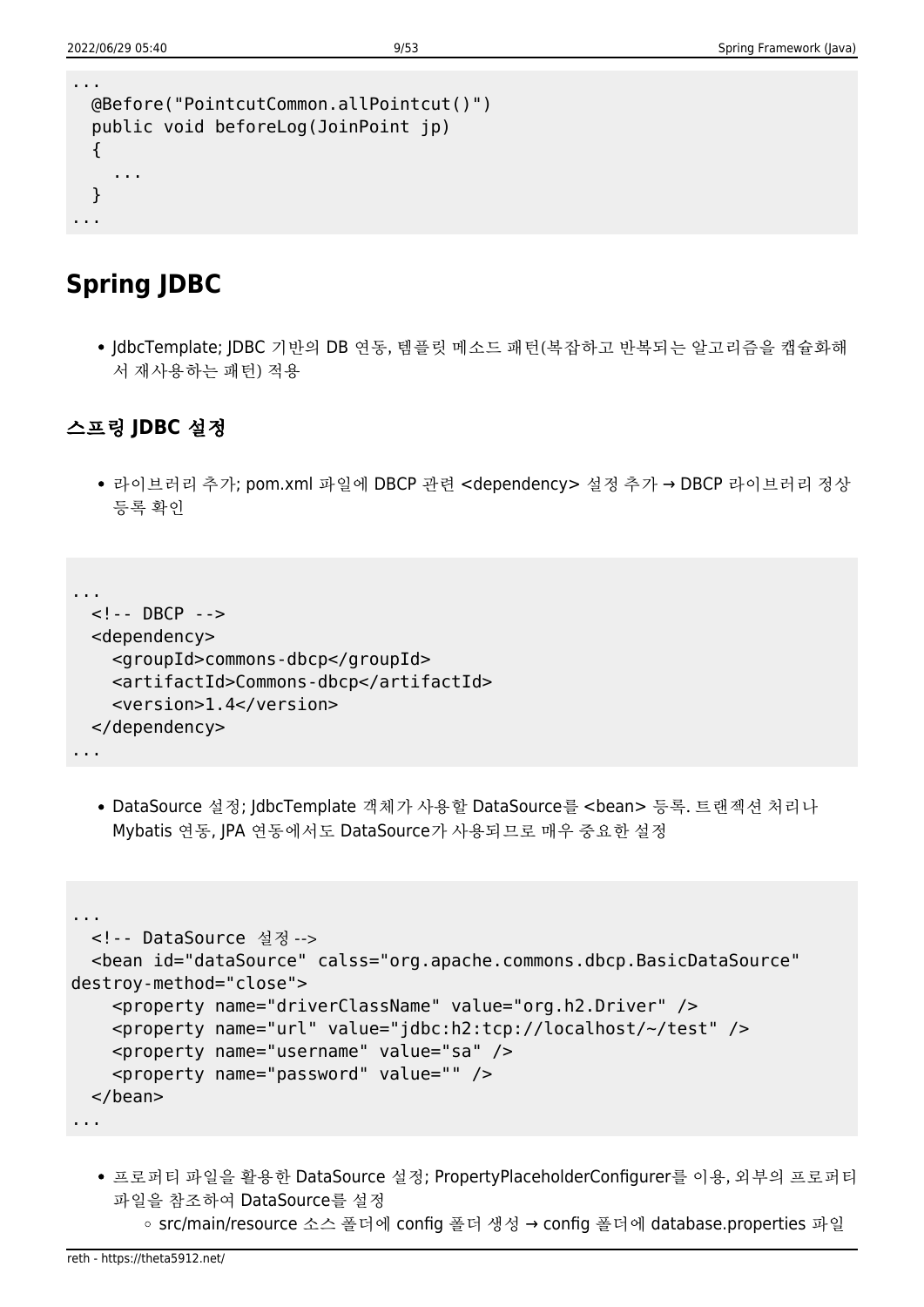```
Last update:<br>2022/06/21 17:43
                         public:computer:java_spring_framework https://theta5912.net/doku.php?id=public:computer:java_spring_framework
```
작성 스프링 설정 <context:property-placeholder> 엘리먼트 사용

jdbc.driver=org.h2.Driver jdbc.url=jdbc:h2:tcp://localhost/~/test jdbc.username=sa jdbc.password=

```
...
  <!-- DataSource 설정 -->
   <context:property-placeholder
location="classpath:config/database.properties" />
   <bean id="dataSource" class="org.apache.commons.dbcp.BasicDataSource"
destroy-method="close">
     <property name="driverClassName" value="${jdbc.driver}" />
     <property name="url" value="${jdbc.url}" />
     <property name="username" value="${jdbc.username}" />
     <property name="password" value="${jdbc.password}" />
   </bean>
...
```
### **JdbcTemplate** 메소드

- SQL 구문에 ?로 값 대입; ?의 갯수만큼 값들을 차례로 나열하거나, ?의 수만큼 값들을 세팅하여 배역 객체로 전달
- update(); INSERT, UPDATE, DELETE 구문 처리.
- queryForInt(); SELECT 구문으로 검색된 정수값을 리턴 받음.
- queryForObject(); SELECT 구문의 실행 결과를 특정 자바 객체(Value Object)로 매핑하여 리턴 받음. 검색 결과가 없거나 검색 결과가 두 개 이상이면 예외(IncorrectResultSizeDataAccessException)를 발생.
	- 중요! 검색 결과를 자바 객체(Value Object)로 매핑할 RowMapper 객체를 반드시 지정해야 한 다.

```
package com.reth.biz.board.impl;
import java.sql.ResultSet;
import java.sql.SQLException;
import com.reth.biz.board.BoardVO;
import com.springframework.jdbc.core.RowMapper;
public class BoardRowMapper implements RowMapper<BoardVO>
{
```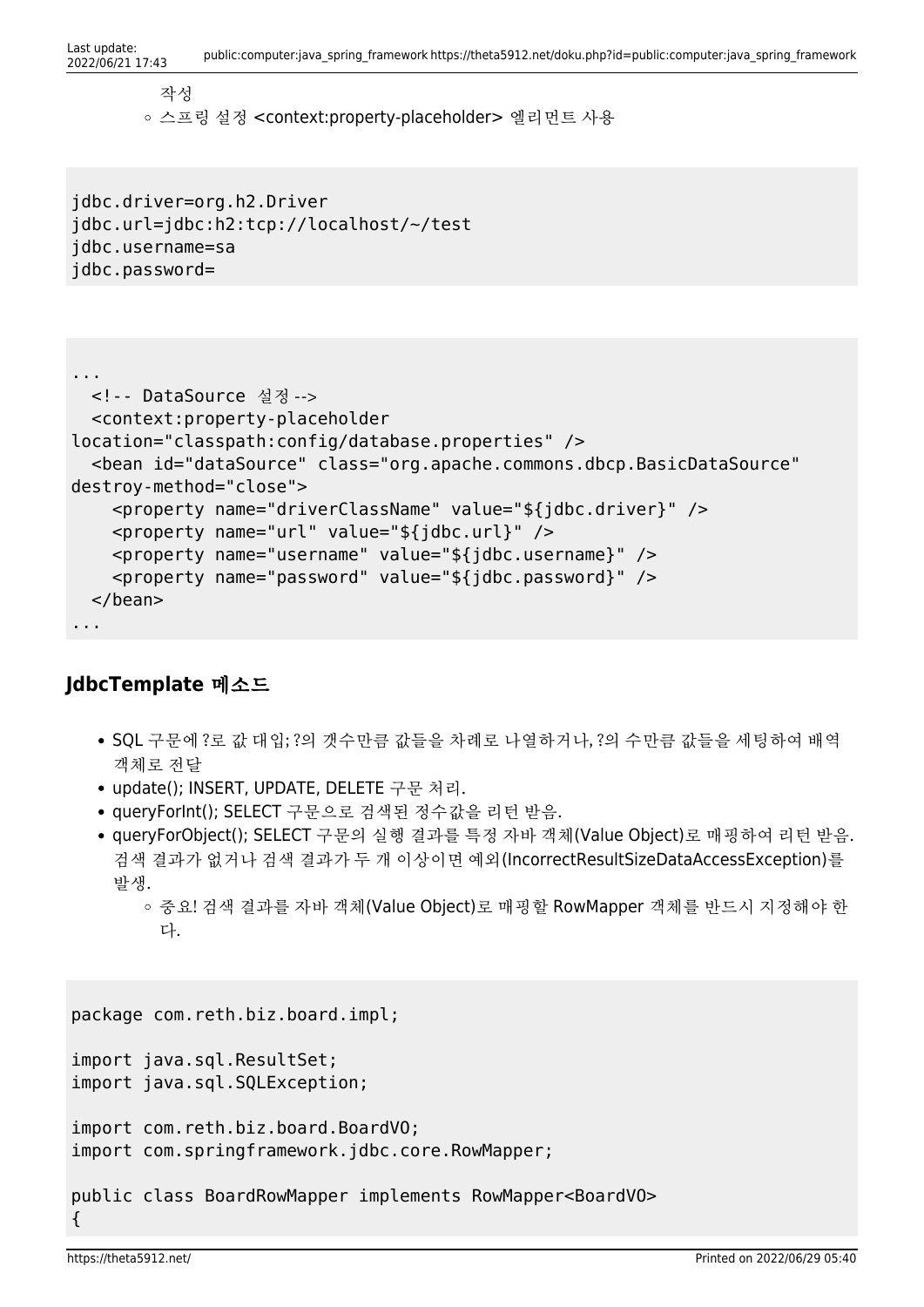```
 public BoardVO mapRow(ResultSet rs, int rowNum) throws SQLException
   {
    BoardVO board = new BoardVO();
     board.setSeq(rs.getInt("SEQ"));
     board.setTitle(rs.getString("TITLE"));
     board.setWriter(rs.getString("WRITER"));
     board.setContent(rs.getString("CONTENT"));
     board.setRegData(rs.getDate("REGDATE"));
     board.setCnt(rs.getInt("CNT"));
     return board;
  }
}
```
• query(); SELECT 문의 결과가 목록일 때 사용, 검색 결과를 VO 객체에 매핑하려면 RowMapper 객체 사용

### **DAO** 클래스 구현

• JdbcDaoSupport 클래스 상속

```
...
@Repository
public class BoardDAOSpring extends JdbcDaoSupport
{
...
  @Autowired
  public void setSuperDataSource(DataSource dataSource)
   {
     super.setDataSource(dataSource);
   }
...
}
...
```
• JdbcTemplate 클래스 <bean> 등록, 의존성 주입; <bean> 등록 → DAO 클래스에서 @Autowired 어노테이션 이용, 의존성 주입 → 서비스구현 \*ServiceImpl 클래스가 DAO 객체를 이용하여 DB 연동 처리하도록 수정

```
...
  <!-- Spring JDBC 설정 -->
   <bean id="jdbcTemplate"
class="org.springframework.jdbc.core.JdbcTemplate">
     <property name="dataSource" ref="dataSource" />
   </bean>
```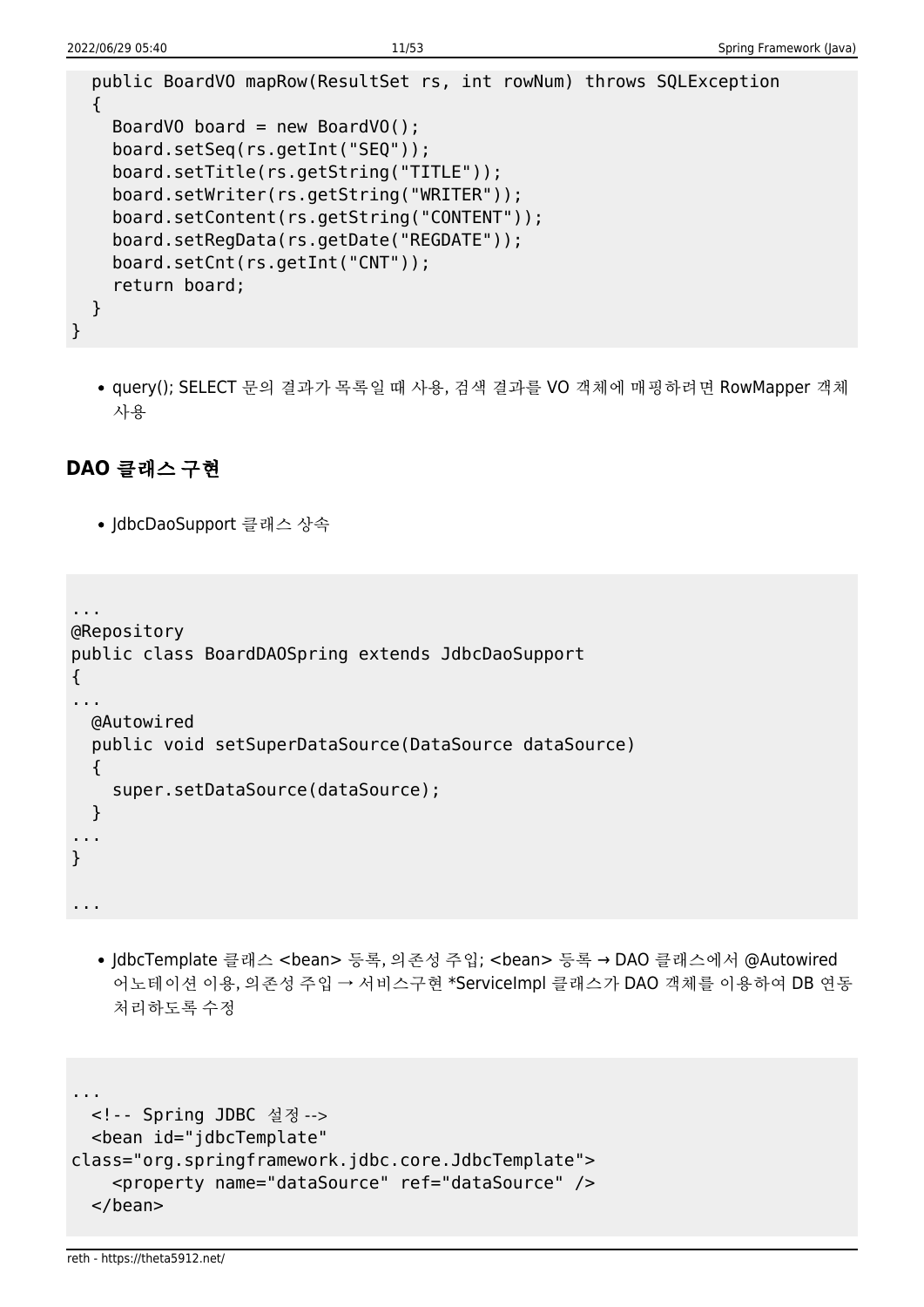...

```
...
@Repository
public class BoardDAOSpring
{
   @Autowired
   private JdbcTemplate jdbcTemplate;
   ...
}
...
```

```
...
@Service("boardService")
public class BoardServiceImpl implements BoardService
{
  @Autowired
   private BoardDAOSpring boardDAO;
   public void insertBoard(BoardVO vo)
   {
     boardDAO.insertBoard(vo);
   }
   ...
}
...
```
## 트랜잭션 처리

- XML 기반의 AOP 설정만 사용 가능, 어노테이션 불가.
- 애스팩트 설정; <aop:advisor> 사용
- 트랜잭션 네임스페이스 등록; 트랜젝션 관련 네임스페이스 추가 [Namespace] 탭 선택하고 tx 네임 스페이스 추가 → <beans> 루트 앨리먼트에 추가로 설정된 것 확인
- 트랜잭션 관리자 등록; 모든 트랜잭션 관리자는 PlatformTransactionManager 인터페이스를 구현한 클래스. commit(), rollback()
	- JDBC 기반; DataSourceTransactionManager 클래스 이용
	- JPA를 이용한 DAO 구현; JPATransactionManager를 등록

<!-- DataSource 설정 --> <bean id="dataSource" class="org.apache.commons.dbcp.BasicDataSource"

...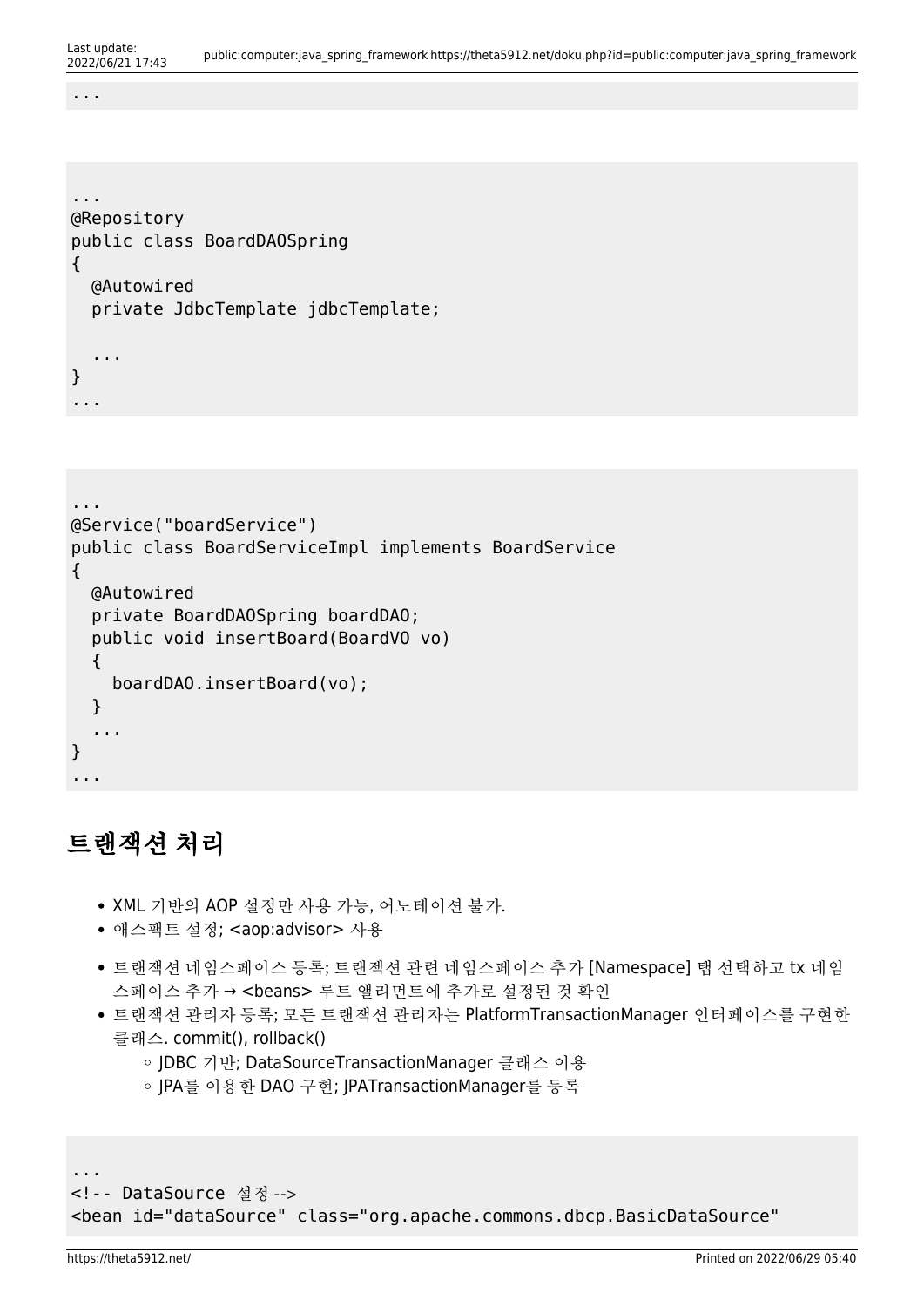```
destroy-method="close">
...
</bean>
<!-- Transaction 설정 -->
<bean id="txManager"
class="org.springframework.jdbc.datasource.DataSourceTransactionManager">
   <property name="dataSource" ref="dataSource"></property>
</bean>
...
```
트랜잭션 어드바이스 설정; <tx:advice> 앨리먼트 사용.

```
...
<!-- Transaction 설정 -->
<bean id="txManager"
class="org.springframework.jdbc.datasource.DataSourceTransactionManager">
   <property name="dataSource" ref="dataSource"></property>
</bean>
<tx:advice id="txAdvice" transaction-manager="txManager">
   <tx:attributes>
     <tx:method name="get*" read-only="true" />
     <tx:method name="*" />
   </tx:attributes>
</tx:advice>
...
```

| <tx:method> 속성</tx:method> |                                     |  |
|----------------------------|-------------------------------------|--|
| 속성                         | 의미                                  |  |
| name                       | 트랜잭션이 적용될 메소드 이름 지정                 |  |
| read-only                  | 읽기 전용 여부 지정(기본값 false)              |  |
|                            | no-rollback-for 트랜잭션을 롤백하지 않을 예외 지정 |  |
| rollback-for               | 트랜잭션을 롤백할 예외 지정                     |  |

AOP 설정을 통한 트랜잭션 적용; txPointcut으로 지정한 메소드가 호출될 때, txAdvice로 등록한 어 드바이스가 동작하여 트랜잭션을 관리하도록 설정

```
...
<tx:advice id="txAdvice" transaction-manager="txManager">
  <tx:attributes>
     <tx:method name="get*" read-only="true" />
     <tx:method name="*" />
  </tx:attributes>
</tx:advice>
```

```
<aop:config>
```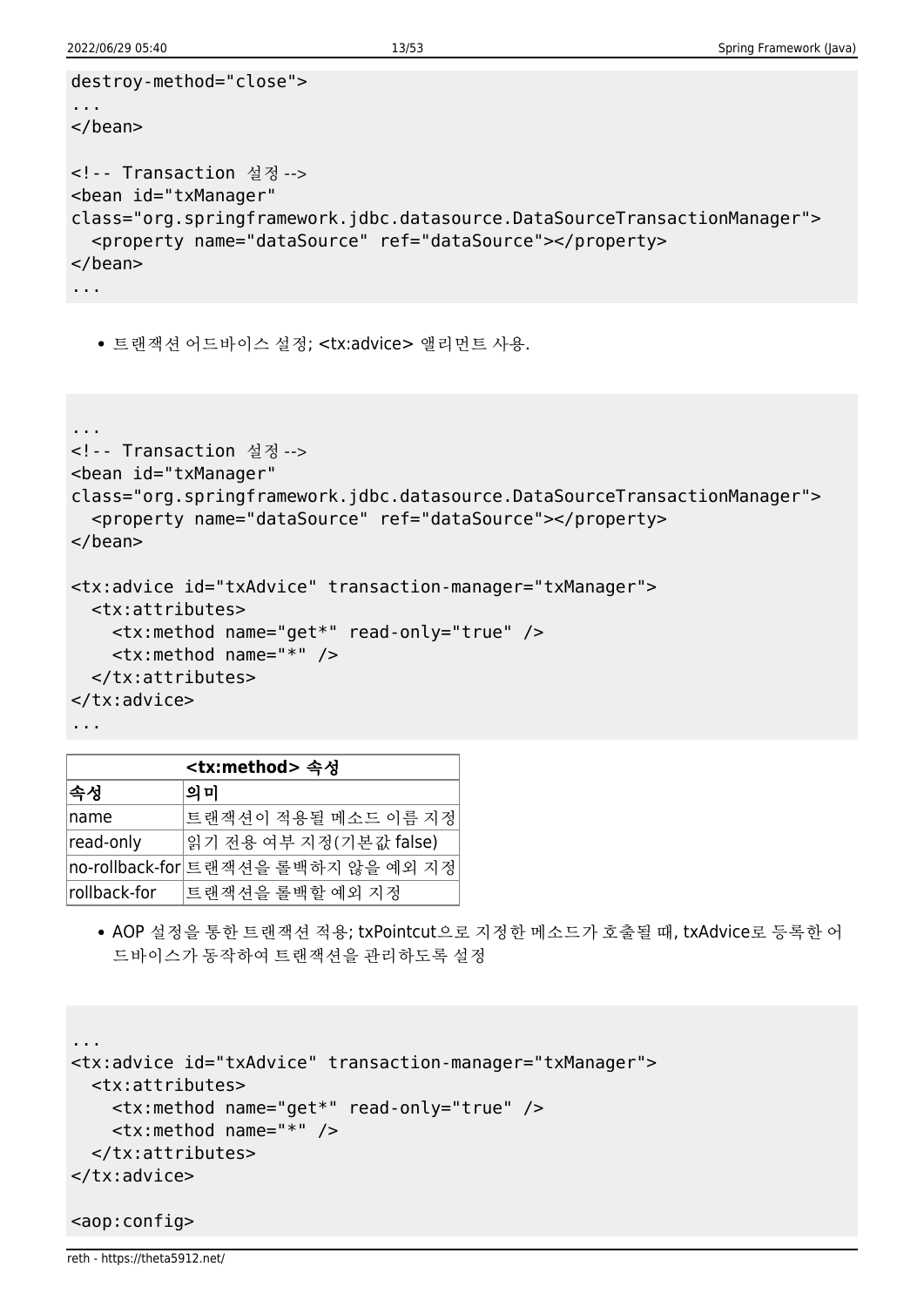```
 <aop:pointcut id="txPointcut" expression="execution(*
com.reth.biz..*(..))" />
   <aop:advisor pointcut-ref="txPointcut" advice-ref="txAdvice" />
</aop:config>
...
```
- 트랜잭션 설정의 동작
	- 1. Client에서 insertBoard() 호출
	- 2. Container의 BoardServiceImpl에서 해당 비즈니스 로직 수행
	- 3. txAdvice에 의해 After 어드바시으가 동작
	- 4. txManager의 commit() 혹은 rollback() 메소드를 호출

## **Model 1** 아키텍처

- Client ↔ Container(ISP as a Controller + View, lavaBeans as a Model) ↔ DBMS
- JSP 파일이 가장 중요 역할 수행; Controller + View 기능 처리 → 역할 구분이 명확하지 않음, JSP 파 일에 대한 디버깅과 유지보수에 많은 어려움
- Model 1 구조의 단점 보완 → Model 2 == MVC; Model, View, Controller

**Forward**와 **Redirect** 차이

- 포워드 방식은 RequestDispatcher를 이용하여 응답으로 사용할 JSP 화면으로 넘겨서, 포워드 된 화면이 클라이언에 전송되는 방식. 한 번의 요청과 응답으로 처리. 실행속도는 빠르지만 클 라이언트 브라우저에서 URL이 바뀌지 않아 응답이 어디에서 들어왔는지 확인 불가
- 리다이렉트는 요청된 JSP에서 일단 브라우저로 응답 메시지를 보냈다가 다시 서버로 재요청 하는 형식. 포워드 방식과 달리 일단 응답이 브라우저로 들어간 다음, 재요청하는 방식. 응답이 들어온 파일로 브라우저의 URL이 변경, 두 번의 요청과 응답으로 처리되므로 실행 속도는 포 워드 방식보다 느림.

## **Model 2** 아키텍처

- Model 1 아키텍처는 엔터프라이즈 시스템에 부적합
- Client ↔ Container(Servlet as a Controller, JSP as a View, JavaBeans as a Model) ↔ DBMS
- Controller 구현
	- 1. 서블릿 생성 및 등록; 프로젝트 탐색창 src/main/java 컨텍스트 메뉴 → [New] → [Servlet] → Java Package에 com….view.controller, Class name에 DispatcherServlet 입력 → [Next] → Name에 action, URL mappings에 /action을 더블 클리하여 Pattern을 \*.do로 설정 → [Finish] ⇒ DispatcherServlet 클래스가 만들어지는 순간 WEB-INF/web.xml 파일에 서블릿 관련 설정 이 자동으로 추가됨. <description>, <display-name> 의미없는 설정이므로 제거
	- 2. Controller 서블릿 구현; doGet(), doPost(), process(). doPost()에 한글 처리 인코딩 추가 request.setCharacterEncoding(""); process()에서 분기 처리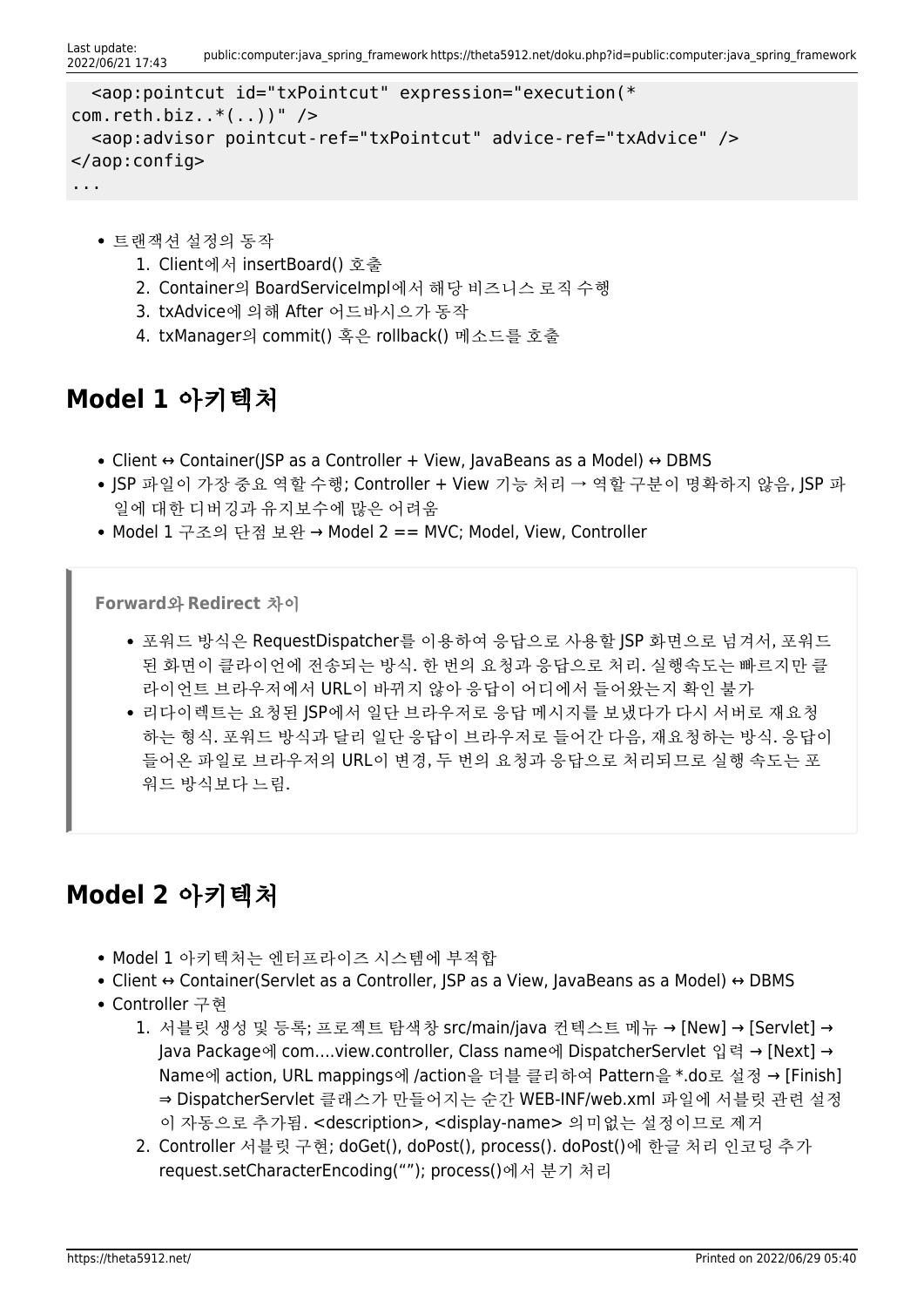## **MVC** 프레임워크

- Controller를 서블릿 클래스 하나로 구현하는 것은 DispatcherServlet 클래스가 복잡하게 구현되어 복잡도 증가 → 프레임워크의 Controller를 사용
- Container
	- DispatcherServlet → HandlerMapping
	- DispatcherServlet → Controller
	- DispatcherServlet ← String ← Controller
	- DispatcherServlet → ViewResolver

| │클래스           | 기능                                                                       |  |
|----------------|--------------------------------------------------------------------------|--|
|                | <br> DispatcherServlet  유일한 서블릿 클래스로서 모든 클라이언트의 요청을 가장 먼저 처리하는 Front<br> |  |
|                |                                                                          |  |
| HandlerMapping | 클라이언트의 요청을 처리할 Controller 매핑                                             |  |
| Controller     | 실질적인 클라이언트의 요청 처리                                                        |  |
| ViewResolver   | Controller가 리턴한 View 이름으로 실행될 JSP 경로 완성                                  |  |

- MVC 프레임워크 구현
	- 1. Controller 인터페이스 작성
	- 2. Controller 구현체
	- 3. HandlerMapping 클래스 작성
	- 4. ViewResolver 클라스 작성
	- 5. DispatcherServlet 수정

#### **EL**과 **JSTL**

EL(Expression Language); JSP 2.0에서 추가된 스크립트 언어, 기존의 표현식(Expression)을 대체하는 표현 언어.

○ <%= session.getAttribute("userName") %> → \$ {username} 과 같이 표현

- JSTL(JSP Standard Tag Library); Scriptlet에서 if, for, switch 등과 같은 자바 코드를 사용해야 할 때, 자바 코드을을 태그 형태로 사용할 수 있도록 지원
- <http://www.tutorialpoint.com/jsp/>

## **Spring MVC** 구조

- 1. Client  $\rightarrow$  (request)  $\rightarrow$  DispatcherServlet
- 2. DispatcherServlet → HandlerMapping
- 3. DispatcherServlet → Controller
- 4. DispatcherServlet ← ModelAndView ← Controller
- 5. DispatcherServlet → ViewResolver
- 6. DispatcherServlet → View
- 1. 클라이언트로부터의 모든 ".do" 요청을 DispatcherServlet이 받는다
- 2. DispatcherServlet은 HandlerMapping을 통해 요청을 치리할 Controller를 검색.
- 3. DispatcherServlet은 검색된 Controller를 실행하여 클라이언트의 요청을 처리.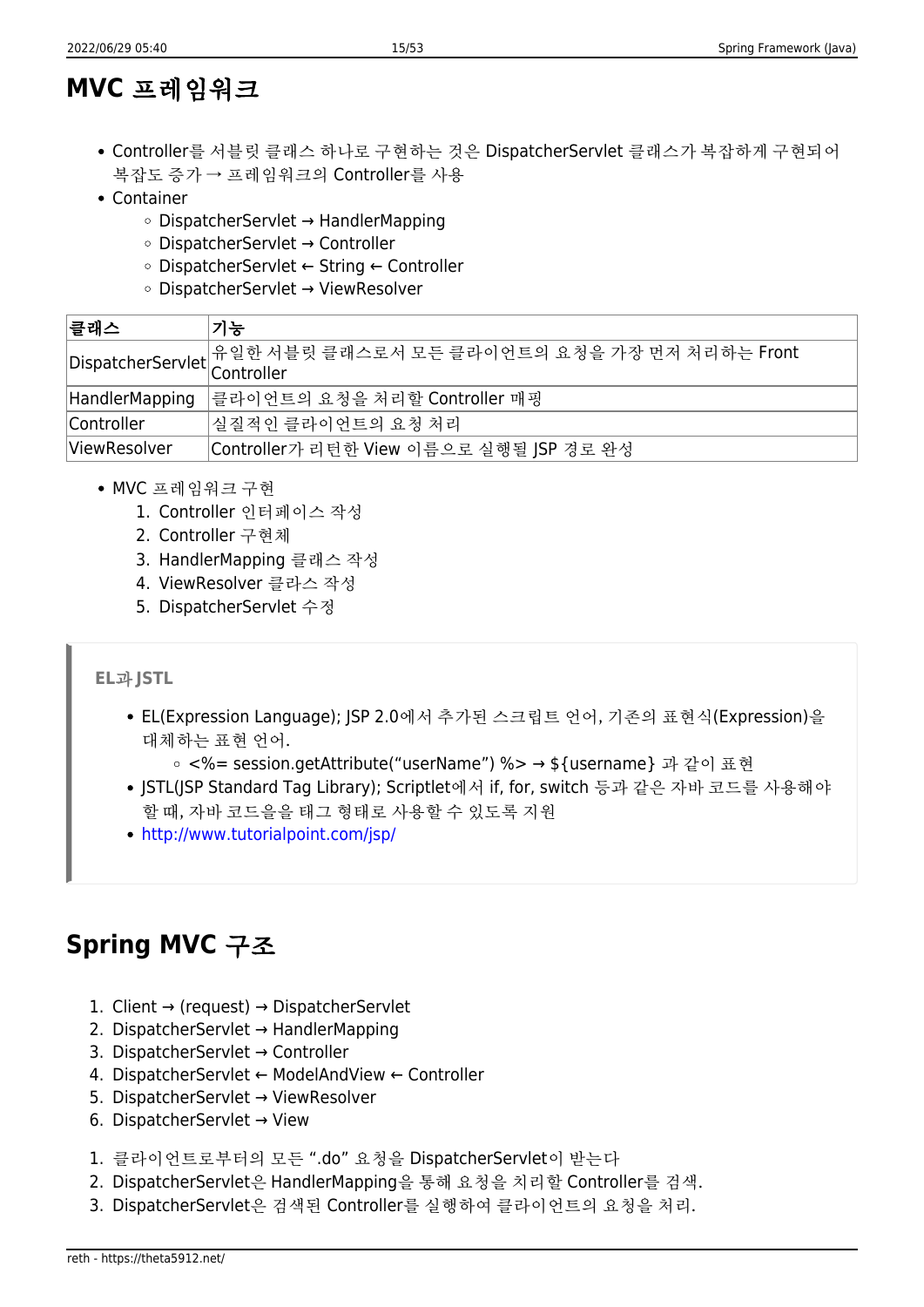- 4. Controller는 비즈니스 로직의 수행 결과로 얻어낸 Model 정보와 Model을 보여줄 View 정보를 ModelAndView 객체에 저장하여 리턴
- 5. DispatcherServlet은 ModelAndView로부터 View 정보를 추출하고, ViewResolver를 이용하여 응답 으로 사용할 View를 얻어냄.
- 6. DispatcherServlet은 ViewResolver를 통해 찾아낸 View를 실행하여 응답 전송
- 1. DispatcherServlet 등록 및 스프링 컨테이너 구동
	- 1. DispatcherServlet 등록; WEB-INF/web.xml
	- 2. 스프링 컨테이너 구동; DispatcherServlet.java
	- 3. 스프링 설정 파일 등록; 프로젝트 탐색창 WEB-INF 컨텍스트 메뉴 → [New] → [Other] → Spring 폴더에서 Spring Bean configuration file 선택 → [Next] → File name에 action-servlet.xml 파 일 명입력 → [Finish] → 생성된 파일의 이름과 경로 확인
- 2. 스프링 설정 파일 변경; WEB-INF 폴더 아래 config 폴더 생성 → 위에 생성한 파일 action-servlet.xml 파일 이동 → presentation-layer.xml로 이름 변경 → web.xml 파일 열고 DispatcherServlet 클래스 등록한 곳에 <init-param> 성정 추가

```
<servlet>
```

```
 <servlet-name>action</servlet-name>
```

```
 <servlet-class>org.springframework.web.servlet.DispatcherServlet</servlet-
class>
```

```
 <init-param>
```

```
 <param-name>contextConfigLocation</param-name>
     <param-value>/WEB-INF/config/presentation-layer.xml</param-value>
   </init-param>
</servlet>
```

```
public class DispatcherServlet extends HttpServlet
{
   private String contextConfigiLocation;
   public void init(ServletConfig config) throws ServletException
   {
     contextConfigLocation =
config.getInitParameter("contextConfigLocation");
    new XmlWebApplicationContext(contextConfigLocation);
   }
}
```
1. 인코딩설정; web.xml 파일에 CharacterEncodingFilter 클래스를 필터로 등록

```
...
   <filter>
     <filter-name>characterEncoding</filter-name>
     <filter-
class>org.springframework.web.filter.CharacterEncodingFilter</filter-class>
```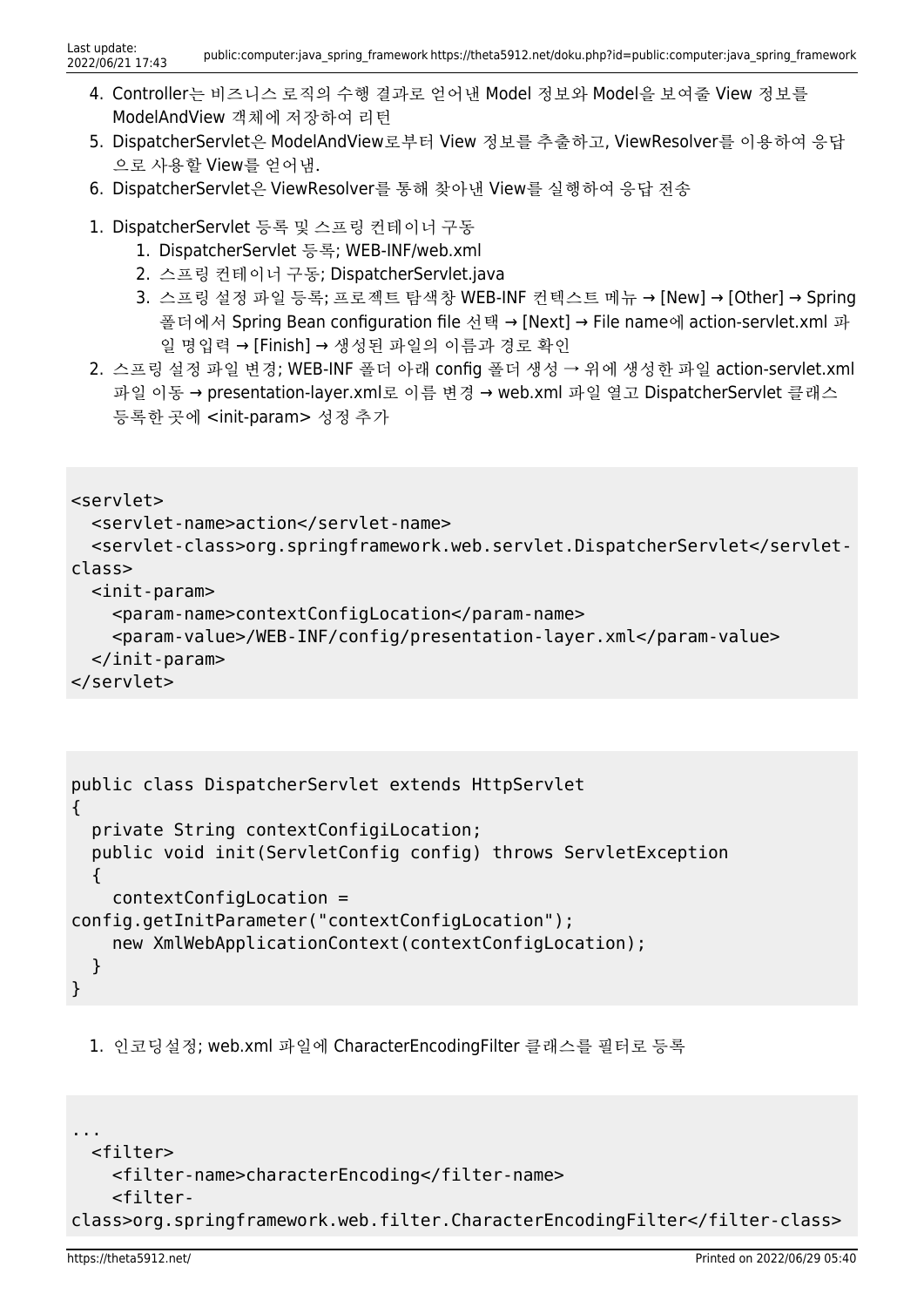```
 <init-param>
       <param-name>encoding</param-name>
       <param-value>EUC-KR</param-value>
    </init-param>
  </filter>
  <filter-mapping>
    <filter-name>characterEncoding</filter-name>
    <url-pattern>*.do</url-pattern>
  </filter-mapping>
...
```
## **Spring MVC** 적용

- 기존의 com….view.controller의 패키지 삭제
- Controller의 handleRequest의 리턴타입 String → ModelAndView
- 1. Controller 구현; \*Controller.java
- 2. HandlerMapping 등록; presentation-layer.xml에 HandlerMapping과 Controller를 <bean> 등록

```
<?xml version="1.0" encoding="UTF-8" ?>
....
  <!-- HandlerMapping 등록 -->
   <bean
class="org.springframework.web.servlet.handler.SimpleUrlHandlerMapping">
     <property name="mappings">
      <sub>prons</sub></sub>
         <prop key="/login.do">login</prop>
      </props> </property>
  </bean>
   <!-- Controller 등록 -->
   <bean id="login" class="com.reth.view.user.LoginController"></bean>
</beans>
....
```
- ViewResolver 활용; JSP를 View로 사용하는 경우에는 InternalResourceViewResolver 사용 1. /WEB-INF/board/ 생성, getBoardList.jsp, getBoard.jsp 파일 이동
	- 2. Controller 수정

```
....
  <!-- ViewResolver 등록 -->
   <bean id="viewResolver"
class="org.springframework.web.servlet.viewInternalResourceResolver">
     <property name="prefix" value="/WEB-INF/board/"></property>
     <property name="suffix" value=".jsp"></property>
```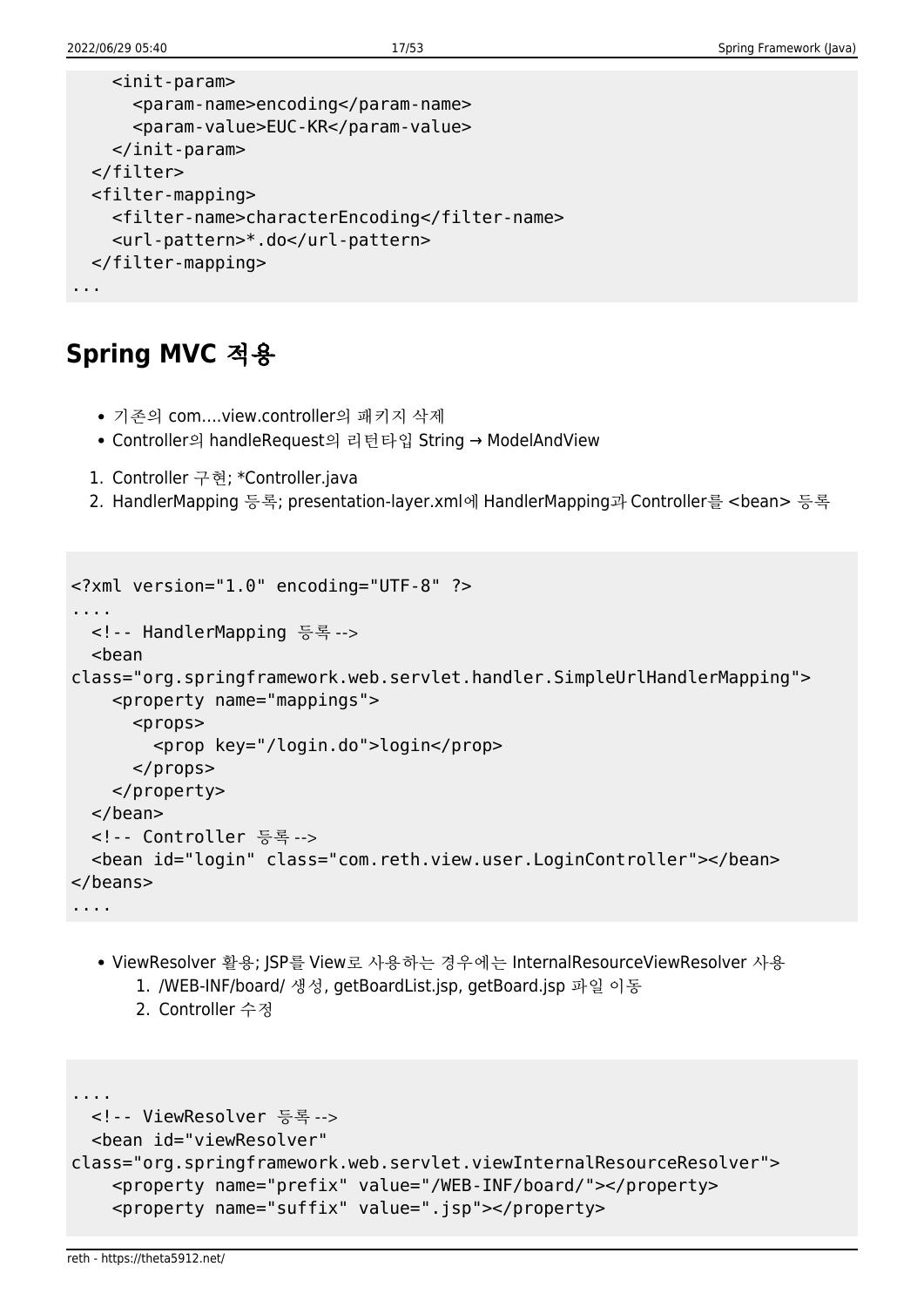```
 </bean>
```
....

# 어노테이션 기반 **MVC**

어노테이션 관련 설정; <beans> 루트 엘리먼트에 context 네임스페이스 추가. HandlerMapping, Controller, ViewResolver 클래스에 대한 <bean> 등록 삭제하고 <context:component-scan> 엘리 먼트로 대체

```
<?xml version="1.0" encoding="UTF-8"?>
<beans xmlns="http://www.springframework.org/schema/beans"
  xmlns:xsi="http://www.w3.org/2001/XMLSchema-instance"
  xmlns:context="http://www.springframework.org/schema/context"
  xsi:schemaLocation="http://www.springframework.org/schema/beans
    http://www.springframework.org/schema/beans/spring-beans.xsd
    http://www.springframework.org/schema/context
    http://www.springframework.org/schema/context/spring-context-4.2.xsd">
  <context:component-scan base-package="com.reth.view">
   </context:component-scan>
</beans>
```
- 모든 Controller 클래스가 스캔 범위에 포함되도록 <context:componet-scan> 엘리먼트의 basepackage 속성에 Controller 클래스들이 있는 가장 상위 패키지인 'com.reth.view'를 등록
- 또한, 어노테이션 활용에 집중하기 위해, 스프링 설정 파일에 등록한 ViewResolver 설정을 삭제. jsp 파일의 위치도 원래대로 src/main/webapp 폴더 밑으로

## **@Controller**

- @Component를 상속한 @Controller는 @Controller가 붙은 클래스의 객체를 메모리에 생성하는 기 능 제공. 단순히 객체를 생성하는 것에 그치지 않고, DispatcherServlet이 인식하는 Controller로 만들 어 준다.
- 만일 @Controller를 사용하지 않는다면, 모든 컨트롤러 클래스는 반드시 스프링에서 제공하는 Controller 인터페이스를 구현해야 한다. 그리고 handleRequest() 메소드를 반드시 재정의하여 DispatcherServlet이 모든 Controller의 handleRequest() 메소드를 호출할 수 있도록 해야한다.

```
import org.springframework.stereotype.Controller;
```

```
@Controller
public class InsertBoardController
{
}
```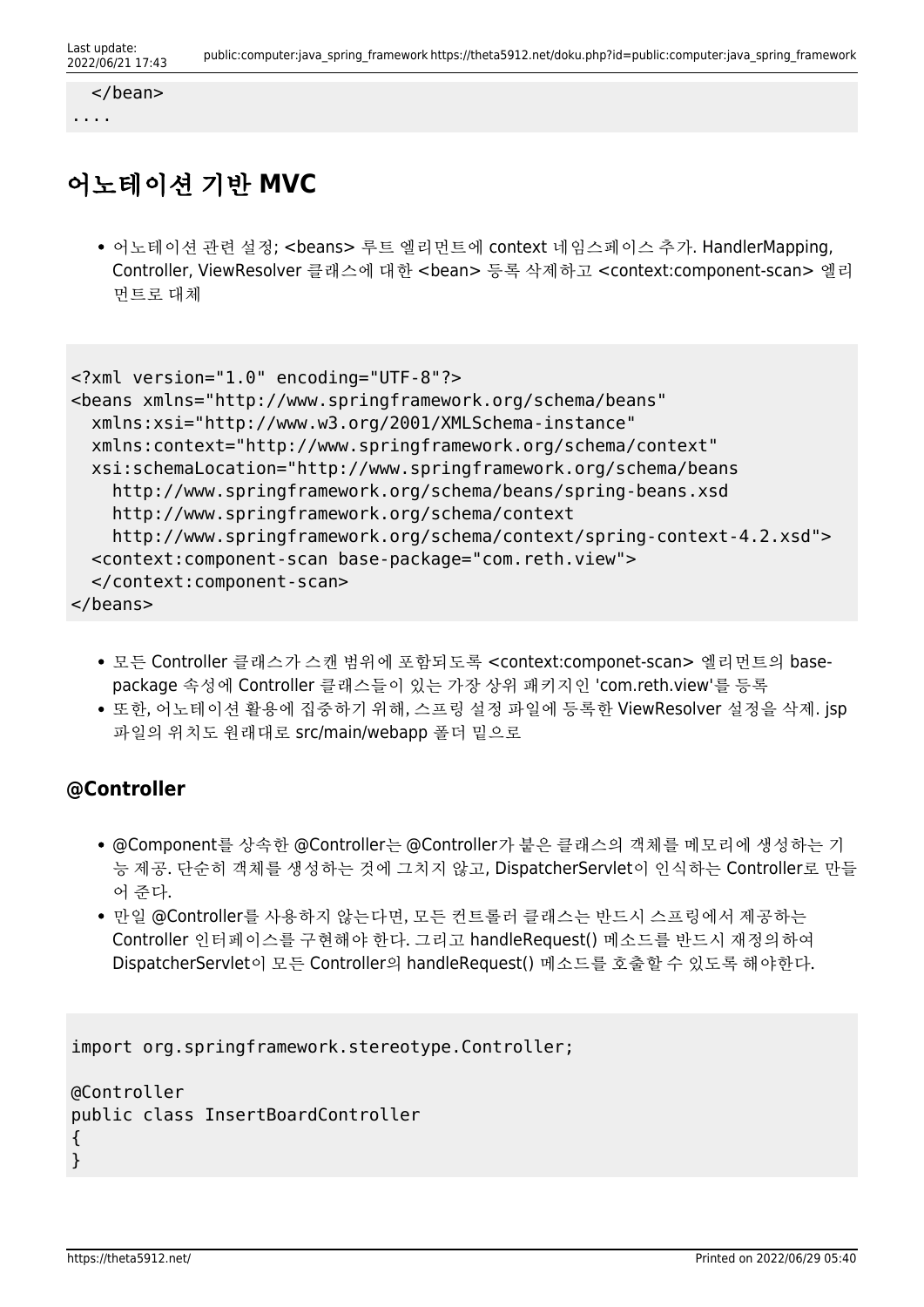| import 정리                                                                                                                                                                                                                                                           |
|---------------------------------------------------------------------------------------------------------------------------------------------------------------------------------------------------------------------------------------------------------------------|
| 만약 이미 다른 Controller가 import에 등록되었다면, 클래스 위에 @Controller를 설정할 때 자동완<br>성이 다음처럼 이상하게 입력될 수 있다.                                                                                                                                                                        |
| import org.springframework.web.servlet.mvc.Controller;<br>@org.springframework.stereotype.Controller<br>public class InsertBoardController implements Controller<br>public ModelAndView handleRequest (HttpServletRequest request,<br>HttpServletResponse response) |

이때는 import된 Controller를 제거하고 다시 @Controller를 자동완성하면 깔끔하게 처리된다. 또는 이클립스의 <Ctrl>+<Shift>+<O> 단축키를 눌러 import를 정리해도 된다.

### **@RequestMapping**

@RequestMapping을 이용하여 HandlerMapping 설정을 대체

```
....
import org.springframework.web.bind.annotation.RequestMapping;
....
  @RequestMapping(value="/insertBoard.do")
   public void insertBoard(HttpServletRequest request)
   {
   }
....
```
### 클라이언트 요청 처리

- 서블릿 객체의 service() 메소드가 호출되는 과정 Client → HTTP요청 → Servlet Container
- 1. HTTP요청; Start line, Message Header, Message Body; 서블릿 컨테이너는 클라이언트의 HTTP 요청이 서버에 전달되는 순간
- 2. HttpServletRequest
	- HttpServletRequest 객체를 생성하고 HTTP 프로토콜에 설정된 모든 정보를 추출하여 HttpServletRequest 객체에 저장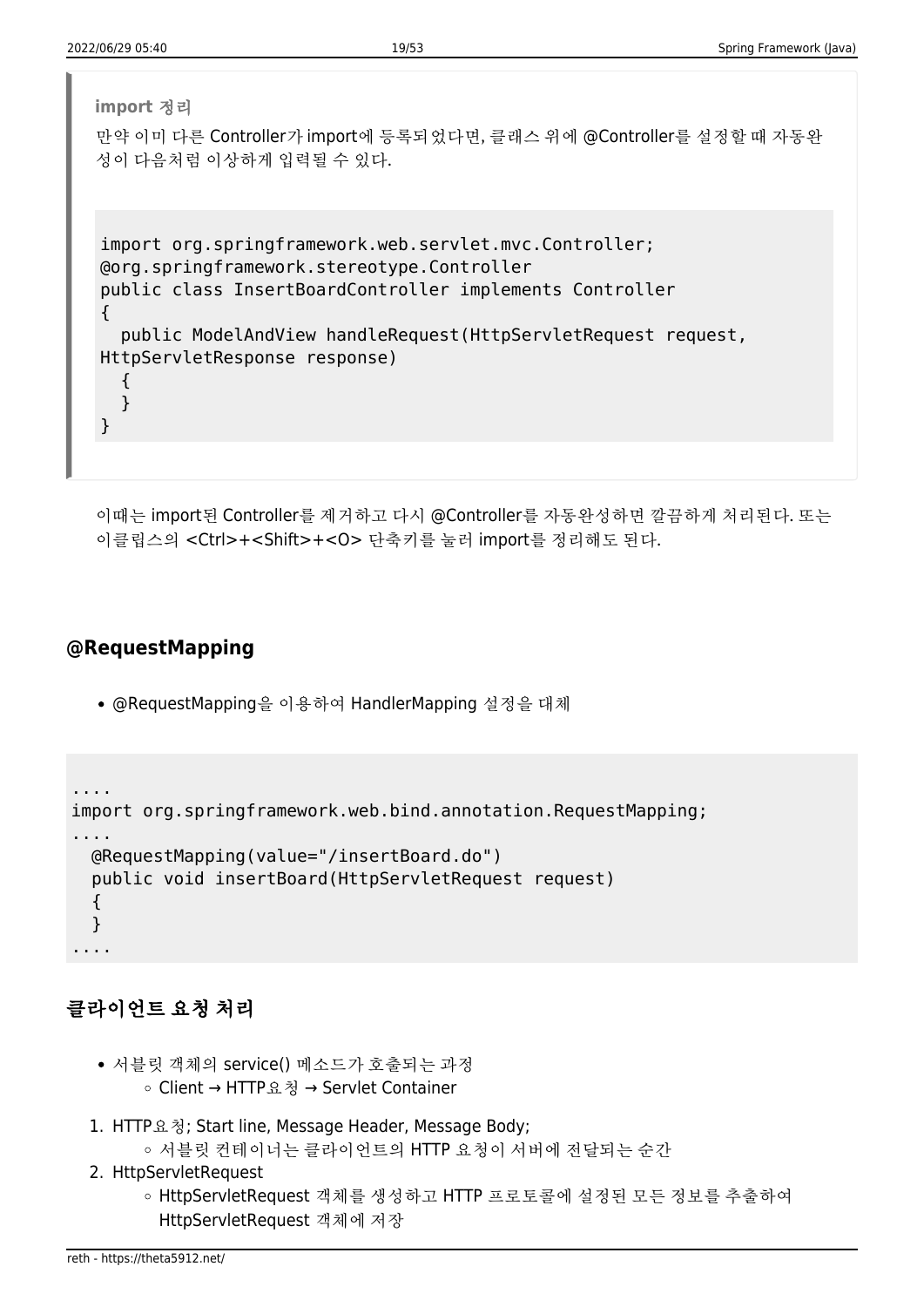- 3. DispatcherServlet의 service 메서드의 HttpServletRequest 인자 그리고 이 HttpServletRequest 객체를 service() 메소드를 호출할 때, 인자로 전달
- Controller 객체의 메소드가 호출되는 과정 Client → Spring Container
- 1. 객체생성; 매개변수에 해당하는 VO 객체 생성
- 2. 사용자 입력 값 전달; 사용자가 입력한 파라미터 값들을 추출하여 VO 객체에 저장. 이 때, VO 클래스 의 setter 메소드들이 호출된다.
- 3. 사용자가 요청한 액션에 해당 메소드를 호출할 때, 사용자 입력값들이 설정된 VO 객체가 인자로 전달 된다.

리다이렉트로 넘기기

Controller 메소드가 실행되고 View 경로를 리턴하면 기본이 포워딩 방식이므로 url은 변경되지 않 는다. 따라서 포워딩이 아닌 리다이렉팅을 원할 때는 "redirect:"라는 접두사를 붙여야 한다.

- @RequestMapping(value="/login.do", method=RequestMethod.GET)
	- value; url 위치
	- method; RequestMethod.GET, RequestMethod.POST
- JSP에서 Command 사용; \${…} 구문
- @ModelAttribute; Command 객체의 이름을 변경, View(JSP)에서 사용할 데이터를 설정하는 용도
- @RequestParam; 파라미터 정보 추출
- @SessionAttributes;

## 프레젠테이션 레이어와 비즈니스 레이어 통합

- Spring MVC 기반; request → Servlet(DispatcherServlet ←LOADING- presentation-layer.xml) → Spring Container(Controller -use→ DAO)
- Controller는 DAO 객체를 직접 이용해서는 안되며, 반드시 비즈니스 컴포넌트를 이용.
- 비즈니스 컴포넌트; VO, DAO, Service Interface, Service 구현 클래스
	- 1. DAO 클래스 교체
	- 2. AOP 설정 적용
	- 3. 비즈니스 컴포넌트 의존성 주입
- 2-Layered 아키텍처
	- Presentation Layer(MVC); presentation-layer.xml -LOADING→ DispatcherServlet (→ Controller & -Data→ View(JSP))
	- Business Layer; Controller → ServiceImpl(←implements- Service Interface) → use DAO & use VO
- ContextLoaderListner; web.xml 파일에 <context-param> 설정 추가

## 파일 업로드

1. 파일 업로드 입력 화면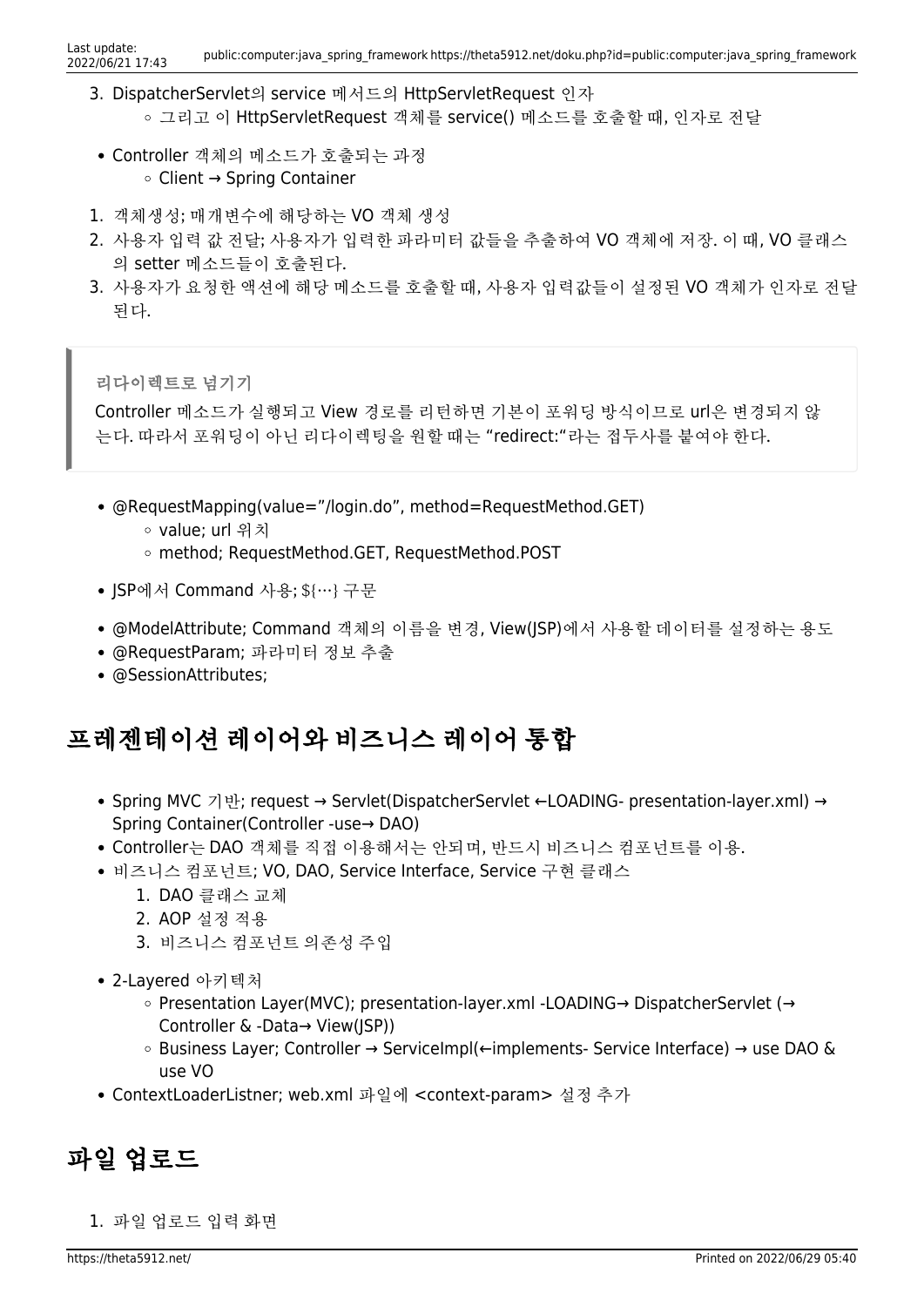- 2. Command 객체 수정; VO 클래스에 org.springframework.web.multipart.MultipartFile 타입의 변수 추가
- 3. FileUpload 라이브러리 추가; pom.xml 에 dependency 추가
- 4. MultipartResolver 설정; CommonsMultipartResolver 를 <bean> 등록
- 5. 파일 업로드 처리
- 예외처리
	- 어노테이션 기반 예외처리; @ControllerAdvice, @ExceptionHandler 컨트롤의 메소드 수행 중 발생하는 예회를 일괄적으로 처리. presentation-layer.xml에 예외 처리 관련 어노테이션 사용 을 위한 설정 추가
	- XML 기반 예외처리; presentation-layer.xml 파일에 SimpleMappingExceptionResolver 클래 스를 <bean> 등록

# 다국어 처리

- 메시지 파일 작성; Java Resources/sr/main/resources/message/\* .properties
- MessageSource 클래스 <bean> 등록
- LocaleResolver 등록; AcceptHeaderLocaleResolver, CookieLocaleResolver, SessionLocaleResolver, FixedLocaleResolver
- Local 변경; LocaleChangeInterceptor
- ISP 파일 작성

## 데이터 변환

- JSON(JavaScript Object Notation)으로 변환; '키:값' 형태로 표현
- Jackson2 라이브러리; <dependency> 추가
- HttpMessageConvertor 등록; MappingJackson2HttpMessageConverter

**HTTP** 응답 프로토콜 구조

- 1. Start Line
	- $\circ$  HTTP/1.1 200 OK
- 2. Message Header
	- Content-Type: text/html
	- Connection: close
	- Server: Apache Tomcat/8.0.32 (HTTP/1.1 Connector)
	- Last-Modified: Thu, 25 Nov, 2021 23:21:49 GMT
- 3. Message Body

 $0.1.1.1$ 

- XML로 변환
	- JAXB2 설정 추가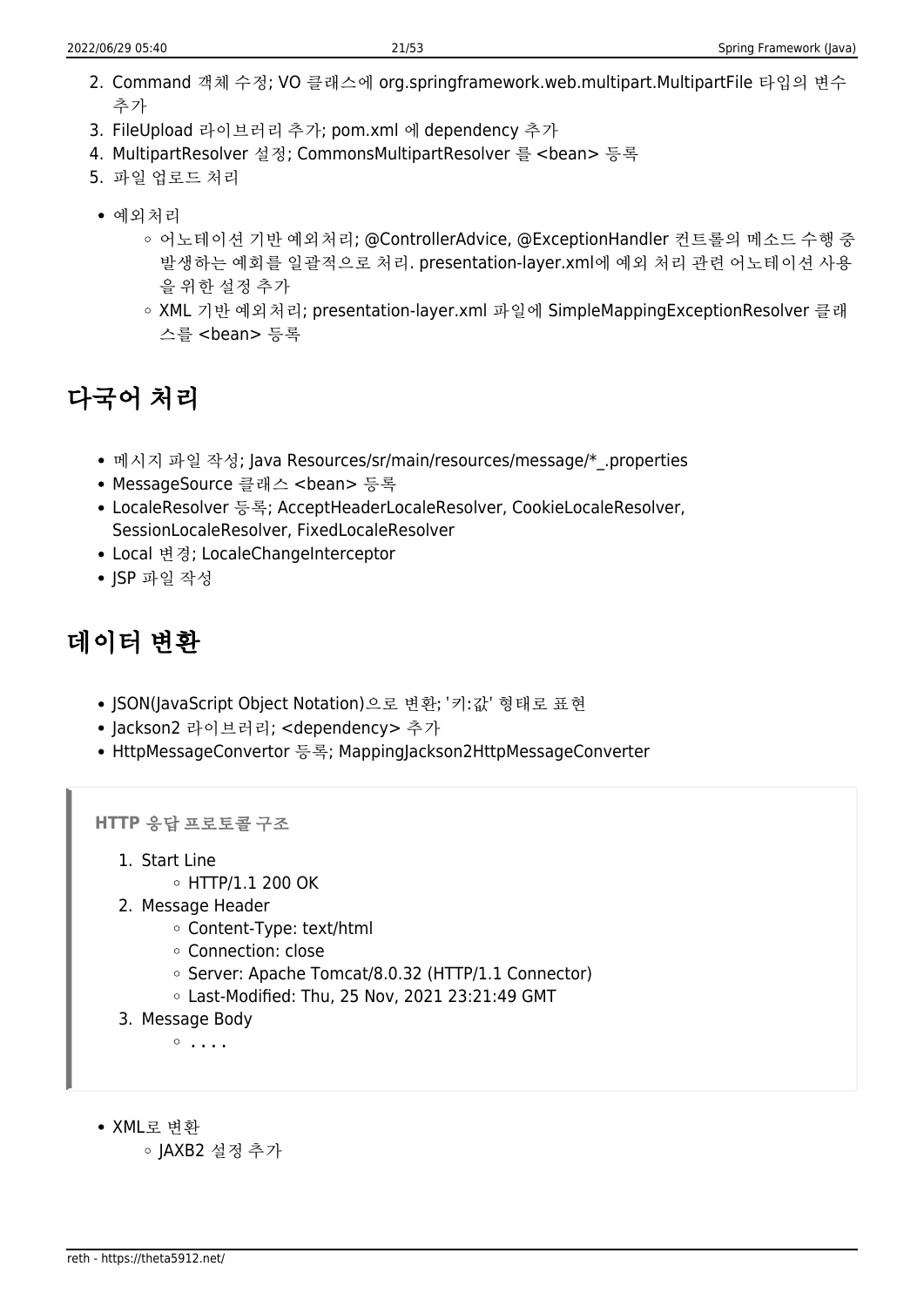## **Mybatis** 프레임워크

- 1. Java ORM Plugin 설치; [Help] → [Eclipse Marketplace] → 검색 창에 'orm' 입력 후 검색 결과 화면 → Java ORM 플러그인 Install
- 2. 프로젝트 생성; [File] → [New] → [Spring Legacy Project] → 프로젝트 이름 입력, Template 선택 → JRE 버전 수정 → DB 연동을 위한 라이브러리 다운 받기위해 <dependency> 추가
- 3. VO 클래스 작성
- 4. SQL Mapper XML 파일 작성; 프로젝트 컨텍스트 메뉴 [New] → [Other] → Java ORM Plugin 폴더 Mybatis Mapper XML 선택 [Next] → 파일 이름 입력 [Finish] → src/main/resource 소스 폴더에 mappings 패키지 생성 후 파일 이동 → 파일 내용 작성
- 5. Mybatis 환경설정 파일; 프로젝트 컨텍스트 메뉴 [New] → [Other] → Java ORM Plugin 폴더 Mybatis Configuration XML 선택 [Next] → 파일 이름(일반적으로 sql-map-config.xml) 입력 [Finish] → db.properties, xml 파일 src/main/resource 폴더로 이동 → db.properties 파일 수정, xml 파일 수 정
- 6. SqlSession 객체 생성; Mybatis를 이용하려면 SqlSession 객체 필요. SqlSessionFactory 객체 필요.
- 7. DAO 클래스 작성
- 8. 테스트 클라이언트 작성

### **Mapper XML** 파일 설정

- SQL Mapper XML 기본 설정
	- Mybatis 구조
	- Mapper XML 파일 구조
	- <select> 엘리먼트; id 속성, parameterType 속성, resultType 속성
	- <insert> 엘리먼트
	- <update> 엘리먼트
	- <delete> 엘리먼트
- SQL Mapper XML 추가 설정
	- resultMap 속성 사용
	- CDATA Section 사용
	- SQL 대문자로 설정
- Mybatis JAVA API
	- SqlSessionFactoryBuilder 클래스; SqlSessionFactory 객체를 생성하려면 SqlSessionFactoryBuilder의 build() 메소드 이용
	- SqlSessionFactory 클래스; openSession() SqlSession 객체를 얻는다
	- 유틸리티 ㅇ클래스 작성
	- SqlSession 객체; selectOne(), selectList(), insert(), update(), delete()

## 스프링과 **MyBatis** 연동

- 1. 라이브러리 다운로드; pom.xml 에 dependency 추가
- 2. Mybatis 설정 파일 복사 및 수정; sql-map-config.xml, Mapper 파일 → src/main/resource
- 3. 스프링 연동 설정; SqlSessionFactoryBean 클래스 Bean 등록.
- 4. DAO 클래스 구현
	- 1. SqlSessionDaoSupport 클래스 상속하여 구현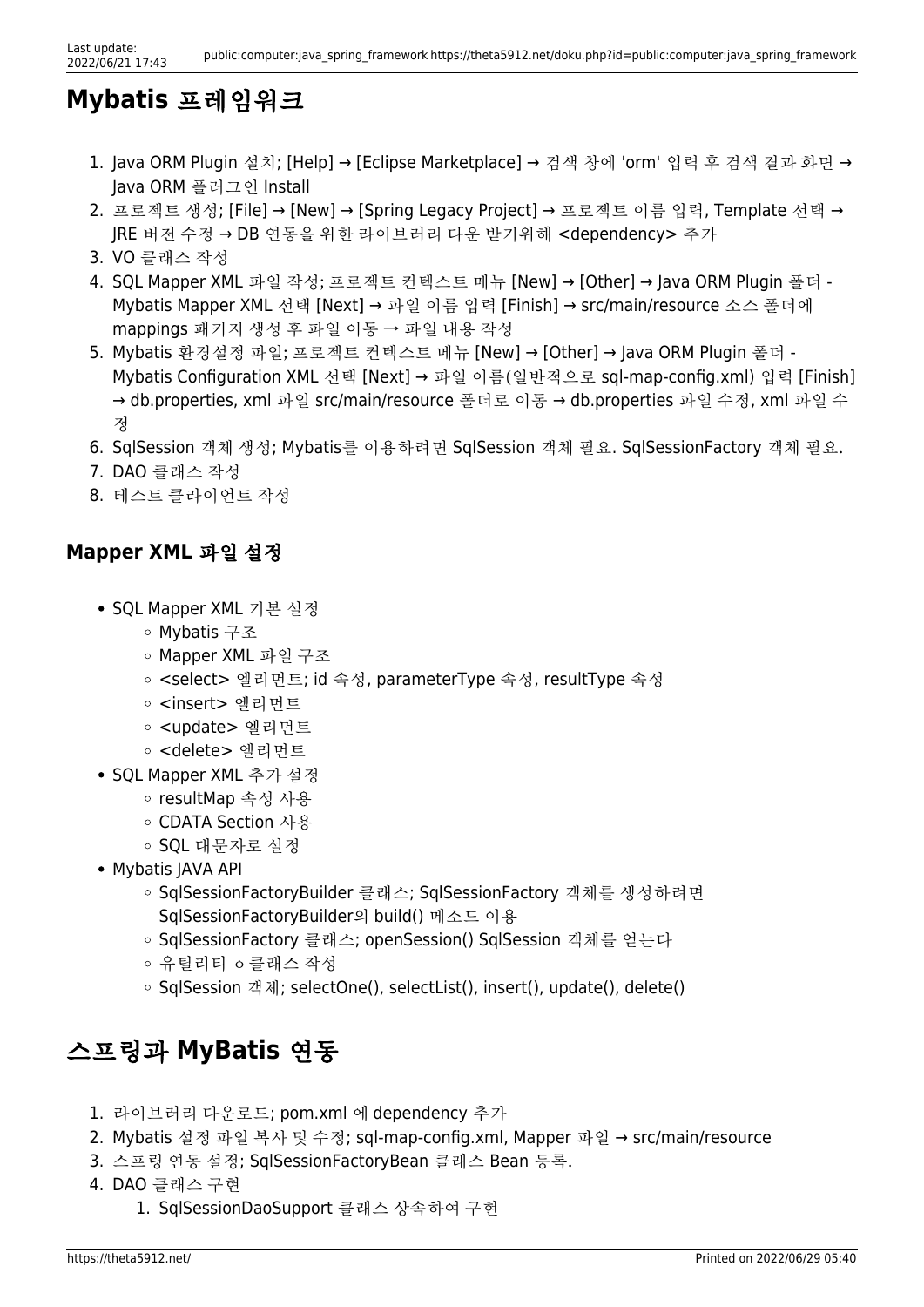- 2. SqlSessionTemplate 클래스를 <bean> 등록하여 사용
- 5. Mybatis 연동 테스트
- 6. Dynamic SQL 으로 검색 처리; 조건식으로 쿼리를 만들어 실행

## **JPA**

- ORM(Object-Relation Mapping); 정확하게 일치하지 않는 자바 객체와 테이블 사이를 매핑
- JPA(Java Persistence API); 모든 ORM 구현체(ORM 프레임워크)들의 공통 인터페이스를 제공. cf.) JDBC API
- 1. JPA 프로젝트 생성; 이클립스 [File] → [New] → [Maven Project] → 화면 [Next] → 'mavenarchetype-quickstart' 선택 [Next] → Group Id, Artifact Id, Version, Package 설정 [Finish] → JRE 버 전 수정
	- <Apply> 비활성화 시; JPA Facet 창의 JPA Implementation 항목, Type을 'Disable Library Configuration' 선택 [OK]
- 2. JPA 라이브러리 <dependency> 추가
- 3. JPA 시작
	- 1. 엔티티 클래스 매핑; JPA Entity 생성 기능 이용. 패키지 컨텍스트 메뉴 [New] → [JPA Entity] → 클래스 입력 [Finish] → /META-INF/persistence.xml → 클래스에 JPA 관련 어노테이션 설정
	- 2. persistence.xml 파일 작성;
	- 3. 클라이언트 프로그램 작성

| 어노테이션      | 의미                                                                                                                                               |  |
|------------|--------------------------------------------------------------------------------------------------------------------------------------------------|--|
| ∣@Entity   | @Entity가 설정된 클래스를 엔ㅌ티 클래스라고 하며, @Entity가 붙은 클래스는 테이  <br>블과 매핑된다.                                                                                |  |
| ∣@Table    | 엔티티와 관련된 테이블을 매핑한다. name 속성을 사용하여 BOARD 테이블과 매핑  <br>했는데 생략하면 클래스 이름이 테이블 이름과 매핑된다.                                                              |  |
| ∣@Id       | 엔티티 클래스의 필수 어노테이션으로서, 특정 변수를 테이블의 기본 키와 매핑한다.<br>예제에서는 seq 변수를 테이블의 SEQ 컬럼과 매핑했다. @ld가 없는 엔티티 클래스<br>는 JPA가 처리하지 못한다.                            |  |
|            | @ld가 선언된 필드에 기본 키를 자동으로 생성하여 할당할 때 사용한다. 다양한 옵션  <br> @GeneratedValue 이 있지만 @GeneratedValue만 사용하면 데이터베이스에 따라서 자동으로 결정된<br>다. H2는 시퀀스를 이용하여 처리한다. |  |
| ∣@Temporal | 날짜 타입의 변수에 선언하여 날짜 타입을 매핑할 때 사용한다. TemporalType의<br>DATE, TIME, TIMESTAMP 중 하나를 선택할 수 있다.                                                        |  |

## **JPA** 환경 설정

- 1. 영속성 유닛(Persistence Unit) 설정;
	- 1. 영속성 유닛 이름 지정; 영속성 유닛은 연동할 데이터베이스당 하나씩 등록, 영속성 유닛에 설 정된 이름은 나중에 DAO 클래스를 구현할 때 EntityManagerFactory 객체 생성에 사용
	- 2. 엔티티 클래스 등록
	- 3. 영속성 유닛 프로퍼티 설정
	- 4. Dialoect 클래스 설정
	- 5. JPA 구현체 관련 속성 설정
- 2. 엔티티 클래스 기본 매핑
	- 1. @Entity, @Id
	- 2. @Table; name, catalog, schema, uniqueConstraints
	- 3. @Column; name, unique, nullable, insertable, updatable, columnDefinition, length,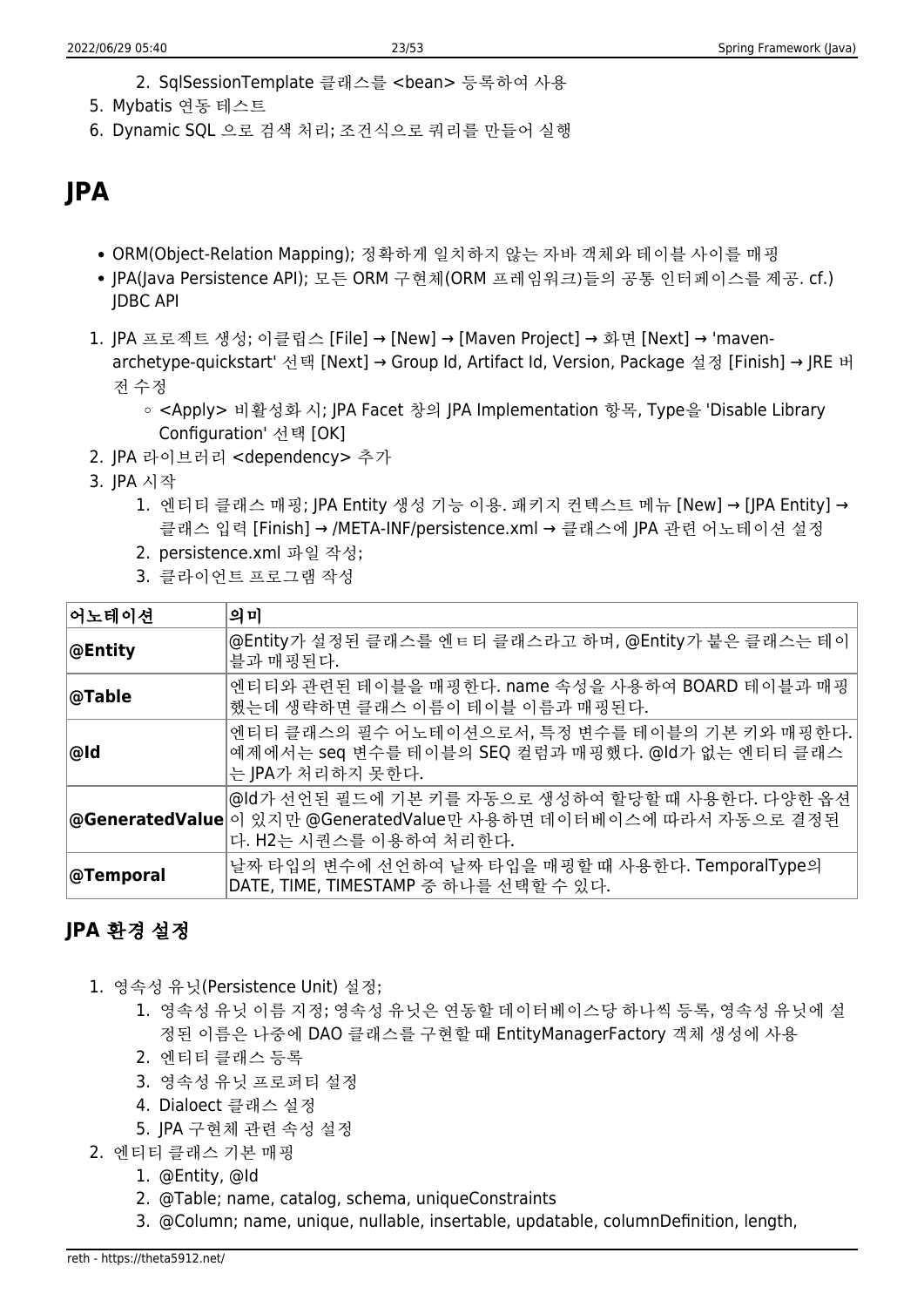precision, scale

- 4. @GeneratedValue; @Id로 지정된 식별자 필드에 Primary Key 값을 생성하여 저장할 때 사용. strategy, generator
- 5. @Transient; 엔티티 클래스 내의 특정 변수를 영속 필드에서 제외할 때 사용
- 6. @Temporal; java.util.Date 타입의 날짜 데이터를 매핑할 때 사용
- 3. JPA API
	- 1. JPA API 구조; persistance.xml -LOADING→ Persistence -Create→ EntityManagerFactory Create→ EntityManager
		- 1. Persistence 클래스를 이용하여 영속성 유닛(persistance-unit) 정보가 저장된 JPA 메인 환경설정 파일(persistence.xml)을 로딩
		- 2. 이 설정 정보를 바탕으로 EntityManager를 생성하는 공장 기능의 EntityManagerFactory 객체를 생성
		- 3. 이제 EntityManagerFactory로부터 필요한 EntityManager를 얻어서 사용
	- 2. JPA API 사용

### 스프링과 **JPA** 연동

- 1. 프로젝트 변경; 프로젝트 컨텍스트 메뉴 [Properties] → [Project Facets] 선택, 'JPA' 항목 체크 <Apply>, <OK> → persistence.xml 자동 생성
- 2. 라이브러리 받기; pom.xml 파일 수정
- 3. JPA 설정 파일 작성
- 1. 엔티티 매핑 설정; JPA가 제공하는 어노테이션으로 엔티티 매핑 설정
- 2. 스프링과 JPA 연동 설정; applicationContext.xml 파일에 <bean> 등록
- 3. 트랜잭션 설정 수정; DataSourceTransactionManager → JpaTransactionManager로 변경
- 4. DAO 클래스 구현; 스프링 컨테이너가 제공하는 EntityManager 사용
- 5. BoardServiceImpl 클래스 수정 및 테스트

## **Further Studies**

### 스프링 환경 - 프레임워크, 모듈 및 프로젝트

- 테스트 가능한 코드 작성, 느슨하게 연결된 웹 애플리케이션 개발 → SOAP(Simple Object Access Protocol) → REST
- 스프링 코어, 스프링 MVC, 스프링 웹 서비스, 스프링 부트, 스프링 클라우드, …
- IoC(Inversion of control) 또는 DI(Dependency Injection); 느슨한 결합 및 테스트 가능성, 아키텍처 의 유연성, 복잡한 코드 감소
- 스프링 모듈,
- 스프링 코어 컨테이너,
- 크로스 컷팅, → AOP
- 웹-스프링 MVC; 비즈니스 레이어, 데이터 레이어
- 스프링 프로젝트; 스프링 부트, 스프링 클라우드, 스프링 데이터, 스프링 배치, 스프링 시큐리티, 스프 링 HATEOAS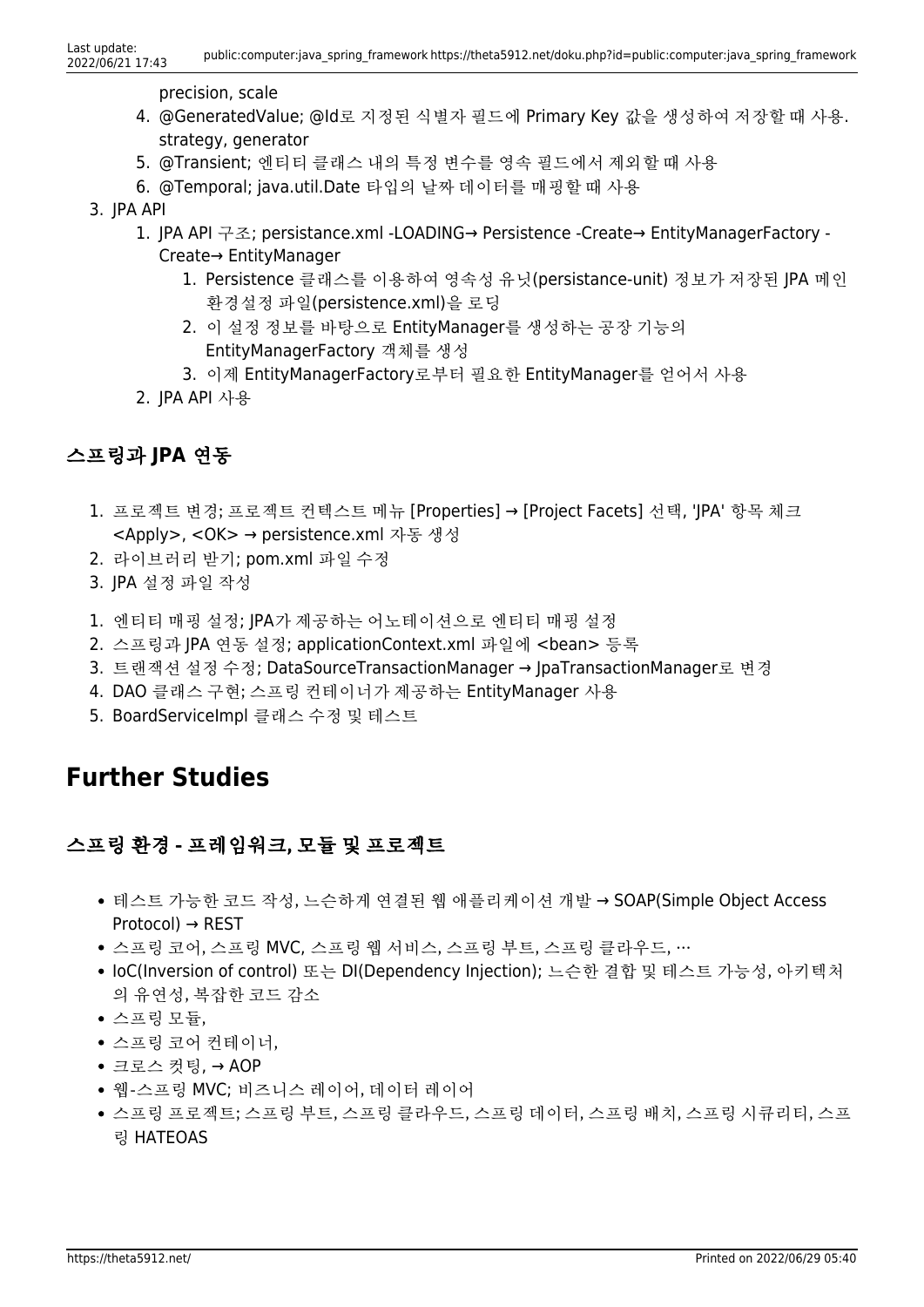## 의존 관계 주입 및 단위 테스트

- 의존 관계, 의존 관계를 갖는 이유, 의존 관계 주입의 개념
- 스프링 프레임워크의 역할
	- @Component; 스프링 빈 정의
	- @Service; 비즈니스 서비스 구성요소에 사용
	- @Repository; DAO(Data Access Object) 구성요소에 사용. 데이터베이스에서 데이터를 가져 오는 것과 관련
	- @Autowired; 의존성 주입, 의존 관계 정의
	- @Configuration; 자바 컨텍스트 구성
	- @ComponentScan(basePackages = {"패키지경로"})
- @Autowired
	- 일치 항목이 1개
	- 일치 항목이 2개 이상; @Primary, @Qualifier
	- 일치하는 항목 없음
- @Scope("스코프");
	- singleton; 기본값,
	- prototype;
	- request; 스프링 웹 컨텍스트 only
	- session; 스프링 웹 컨텍스트 only
	- application; 스프링 웹 컨텍스트 only

#### 빈에 사용할 수 있는 다양한 유형의 스코프

| 스코프                                                       | 사용                                                                                                                                                                                                                                              |                                                                                                                                                                                               |  |
|-----------------------------------------------------------|-------------------------------------------------------------------------------------------------------------------------------------------------------------------------------------------------------------------------------------------------|-----------------------------------------------------------------------------------------------------------------------------------------------------------------------------------------------|--|
| 싱글톤                                                       | 기본적으로 모든 빈의 스코프는 싱글톤이다. 빈의 인스턴스는 스프링 IoC 컨테이너의 인스턴스당<br>하나만 사용된다. 빈에 여러 참조가 있어도 컨테이너당 한 번만 생성된다. 싱글톤 인스턴스는 캐싱<br>थ 비을 사용하는 모든 후속 요청에 사용된다. 스프링 싱글톤 스코프에 여러 개의 스프링 컨테이너<br>가 있다면, 같은 빈의 인스턴스는 여러 개 있을 수 있다. 따라서 스프링 싱글톤 스코프는 일반적인<br>정의와 약간 다르다. |                                                                                                                                                                                               |  |
| 프로토<br>타입                                                 | 스프링 컨테이너에서 빈을 요청할 때마다 새 인스턴스가 생성된다. 빈에 상태가 포함돼 있는 경우,<br>프로토타입(prototype) 스코프를 사용하는 것이 좋다.                                                                                                                                                      |                                                                                                                                                                                               |  |
| 리퀘스<br>트                                                  | 스프링 웹 컨텍스트에서만 사용할 수 있다. 모든 HTTP 요청마다 빈의 새 인스턴스가 생성된다. 빈<br>은 요청 처리가 완료되는 즉시 폐기된다. 단일 요청과 관련된 데이터를 보유하고 있는 빈에 이상적<br>이다.                                                                                                                         |                                                                                                                                                                                               |  |
| 세션                                                        | 스프링 웹 컨텍스트에서만 사용할 수 있다. 모든 HTTP 세션(session)마다 빈의 새로운 인스턴스가<br>생성된다. 웹 애플리케이션의 사용자 권한과 같이 단일 사용자 고유의 데이터에 적합하다.                                                                                                                                  |                                                                                                                                                                                               |  |
| 애플리<br>케이션                                                | │스프링 웹 컨텍스트에서만 사용할 수 있다. 웹 애플리케이션당 하나의 빈 인스턴스로 특정 환경의<br> 애플리케이션 구성에 적합하다.                                                                                                                                                                      |                                                                                                                                                                                               |  |
| 기타 중요한 스프링 어노테이션                                          |                                                                                                                                                                                                                                                 |                                                                                                                                                                                               |  |
| 사용<br> 어노테이션                                              |                                                                                                                                                                                                                                                 |                                                                                                                                                                                               |  |
| @ScopedProxy                                              |                                                                                                                                                                                                                                                 | 요청이나 세션 스코프의 빈을 싱글톤-스코프의 빈에 주입해야 할 때가 있다.<br>@ScopedProxy 어노테이션은 싱글톤-스코프 빈에 주입되는 스마트 프록시를 제<br>공한다.                                                                                           |  |
| @Component,<br>∣@Service<br> @Controller,<br> @Repository |                                                                                                                                                                                                                                                 | @Component는 스프링 빈을 정의하는 가장 일반적인 방법이다. 다른 어노테이<br>션은 이와 관련된 특정 컨텍스트를 갖고 있다.<br>* @Service는 비즈니스 서비스 레이어에서 사용된다.<br>* @Repository는 데이터 액세스 객체(DAO)에서 사용된다.<br>* @Controller는 프레젠테이션 구성요소에 사용된다. |  |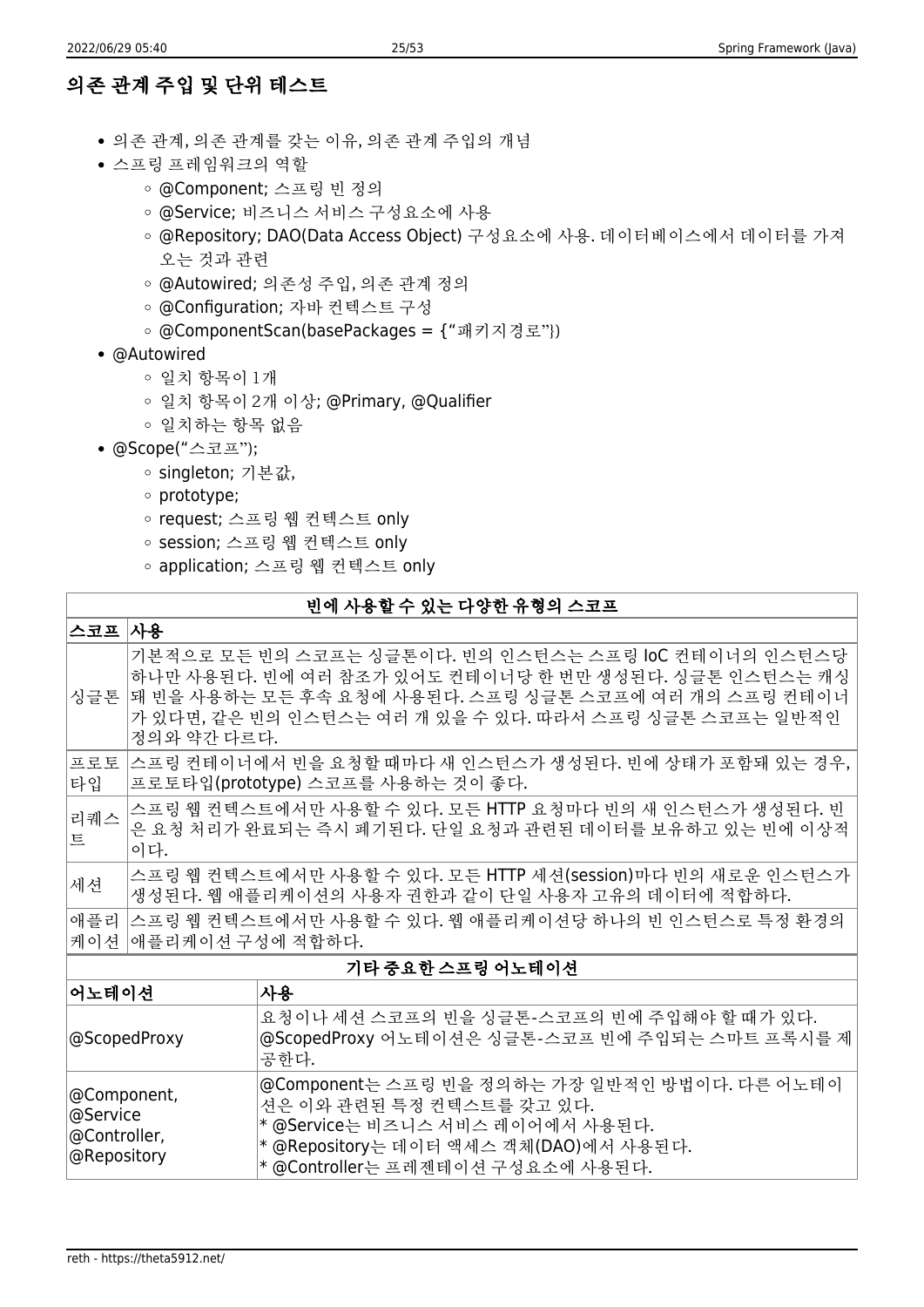#### 기타 중요한 스프링 어노테이션

| 어노테이션          | 사용                                                                                                                                                 |
|----------------|----------------------------------------------------------------------------------------------------------------------------------------------------|
| @PostConstruct | 모든 스프링 빈에서 @PostConstruct 어노테이션을 사용해 post construct 메소<br> 드를 지공한다. post construct 메소드는 빈이 의존 관계를 완전히 초기화된 후<br>│에 호출된다. 이건은 빈 생명 주기 동안 한 번만 호출된다. |
| @PreDestroy    | 모든 스프링 빈에서 @PreDestroy 어노테이션으로 predestroy 메소드를 제공할<br>수 있다. predestroy 메소드는 컨테이너에서 빈이 제거되기 전에 호출된다. 빈이<br>보유한 모든 리소스를 해제하는 데 사용되는데 리소스 누수가 방지된다.   |

CDI(컨텍스트 및 의존 관계 주입)

### **CDI** 어노테이션 스프링 어노테이션과 비교

| ∣@Inject                                                                                                                                       | - @Autowired와 비슷하다.<br> - 한 가지 중요한 차이점은 @Inject에 필요한 속성이 없다. |
|------------------------------------------------------------------------------------------------------------------------------------------------|--------------------------------------------------------------|
| - @Component와 유사하게 명명된 구성요소를 식별한다.<br>- @Qualifier 스프링 어노테이션과 비슷한 이름으로 빈을 규정할 수 있다. 하나의 의존 관<br>@Named<br>계를 오토와이어링하기 위해 여러 후보가 사용 가능할 때 유용하다. |                                                              |
| 스프링 어노테이션 @Scope("singleton")과 유사하다.<br>$ $ @Singleton                                                                                         |                                                              |
| 스프링의 어노테이션 @Qualifier와 유사하다.<br> @Qualifier                                                                                                    |                                                              |

- 스프링 애플리케이션 컨텍스트의 단위 테스트
	- 단위 테스트
		- 미래 결함에 대비한 안전망safety net이다.
		- 결함의 조기 발견이 가능하다
		- TDD가 더 나은 디자인을 만든다.
		- 잘 작성된 테스트는 코드와 기능의 문서화 역할을 한다
	- 스프링 컨텍스트를 사용해 JUinit 작성; @RunWith(SpringJUint4ClassRunner.class), @Test
	- 모크를 사용한 단위 테스트; @Mock, @InjectMocks, @RunWith(MockitoJunitRunner.class)

#### 스프링 **MVC**의 웹 애플리케이션

- 자바 서블릿 웹 애플리케이션 아키텍처
	- 모델1 아키텍처
	- 모델2 아케텍처
	- 모델2 프론트 컨트롤러 아키텍처
- 기본 플로우; 스프링 MVC 애플리케이션 설정: 스프링 MVC에 의존 관계 추가 → web.xml에 DispatcherServlet 추가 → 스프링 컨텍스트 생성 →
	- 뷰가 없는 컨트롤러, 자체 콘텐츠 제공; 스프링 MVC 컨트롤러 생성 @Controller, @RequestMapping(value = "/hello"), @ResponseBody → 웹 애플리케이션 실행
	- 뷰가 있는 컨트롤러(JSP); 스프링 MVC 컨트롤러 생성 → 뷰 생성 JSP → 뷰 리졸버 구성
	- 뷰가 있고 ModelMap을 사용하는 컨트롤러; 스프링 MVC 컨트롤러 → 뷰 생성
	- 뷰가 있고 ModelAndView를 사용하는 컨트롤러; 스프링 MVC 컨트롤러 → 뷰 생성
	- 간단한 형태의 컨트롤러; 명령 또는 폼 백업 객체 생성 → 폼을 표시하는 컨트롤러 메소드 → 폼 으로 퓨 만들기 → 컨트롤러가 폼 제출을 처리하는 메소드 가져오기
	- 유효성 검사가 포함된 간다한 형태의 커트롤러; 하이버네이트 밸리데이터 의존 관계 추가 → 빈에서 간단한 유효성 검사 정의 → 사용자 지정 유효성 검사 구현
- 스프링 MVC의 핵심 개념
	- $\circ$  RequestMapping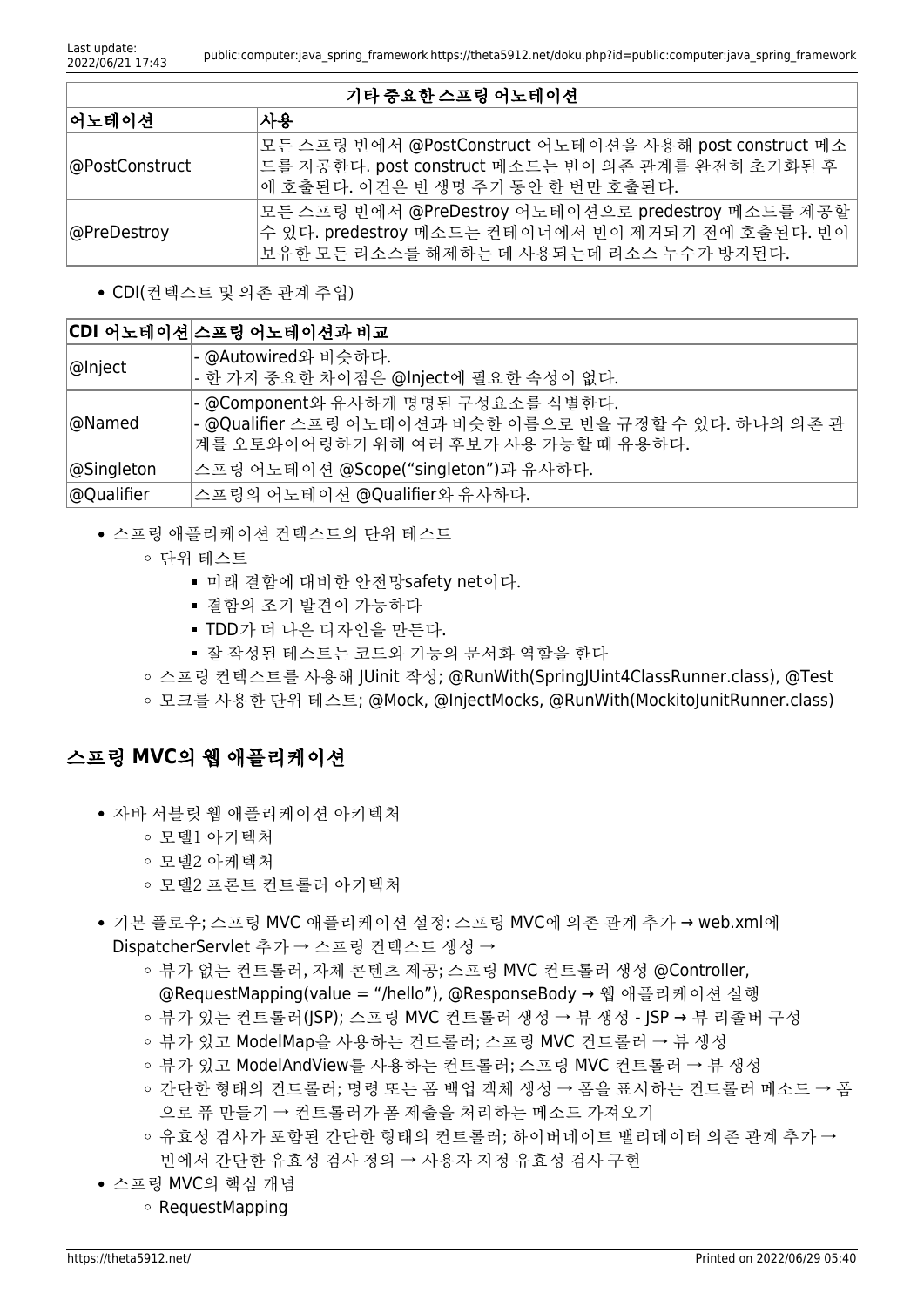- 뷰 리솔루션; JSP 뷰 리졸버 구성
- 핸들러 매핑 및 인터셉터 탐색; HandlerInterceptor 정의, HandlerInterceptor를 핸들러에 매핑
- 모델 속성; @ModelAttribute
- 세션 속성 사용; @SessionAttrubutes("…") 세션에 속성 추가, 세션에서 속성 읽기, 세션에서 속성 제거
- InitBinder의 필요성
- @ControllerAdvice 어노테이션을 사용해 공통 기능 구현

| RequestMapping 메소드 - 지원되는 메소드 인수                                                   |                                                                                                                                                    |  |
|------------------------------------------------------------------------------------|----------------------------------------------------------------------------------------------------------------------------------------------------|--|
| 인수 타입/어노테이션                                                                        | 사용                                                                                                                                                 |  |
| java.util.Map/org.springframework.ui.Model/org.springframework.ui.ModelMap         | 뷰에 호출되는 값의 컨테<br>이너가 될 모델(MVC) 역<br>할을 한다.                                                                                                         |  |
| Command or form objects                                                            | 요청 매개변수를 빈에 바<br>인딩할 때 사용되며 유효<br>성 검사도 지원한다.                                                                                                      |  |
| org.springframework.validation.Errors/org.springframework.validation.BindingResult | 명령 또는 폼 객체의 유<br>효성을 검사한 결과다.<br>폼 객체는 바로 앞에 있<br>는 메소드 인수여야 한다.                                                                                   |  |
| @PreDestroy                                                                        | 모든 스프링 빈에서<br>@PreDestroy 어노테이<br>션을 사용해 predestroy<br>메소드를 제공할 수 있다.<br>메소드는 컨테이너에서<br>빈을 제거하기 직전에 호<br>출된다. 빈에 의해 유지<br>되는 모든 리소스를 해제<br>할 수 있다. |  |
| @RequestParam                                                                      | 특정 HTTP 요청 매개변<br>수에 액세스하려는 어노<br>테이션이다.                                                                                                           |  |
| @RequestHeader                                                                     | 특정 HTTP 요청 헤더에<br>액세스하려는 어노테이<br>션이다.                                                                                                              |  |
| @SessionAttribute                                                                  | HTTP 세션 속성에 액세<br>스하기 위한 어노테이션<br>이다.                                                                                                              |  |
| @RequestAttribute                                                                  | 특정 HTTP 요청 속성에<br>액세스하려는 어노테이<br>션이다.                                                                                                              |  |
| @PathVariable                                                                      | URI 템플릿.<br>/owner/{ownderId}에서<br>변수에 액세스할 수 있는<br>어노테이션이다.                                                                                       |  |
| RequestMapping 메소드 - 지원되는 리턴 타입                                                    |                                                                                                                                                    |  |
| $\pi$ ALALALAIL. $\pi$<br>$-1$ $-1$ $-1$ $-1$                                      |                                                                                                                                                    |  |

| │리턴 타입 | 무엇이 일어났는가?                                                    |
|--------|---------------------------------------------------------------|
|        | ModelAndView 객체에는 모델 및 뷰 이름의 참조가 포함된다.                        |
| Model  | 모델만 반환된다. 뷰 이름은 DefaultRequestToViewNameTranslator를 사용해 결정한다. |
| Map    | 모델을 노출하는 간단한 맵                                                |
| View   | 암묵적으로 정의된 모델이 있는 뷰                                            |
| String | 뷰 이름에 대한 참조                                                   |

스프링 MVC 고급 기능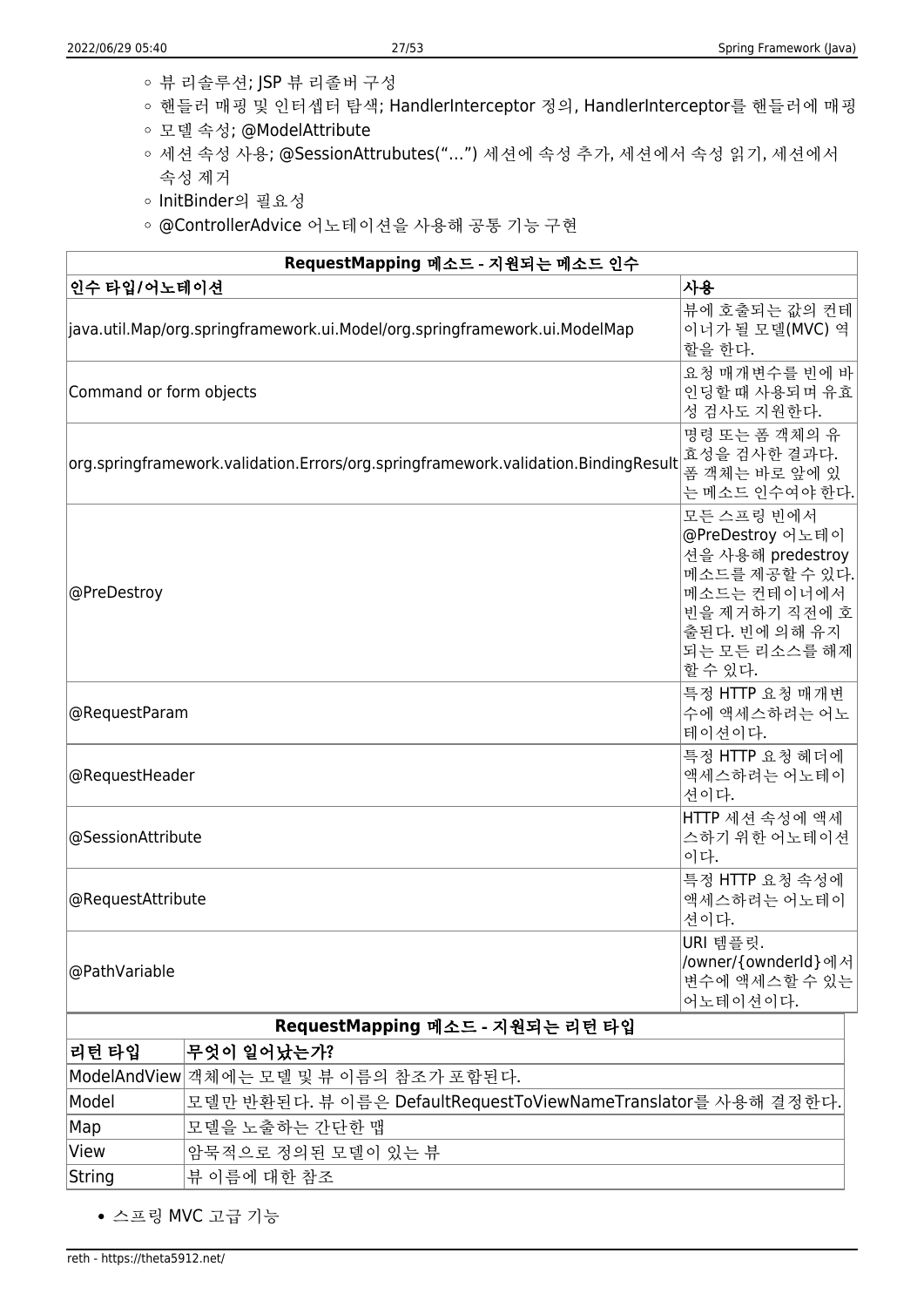- 예외 처리 구현; 컨트롤러 전반의 일반적인 예외 처리
- 에러 뷰 정의; 컨트롤러에서 특정 예외 처리 생성
- 애플리케이션 국제화; 메시지 번들 설정, SessionLocaleResolver 구성, CookieLocaleResolver kbnta
- 정적 리소스 제공; 정적 콘텐츠 노출, 정적 콘텐츠 캐싱, 정적 콘텐츠의 gzip 압축 사용
- 스프링 MVC와 부트 스트랩 통합; WebJar 정적 콘텐츠를 제공하도록 스프링 MVC 리소스 핸들 러 구성, JSP에서 부트 스트랩 리소스 사용
- 스프링 MVC 애플리케이션의 단위 테스트; 테스트할 컨트롤러 설정 → 테스트 메소드 작성
	- 1. 뷰가 없는 컨트롤러 자체 콘텐츠 제공;
	- 2. 뷰가 있는 컨트롤러(JSP); 테스트할 컨트롤러 설정 → 테스트
	- 3. 뷰가 있고 ModelMap을 사용하는 컨트롤러
	- 4. 뷰가 있고 ModelAndView를 사용하는 컨트롤러
	- 5. 간단한 폼의 컨트롤러
	- 6. 유효성 검사가 포함된 간단한 폼의 컨트롤러
- 스프링 MVC 컨트롤러의 통합 테스트
	- @RunWith(SpringRunner.class)
	- @WebAppConfiguration
	- @ContextConfiguration("file:src/main/webapp/WEB-INF/user-webcontext.xml")
	- $\circ$  thi.mockMvc = MockMvcBuilders.webAppContextSetup(this.wac).build()
- 스프링 시큐리티
	- 스프링 시큐리티 의존 관계 추가
	- 모든 요청을 인터셉트하도록 필터 설정;
		- @EnableWebSecurity,
		- WebSecurityConfigurerAdapter,
		- **Protected void configure (HttpSecurity http)**
		- antMatchers("/\*secure\*/\*\*").access("hasRole('USER')")
		- antMatchers("/login").permitAll()
		- public void configureGlobalSecurity(AuthenticationManagerBuilder auth)
		- withUser("firstuser").password("password1")
		- .roles("USER", "ADMIN")
	- 로그아웃

### 스프링 부트

- 스프링 부트의 기본 목표
	- 스프링 기반 프로젝트로 빠르게 구축
	- 의견을 가져라. 아니면 일반적인 사용법을 기본으로 한다. 기본값과의 차이를 처리하는 설정 옵션은 제공
	- 다양한 비기능적 특징을 제공
	- 코드 생성과 많은 XML 설정의 사용을 피해라
- 스프링 부투의 비기능적 특징
	- 광범위한 프레임워크, 서버와 스펙의 버전 관리 및 설정에 관한 기본 처리
	- 애플리케이션 시큐리티를 위한 기본 옵션
	- 확장 옵션이 있는 기본 애플리케이션 매트릭스
	- 상태 체크로 기본 애플리케이션 모니터링
	- 외부 설정의 여러 옵션
- 스프링 부트로 애플리케이션 구축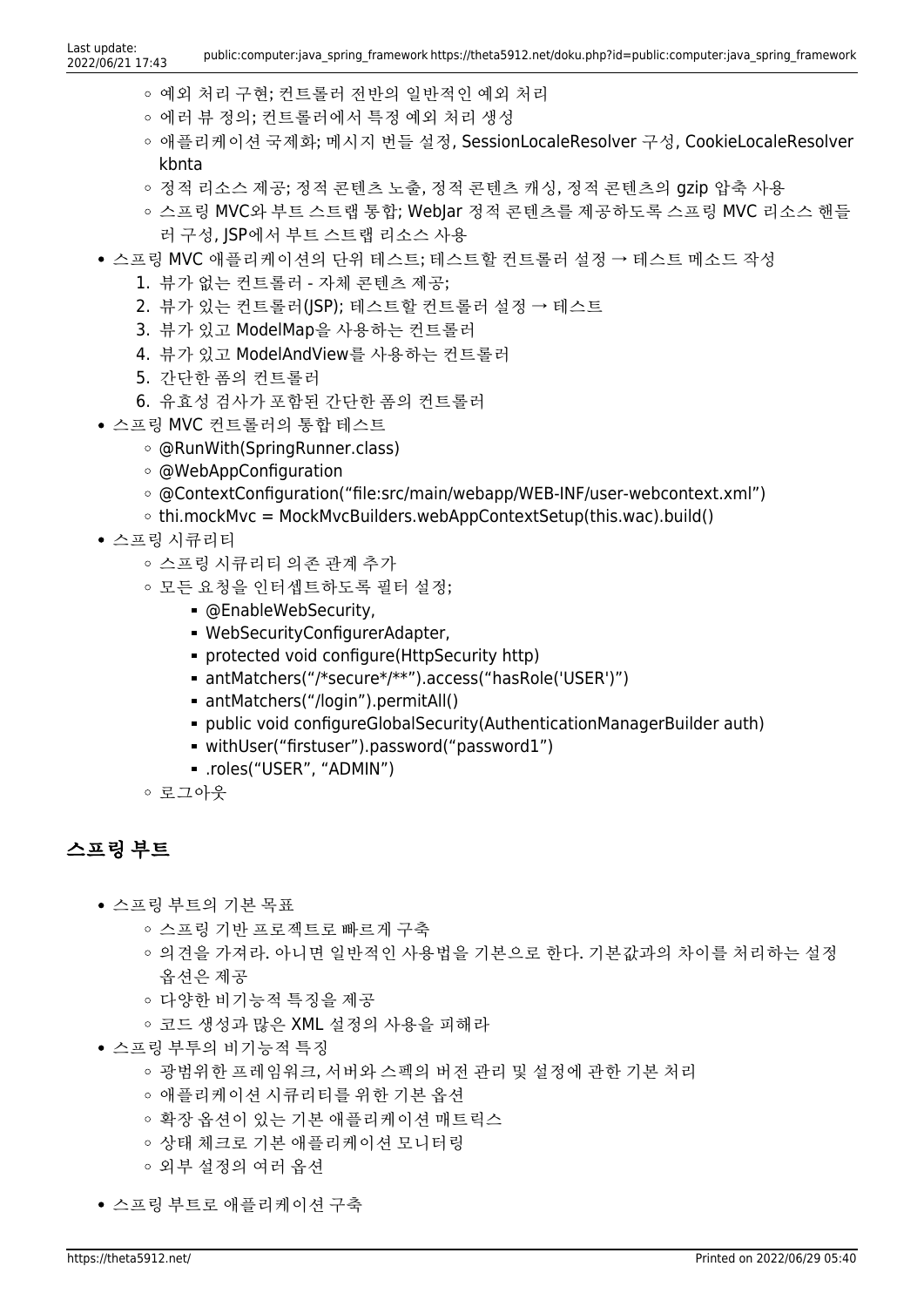- 1. pox.xml 파일에 spring-boot-starter-parent 구성
- 2. 요구되는 스타터 프로젝트로 pom.xml 파일 구성
- 3. 애플리케이션을 실행할 수 있도록 spring-boot-maven-plugin 구성
- 4. 첫 번째 스프링 부트 launch 클래스 생성
- 스프링 이니셜라이저 시작 [SPRING INITIALIZER](https://start.spring.io)
	- 1. 빌드 도구(maven / gradle) 선택
	- 2. 사용할 스프링 부트 버전 선택
	- 3. 컴포넌트의 그룹 ID 및 아티팩트 ID 구성
	- 4. 프로젝트에 원하는 스타터(의존 관계) 선택.
	- 5. 컴포넌트 패키지 방법 선택(JAR/WAR)
	- 6. 사용하려는 자바 버전 선택
	- 7. 사용하려는 JVM 언어 선택
- 프로젝트 구조
	- pom.xml
	- $\circ$  src
- main
	- java
		- com
			- reth
				- spring
					- FirstSpringInitializrApplication.java
	- resources
		- application.properties
		- $\circ$  static
		- templates
- test
	- java
		- com
			- reth
				- spring
					- FirstSpringInitializrApplicationTests.java

- 자동설정
	- @ConditionalOnClass { Servlet.class, DispatcherServlet.class, WebMvcConfigurerAdapter.class }: 언급된 클래스 중 하나라도 클래스 패스에 있으면 자동 설 정이 사용된다. 웹 스타터 프로젝트를 추가할 때 언급된 모든 클래스의 의존 관계를 가져온다. 그러면 자동 설정이 활성화된다.
	- @ConditionalOnMissingBean(WebMvcConfigurationSupport.class): 자동 설정은 애플리케이 션이 WebMvcConfigurationSupport.class 클래스의 빈을 명시적으로 선언하지 않은 경우에만 활성화된다.
	- @AutoConfigurerOrder(Ordered.HIGHEST\_PRECEDENCE + 10): 특정 자동 설정의 우선순위 를 지정한다.
	- @ConditionalOnBean(ViewResolver.class): ViewResolver.class가 클래스 패스에 있으면 빈을 생성한다.
	- $\circ$  @ConditionalOnMissingBean(name = "viewResolver", value = ContentNegotiatingViewResolver.class): viewResolver 이름과 ContentNegotiatingViewResolver.class 유형의 명시적으로 선언된 빈이 없으면 이 빈을 생성 한다.
	- 나머지 메소드는 뷰 리졸버에서 구성된다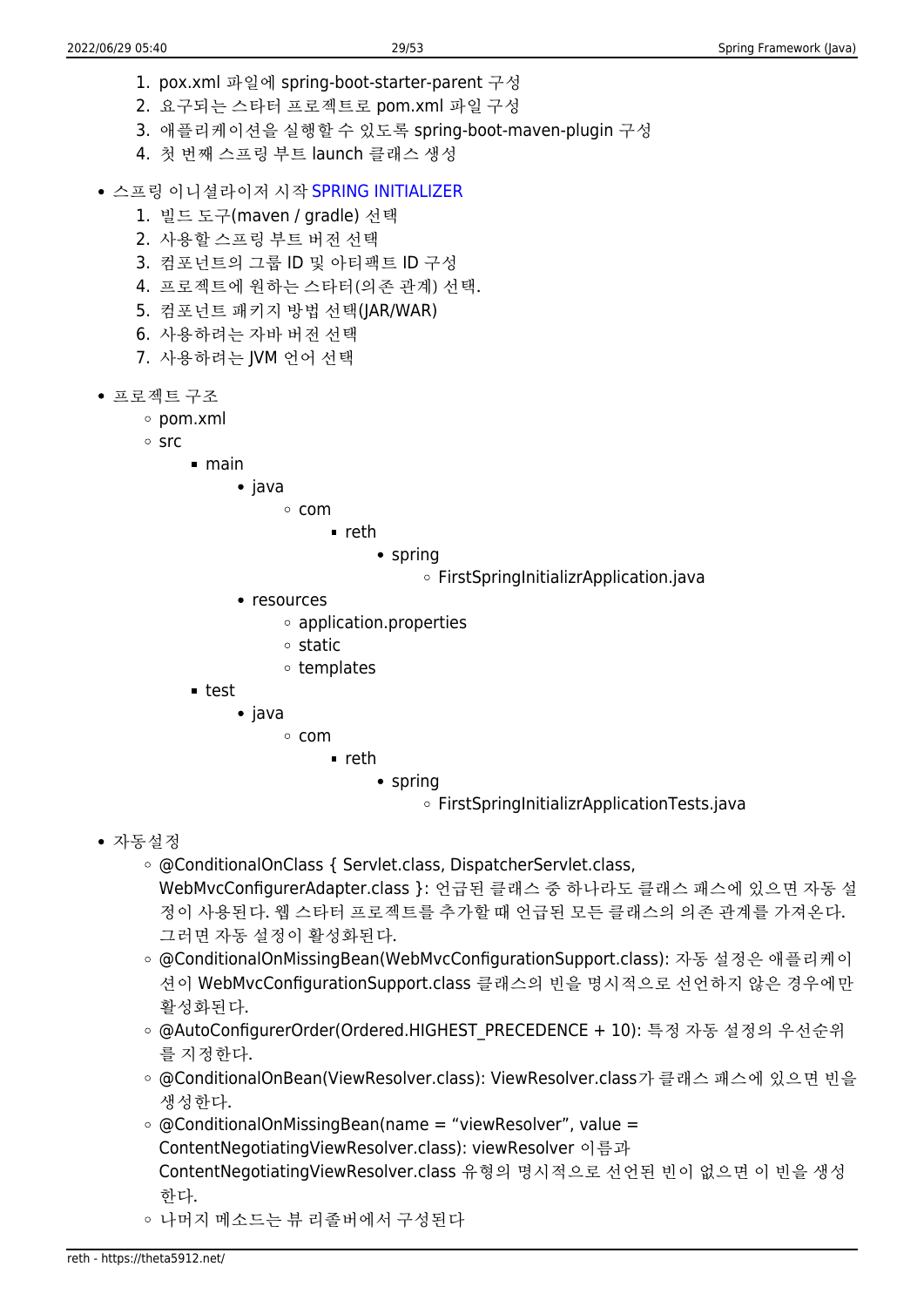- 애플리케이션 구성 외부화
	- application.properties 시작
	- application.properties를 통한 프레임워크 사용자 정의
		- 로깅 구성
		- 임베디드 서버 구성 사용자 정의
		- 스프링 MVC 설정
		- 스프링 스타터 시큐리티 구성
		- 데이터 소스, |DBC와 |PA 사용자 정의
		- 기타 구성 옴셔
	- 애플리케이션별로 사용자 정의 속성 정의
		- 구성 속성을 통한 타입세이프 구성관리
	- 다른 환경에 프로파일 생성
		- 액티브 프로파일을 기반으로 동적 빈 구성
	- 애플리케이션 구성을 제공하기 위한 기타 옵션
	- YAML 구성
- 임베디드 서버
	- 전통적인 자바 애플리케이션 배포; APP. WAR, 톰캣, 자바
	- 임베디드 서버; 자바, ( (임베디드 톰캣), APP. WAR )
	- 제티 및 언더토우 임베디드 서버
	- JAR를 사용하는 대신 기존 WAR 파일 빌드
- 개발자 도구를 사용해 생산성 향상
	- 브라우저에서 실시간 리로드 활성화
- 애플리케이션 모니터링에 스프링 부트 액추에이터 사용
	- HAL 브라우저를 사용해 액추에이터 엔드포인트 찾기
	- 애플리케이션 구성 속성
	- 환경 세부 정보
	- 애플리케이션 상태 모니터링
	- 매핑 정보 얻기
	- 빈 구성으로 디버깅
	- 중요한 매트릭스 탐색
	- 자동 설정의 디버그 정보 얻기
	- 디버깅

### 스프링 프레임워크 심화

- 스프링과 AspectJ로 AOP 살펴보기
	- 크로스 컷팅 및 AOP 탐색; 로깅, 시큐리티, 성능 추적
	- 중요한 AOP 용어
		- 어드바이스 advice
		- 포인트컷 PointCut
		- 포인트 컷 + 어드바이스 ⇒ 애스팩트 aspect
		- 위빙 weaving
			- 컴파일 타임 위빙 Compile-Time Weaving; 입력은 소스코드고 출력은 위빙이 있 는 컴파일된 클래스
			- 바이너리 위빙 Binary Weaving; 코드가 컴파일된 후에 수행. 입력은 컴파일된 클 래스 파일 또는 jar 파일이고 출력은 위빙이 있는 컴파일된 클래스나 jar 파일이다.
			- 런타임 위빙 Runtime Weaving; 위빙은 클래스가 JVM에 로드되기 직전에 수행된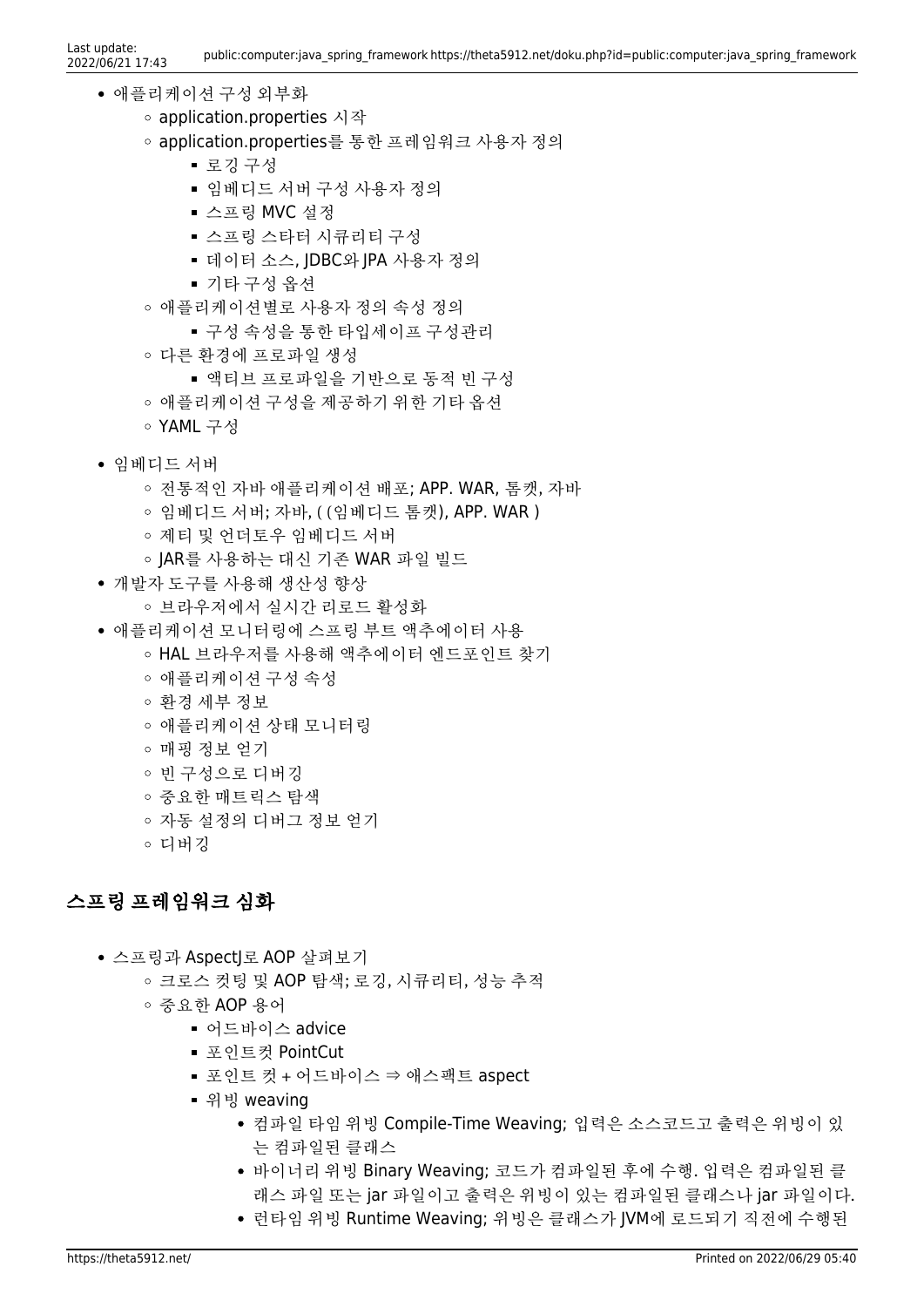- 다.
- AOP 프레임워크; Aspect → 컴파일 타임 위빙
- AOP 실습; spring-boot-starter-aop → 비즈니스 시나리오 설정 → 포인트컷 식별 → aspect 정의; 인터셉션 포인트
	- @Before; 메소드를 실행하기 전
	- @After; 메소드 실행 후. 메소드가 예외를 발생시키더라도 실행
	- @AfterReturning; 메소드가 성공적으로 실행된 후
	- @AfterThrowing; 메소드 호출 후 예외가 발생했다
	- @Around; 메소드 실행을 완전히 제어
	- 사용자 정의 AOP 어노테이션 정의;

@Target(ElementType.METHOD) @Retention(RetentionPolicy.RUNTIME) public @interface LogEverything { }

@LogEverything public void placeOrder(int value) {

- 스프링으로 작업 스케줄링하기
	- @Scheduled로 작업 스케줄링 하기
	- @Async를 사용해 비동기식으로 작업 실행하기 → @Async 메소드에서 값 반환하기
	- 작업 실행자 executor
- 스프링 프레임워크를 이용한 스크립팅
	- ISR 233 자바TM 플랫폼용 스크립팅
		- 자바로 자바스크립트 코드 실행하기
		- 자바에서 그루비 코드 실행하기
	- 스프링 엔터프라이즈 애플리케이션에서 그루비 코드 실항하기; 그루비 코드를 스프링 컨텍스 트 XML로 인라이닝하기

### 스프링 부트의 **REST API**

- SOAP (Simple object Access Protocol)를 사용하는 XML 기반 → REST
- REST (Representational State Transfer)
	- 서버 Server; 서비스 공급자. 클라이언트에게 서비스를 제공
	- 클라이언트 Client; 서비스 소비자. 브라우저 또는 다른 시스템일 수 있다.
	- 리소스 Resource; 모든 정보는 리소스가 될수 있다(사람, 이미지, 비디오 또는 판매하는 제품 등)
	- 리프리젠테이션 Representation; 리소스를 표현하는 구체적인 방법. 예를 들어 JSON, XML 나 HTML을 통해 제품 리소스를 나타낼 수 있다. 클라이언트마다 리소스의 다른 표현을 요청할 수 있다.
	- REST 제약 조건
		- 클라이언트-서버 Client-server; 서버(서비스 공급자)와 클라이언트(서비스 소비자)가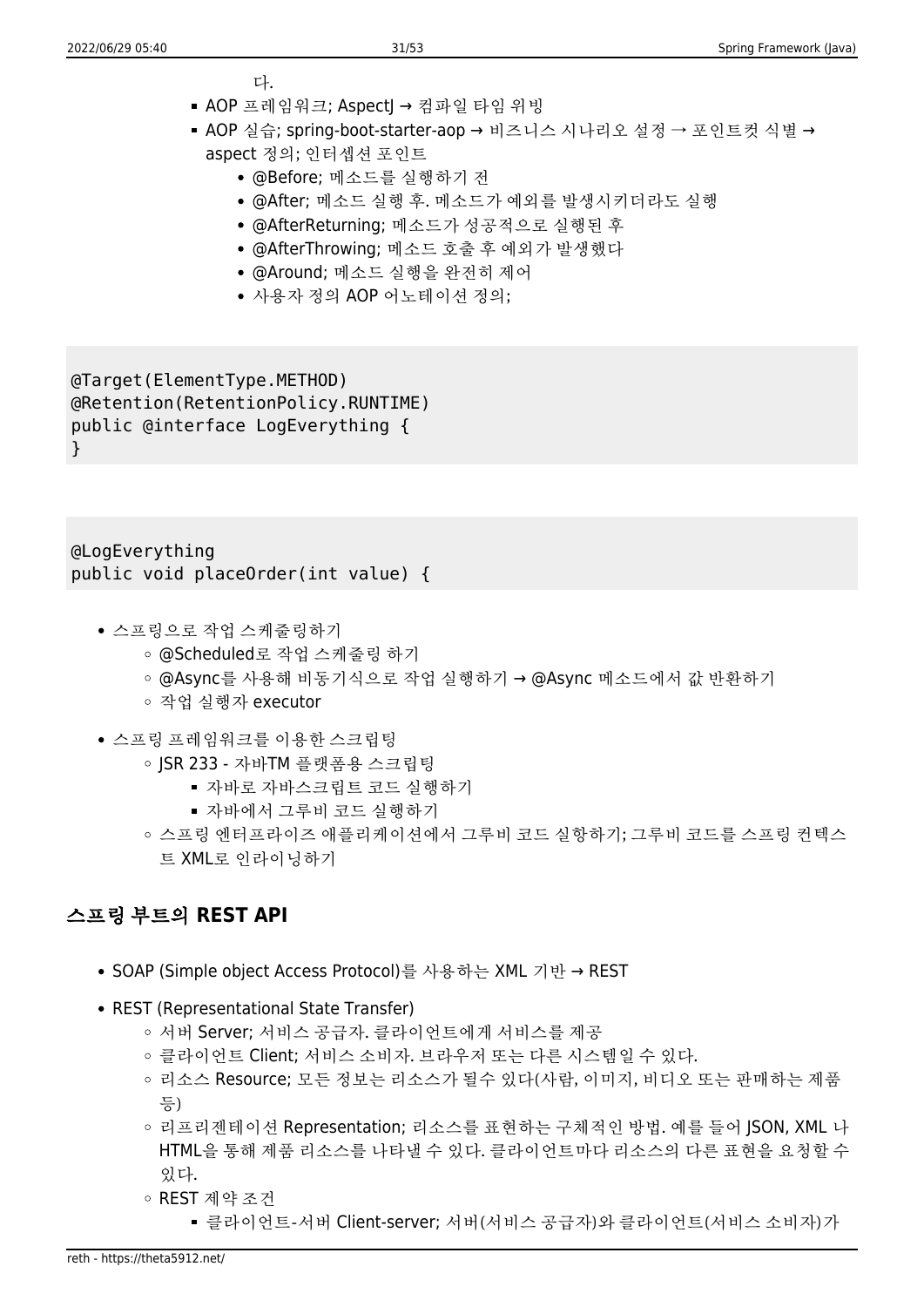있어야 한다. 새로운 기술이 등장함에 따라 서버와 클라이언트의 느슨한 결합과 독립적 진화를 가능하게 한다

- 무상태 Stateless; 각 서비스는 무상태여야 한다. 후속 요청은 일시적으로 저장되는 이전 요청의 일부 데이터에 의존하면 안 된다. 메시지는 스스로 설명할 수 있어야 한다.
- 통일된 인터페이스 Uniform interface; 각 리소스에는 리소스 식별자가 있다. 웹 서비스 의 경우, URI(Uniform Resource Identifier) 예제인 /users/Jack/todos/1을 사용한다. 여 리서 URI Jack은 사용자 이름이고 1은 검색하려는 todo의 ID다.
- 캐시 가능 Cacheable; 서비스 응답은 캐시가 가능해야 한다. 각 응답은 캐시 가능한지 여 부를 표시해야 한다.
- 레이어 시스템 Layered system; 서비스 소비자는 서비스 공급자와 지접 연결돼서는 안 된다. 요청을 캐시할 수 있으므로 클라이언트는 중간 레이어에서 캐시된 응답을 가져올 수 있다.
- 리프리젠테이션을 통한 리소스 연산; 리소스는 여러 리프리젠테이션을 가질 수 있다. 리 프리젠테이션이 포함된 메시지로 리소스를 수정할 수 있어야 한다.
- HATEOAS; RESTful 애플리케이션의 소비자는 하나의 고정 서비스 URL만을 알아야 한다. 모든 후속 리소스는 리소스 표현에 포함된 링크에서 검색할 수 있어야 한다.
- 첫 번째 REST API 설계
	- REST API 연산을 위한 요청 메소드 및 URI 결정

| HTTP 요청 메소드       |                        |
|-------------------|------------------------|
| HTTP 요청 메소드 오퍼레이션 |                        |
| GET               | 읽기 - 리소스의 세부 정보 검색     |
| <b>POST</b>       | 생성 - 새로운 아이템 또는 리소스 생성 |
| PUT               | 업데이트/교체                |
| <b>PATCH</b>      | 리소스 일부 업데이트/수정         |
| <b>DELETE</b>     | 삭제                     |

- 스프링 부트로 Hello World API 만들기
	- Rest Controller
		- @RestController; @RestController 어노테이션은 @ResponseBody와 @Controller 어 노테이션의 조합을 제공. 일반적으로 REST 컨트롤러를 생성하는 데 사용
		- $\bullet$  @GetMapping("welcome"); @GetMapping $\frac{10}{10}$  @RequestMapping(method = RequestMethod.GET)의 바로가기이다. 어노테이션이 있는 메소드는 welcome URI의 GET 요청을 처리한다
	- REST API 작성; 요청 실행
	- name 경로 변수로 welcome 메시지 만들기
		- @GetMapping("/welcome-with-parameter/name/{name}")
- todo REST API 만들기; 빈과 서비스 설정 → todo 리스트 검색 → 특정 Todo의 세부사항 검색 → Todo 추가 → Todo 업데이트 → Todo 삭제
	- 주어진 사용자의 todo 리스트 검색하기
	- 특정 todo의 세부사항 검색하기; @GetMapping(…)
	- todo 만들기; @PostMapping(…)
	- todo 삭제하기; @DeleteMapping(…)
	- todo 세부 정보 업데이트 하기; @PutMapping(…)
- 포스트맨 사용
	- GET
	- POST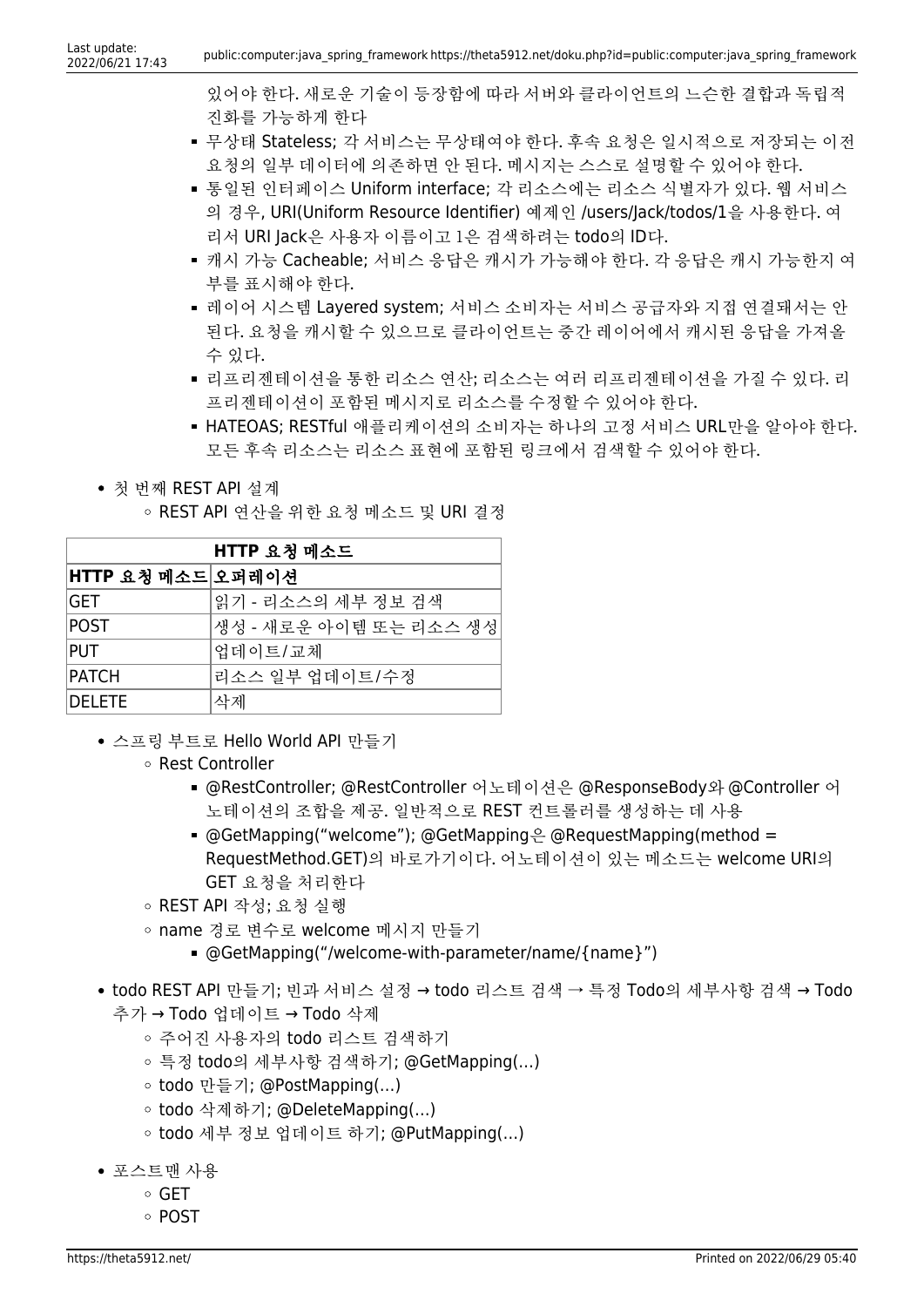- $\circ$  PUT
- DELETE
- REST API의 예외 처리 구현
	- 스프링 부트의 디폴트 예외처리
	- 예외 응답 커스터마이징
		- 예외 응답 구조 정의

| 시나리오와 응답 상태 매핑                                                   |                           |
|------------------------------------------------------------------|---------------------------|
| 상태                                                               | 응답 상태                     |
| 요청 본문이 API 스펙을 충족하지 않는다. 세부사항이 충분하지 않거나 유<br> 효성 검사 오류가 있다.      | 400 BAD REQUEST           |
| 인증 또는 권한 부여에 실패했다.                                               | 1401 UNAUTHORIZED         |
| 사용자는 제한을 초과하는 등 다양한 요인으로 인해 작업을 수행할 수 없<br>다.                    | 403 FORBIDDEN             |
| 리소스가 없다.                                                         | 404 NOT FOUND             |
| 지원되지 않는 작업(예: GET만 허용되는 리소스에서 POST를 시도하는 경<br>우)                 | 405 METHOD NOT ALLOWED    |
| 서버에서 오류가 발생했다. 이상적으로는 이런 일이 발생하지 않아야 한<br> 다. 소비자는 문제를 해결할 수 없다. | 500 INTERNAL SERVER ERROR |

- HATEOAS; Hypermedia as the Engine of Application State, REST 애플리케이션 아키텍처의 제약 조건 중 하나
	- 응답으로 HATEOAS 링크 보내기; 스프링 부트 스타터 HATEOAS; spring-boot-starter-hateoas
- REST API의 유효성 검사 구현
	- 1. 컨트롤러 메소드에서 유효성 검사 사용
	- 2. 빈에 유효성 검사 추가
	- 커트롤러 메소드에서 유효성 검사 활성화하기
	- 빈에서 유효성 검사 정의하기
		- @NotNull: 사용자 필드가 비어 있지 않은지 확인
		- @Size(min = 9, message = "Enter atleast 10 Characters."): desc 필드의 문자수가 9 자 이상인지 확인
		- @AssertFalse, @AssertTrue: 부울 Boolean 요소이면 어노테이션이 달린 요소를 획인
		- @AssertFalse: false를 확인
		- @Assert: true를 확인
		- @Future: 어노테이션이 달린 요소는 미래의 날짜여야 한다
		- @Past: 어노테이션이 달린 요소는 과거의 날짜여야 한다.
		- @Max: 어노테이션이 달린 요소는 값이 지정된 최대 값보다 작거나 같은 숫자여야 한다
		- @Min: 어노테이션이 달린 요소는 지정된 최솟값보다 크거나 같은 숫자여야 한다.
		- @NotNull: 어노테이션이 달린 요소는 null일 수 없다.
		- @Pattern: 어노테이션이 달린 {@code CharSequence} 요소는 지정된 정규 표현식과 일치해야 한다. 정규 표현식은 자바 정규 표현식 규칙을 따른다.
		- @Size: 어노테이션이 달린 요소 크기는 지정된 범위에 있어야 한다.
- OpenAPI 스펙을 사용한 REST 서비스 문서화
	- 스웨거 스펙 생성
		- @Configuration: 스프링 설정 파일을 정의
		- @EnableSwagger2: 스웨거 지원을 위한 어노테이션
		- Docket: 스웨거 스프링 MVC 프레임워크를 사용해 스웨거 문서 생성을 구성하는 간단한 빌더 클래스
		- new Docket(DocumentationType.SWAGGER\_2): 스웨거2를 사용할 스웨거 버전으로 구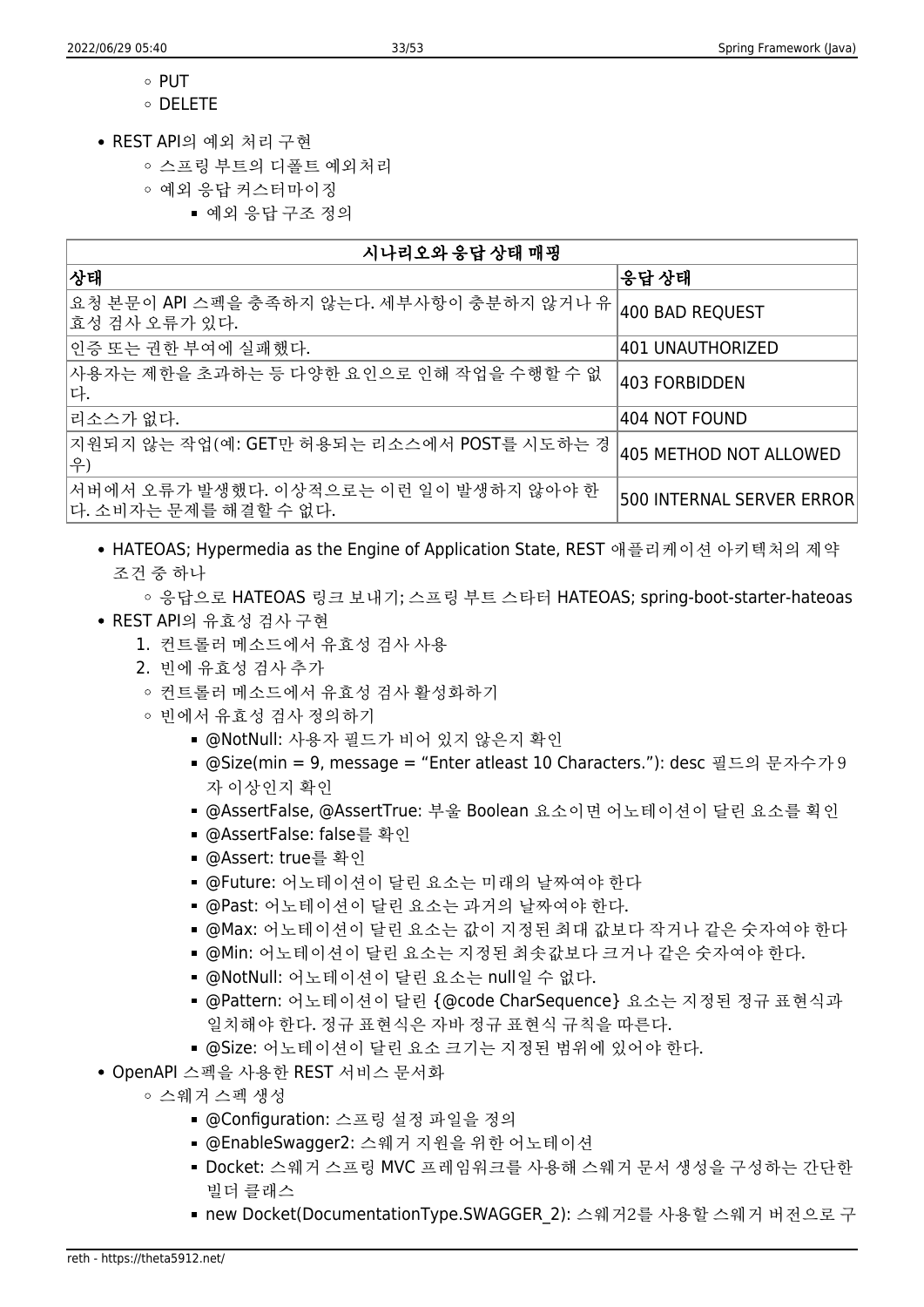성

- .apis(RequestHandlerSelectors.any()) .paths(PathSelectors.any()): 문서의 모든 API와 경로를 포함한다
- 스웨거 스펙 살펴보기; 스웨거 UI를 사용해 스웨거 문서 탐색하기, 어노테이션을 사용한 커스
	- 텀 스웨거 문서
		- @ApiOperation(value = "Retrieve all todos for a user by passing in his name"): 서비 스 요약으로 문서에 생성된다.
		- $\blacksquare$  notes  $\spadesuit$  "A list of matching todos is returned. Current pagination is not supported.": 서비스를 설명한 내용으로 문서에 생성된다
		- produce = "application/json": 서비스 문서의 produce 섹션을 커스텀한다
		- @Api: 클래스를 스웨어 리소스로 표시
		- @ApiModel: 스웨거 모델의 추가 정보를 제공
		- @ApiModelProperty: 모델 속성의 데이터를 추가하고 조작
		- @ApiOperation: 특정 경로의 오퍼레이션이나 HTTP 메소드를 설명
		- @ApiParam: 오퍼레이션 파라미터에 추가 메타 데이터를 추가
		- @ApiResponse: 오퍼레이션 응답 예를 설명
		- @ApiResponses: 여러 ApiResponse 객체 리스트를 허용하는 래퍼
		- @Authorization: 리소스나 오퍼레이션에 사용되는 권한 부여 체계를 선언
		- @AurhorizationScope: OAuth2 인증 범위를 설명
		- @ResponseHeader: 응답의 일부로 제공될 수 있는 헤더를 나타낸다
		- @SwaggerDefinition: 생성된 스웨거 정의에 추가할 정의 레벨 속성
		- @Info: 스웨거 정의의 일반 메타 데이터
		- @Contact: 스웨거 정의를 위해 연락할 사람을 설명하는 속성
		- @License: 스웨거 정의의 라이센스를 설명하는 속성
- REST API 국제화 구현
	- LocaleResolver와 메시지 소스 추가
		- sessionLocaleResolver.setDefaultLocale(Locale.US): 기본 지역으로 Locale.US를 설정
		- messasgeSource.setBasenames("message"): 메시지 소스의 기본 이름을 message로 설정. fr 지역(프랑스)에 있다면 message fr.properties의 메시지를 사용. message fr.properties에서 메시지를 사용할 수 없으면 기본 message.properties에서 검색
		- messageSource.setUseCodeAsDefaultMessage(true): 메시지를 찾지 못하면 코드는 기 본 메시지를 반환
		- @RequestHeader(value = "Accept-Language", required = false) Locale locale: 지역 은 요청 헤어 Accept-Language에서 선택된다. 필수는 아니다. 지역을 지정하지 않으면 기본 지역이 사용된다.
		- messageSource.getMessage("welcome.message", null, locale): 따라서 messageSource는 컨트롤러에 자동 연결된다. 주어진 지역에 따라 welcome 메시지를 받는다
- REST API 캐싱 구현
	- caching-spring-boot-starter-cache를 위한 스타터 프로젝트
	- 애플리케이션의 캐싱 활성화; @EnableCaching
	- 데이터 캐싱; @Cacheable("..")
		- @CachePut; 데이터를 캐시에 명시적으로 추가하는 데 사용
		- @CacheEvict; 캐시에서 오래된 데이터를 제거하는 데 사용
		- @Caching; 여러 개의 중첩된 @Cacheable, @CachePut, @CacheEvict 어노테이션을 같 은 메소드에서 사용할 수 있다.
	- JSR-107 캐싱 어노테이션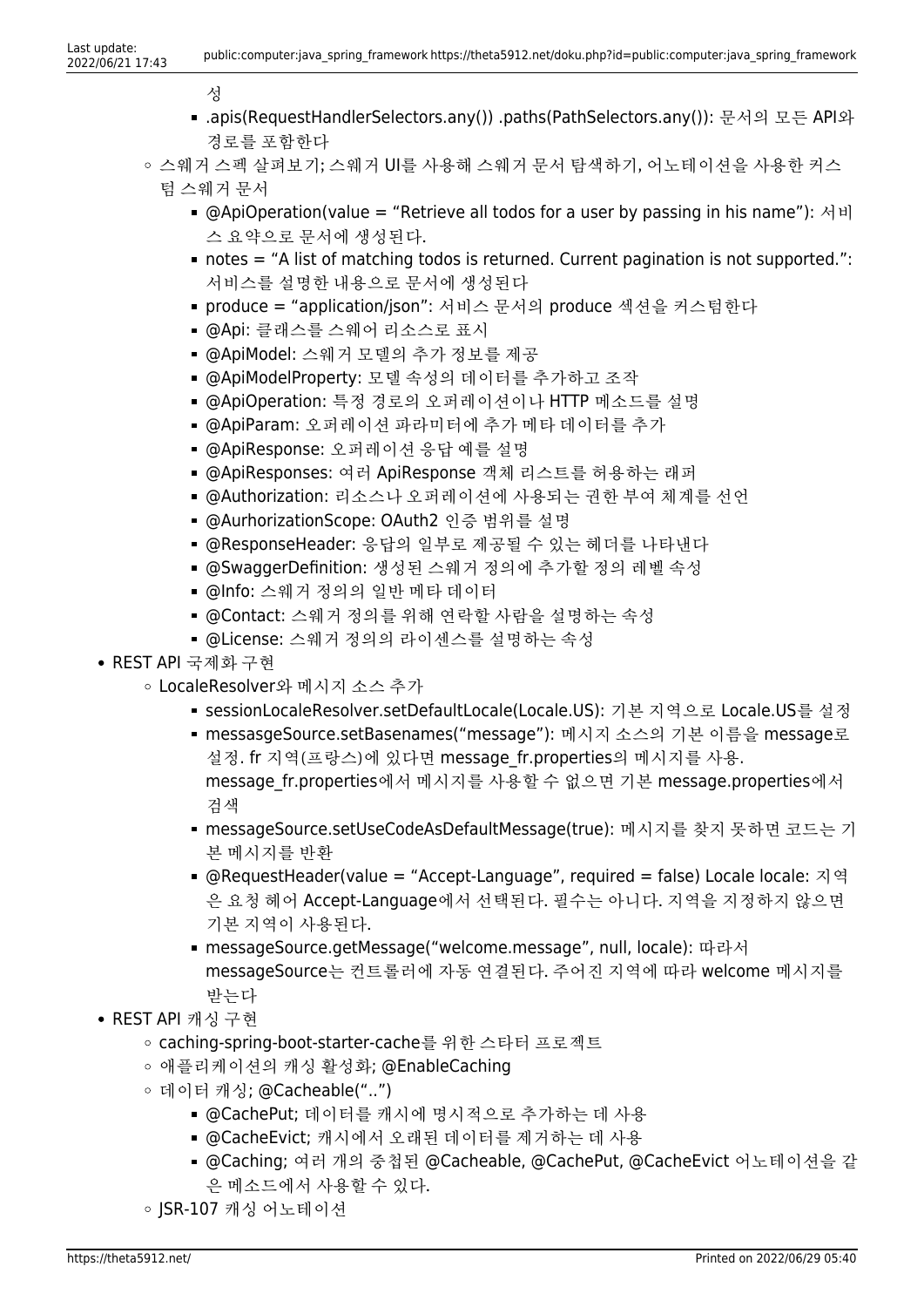- @CacheResult; @Cacheable과 비슷하다
- @CahceRemove; @CacheEvict와 유사하다. @CahceRemove는 예외가 발생하면 조건 부 제거를 지원한다.
- @CacheRemoveAll; @CacheEvict(allEntries=true)와 유사하게 캐시에서 모든 항목을 제거하는 데 사용
- 캐싱 공급자의 자동 감지 순서; JCache(JSR-107)(EhCache 3, Hazelcast, Infinispan 등) → EhCache 2.x → 헤이젤캐스트 Hazelcast → 인피니스팬 Infinispan → 카우치베이스 Couchbase → 레디스 Redis → 카페인 Caffeine → 구아바 Guava → 심플 Simple
- 클라우드에 스프링 부트 애플리케이션 배포; 클라우드 파운드리 Cloud Foundry, 헤로쿠 Heroku, 오 픈시프트 OpenShift, 아마존 웹 서비스 AWS

### 스프링 부트의 **REST API** 단위 테스트

- 스프링 부트를 이용한 REST API 단위 테스트
	- 스프링 부트 스타터 테스트에 의존 관계 추가
		- JUnit: 가장 널리 사용되는 자바 단위 테스트 프레임워크는 단위 테스트 작성을 위한 기본 구조를 제공한다
		- 스프링 테스트(spring-test): 스프링 컨텍스트를 시작하기 위해 단위 테스트를 작성하는 기능을 제공한다. REST API를 단위 테스트하는 데 사용할 수 있는 모크 MVC 프레임워크 도 제공한다
		- 모키토 코어(mockito-core): 모크로 단위 테스트를 작성하는 데 도움이 된다
		- AssertJ 코어(assertj-core): 간단하고 읽기 쉬운 어설션을 작성할 수 있다. 예를 들면 assertThat(nubersList).hasSize(15).contains(1, 2, 3).allMatch( $x \rightarrow x$  < 100)이다
		- Hamcrest 코어(hamcrest-core): 훌륭한 어설션을 작성하는 또 다른 프레임워크다. 예를 들면 assertThat("XYZ", containsString("XY"))이다
		- JSON Path(json-path): XML용 XPath와 유사하게 JSONPath로 JSON 응답의 요소를 식별 하고 단위 테스트를 할 수 있다
		- JSON Assert(JSONAssert): JSON Assert를 사용하면 예상되는 JSON을 지정하고 이를 사 용해 JSON 응답의 특정요소를 체크할 수 있다.
	- BasicController API 단위 테스트
		- 기본 단위 테스트 설정
			- @RunWith(SpringRunner.class): SpringRunner는 SpringJUnit4ClassRunner 클 래스의 바로가기다. 단위 테스트를 위한 간단한 스프링 컨텍스트를 시작한다
			- @WebMvcTest(BasicController.class): 어노테이션을 SpringRunner와 함께 사용 해 스프링 MVC 컨트롤러에 간단한 테스트를 작성할 수 있다. 스프링 MVC 관련 어 노테이션으로 어노테이션이 달린 빈만 로드한다. 예제에서는 BasicController 클 래스를 테스트하면서 웹 MVC 테스트를 컨텍스트를 시작한다
			- @Autowired private MockMvc mvc: 요청하는 데 사용할 수 있는 MockMvc 빈을 자동 연결한다
			- secure = false: 단위 테스트에서 시큐리티를 사용하고 싶지 않을 수도 있다. WebMvcTest 어노테이션의 secure = false 매개변수는 단위 테스트에 스프링 시 큐리티를 사용하지 않는다
		- 문자열을 반환하는 Hello World API의 단위 테스트 작성하기
			- mvc.perform(MockMvcRequestBuilders.get("/welcome").accept(MediaType.AP PLICATION\_JSON)): Accept 헤더 값, application/json을 사용해 /welcome의 요청 을 수행한다
			- andExpect(status().isOK()): 응답 상태는 200(success)다
			- andExpect(content().string(equalTo("Hello World"))): 응답 내용이 "Hello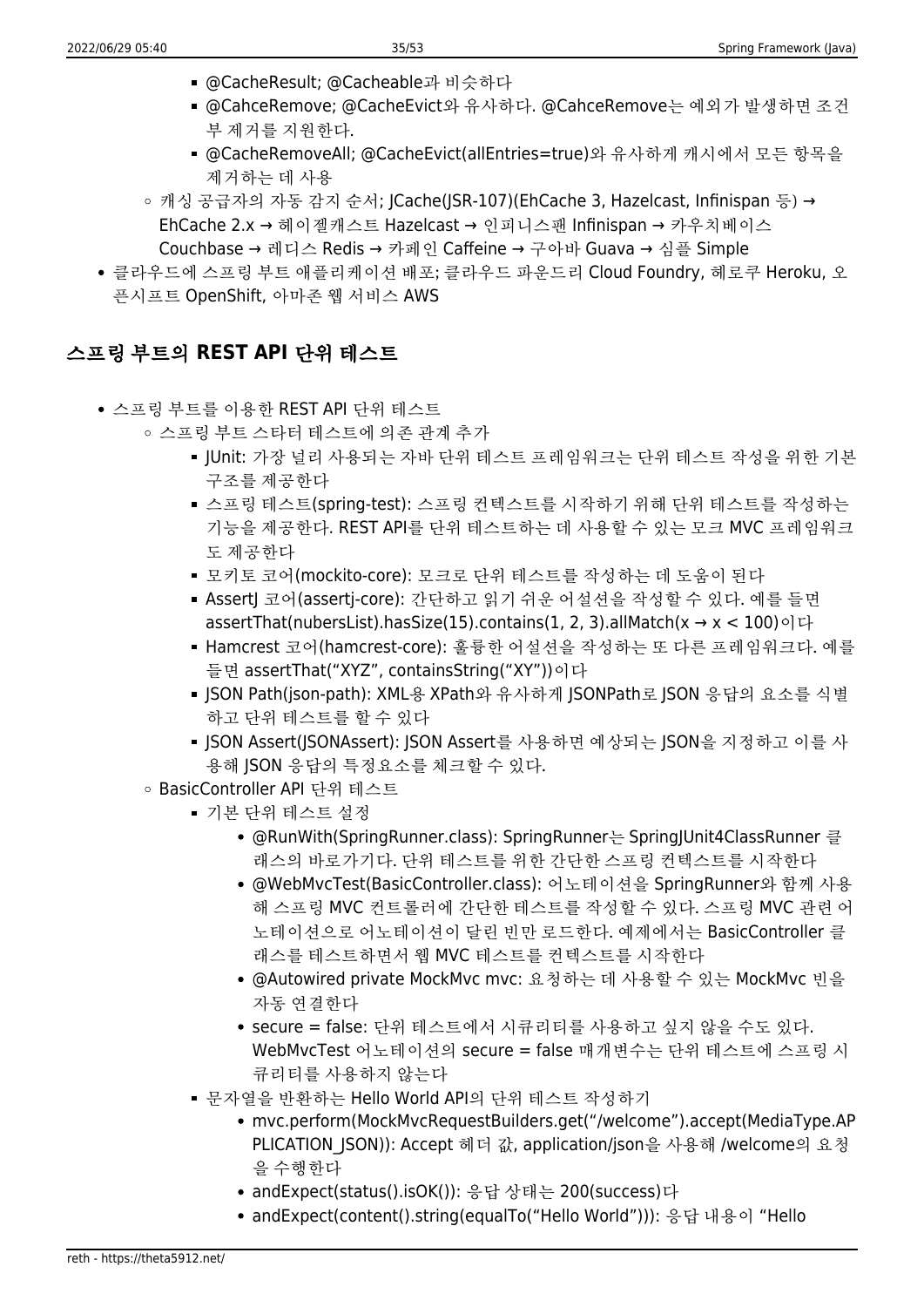- World"와 같을 것으로 예상한다
- ISON을 반환하는 Hello World API의 단위 테스트 작성하기
- 경로 매개변수를 사용해 Hello World API의 단위 테스트 작성하기
- TodoController API의 단위 테스트
	- TodoController API의 단위 테스트 설정
	- 모든 todo를 검색하기 위한 단위 테스트 작성 GET 메소드
	- 특정 todo를 검색하기 위한 단위 테스트 작성 GET 메소드
	- todo 생성을 위한 단위 테스트 작성 POST 메소드
	- 유효성 검사 오류가 있는 todo를 생성하기 위한 단위 테스트 작성
	- todo 업데이트를 위한 단위 테스트 작성 PUT 메소드
	- todo 삭제를 위한 단위 테스트 장성 DELETE 메소드
- 스프링 부트와 REST API 통합 테스트
	- BasicController의 통합 테스트 작성
		- MOCK: 모크 웹 환경에서 컨트롤러를 단위 테스트한다. 앞에서 단위 테스트에서 한 것과 유사하다
		- RANDOM\_PORT: 사용 가능한 램덤 포트의 임베디드 서버에서 다른 레이어를 포함한 전 체 웹 컨텍스트를 시작한다
		- DEFINED PORT: 포트 번호를 하드 코딩한다는 점을 제외하고 RANDOM\_PORT와 유사하 다
		- NONE: 웹 컨텍스트 없이 스프링 컨텍스트를 로드한다
		- 문자열을 반환하는 Hello World API의 통합 테스트 작성 → JSON을 반환하는 Hello World API의 통합 테스트 작성 → 경로 매개변수를 사용해 Hello World API의 통합 테스 트 작성
	- TodoController API의 통합 테스트
		- Todo API 통합 테스트 설정
		- 모든 todo를 검색하기 위한 통합 테스트 작성 GET 메소드
		- todo를 만들기 위한 통합 테스트 작성 POST 메소드
		- todo 업데이트를 위한 통합 테스트 작성 PUT 메소드
		- todo 삭제를 위한 통합 테스트 작성 DELETE 메소드
- 단위 및 통합 테스트 모범 사례
	- 단순한 디자인의 4가지 원칙 4 Principles of Simple Design
		- 1. 모든 테스트로 실행한다: 단위 테스트는 소스코드와 함께 지속적으로 작성되며 통합된 다
		- 2. 중복 포함을 최소화한다: 코드에는 가능한 한 중복을 최소화한다
		- 3. 프로그래머의 의도를 표현한다: 코드는 이해하기 쉬워야 한다. 테스트에서 중요한 값을 명확하게 강조해 쉽게 읽을 수 있게 하고, 테스트에 좋은 메소드 이름을 지정한다. Hamcrest Matchers, Assertl 및 ISON Path와 같은 프레임워크를 사용하 훌륭하 어설셔 을 작성해보자
		- 4. 클래스 및 메소드 수를 최소화한다: 관련된 각 요소(메소드, 클래스, 패키지, 구성요소 및 애플리케이션)는 가능한 한 최소로 한다. 테스트당 조건을 하나만 작성해 단위 테스트를 작게 유지할 수 있다. 또한 단위 테스트의 범위도 가능한 작게 유지한다(일반적으로 최대 의 메소드는 메소드 그룹이다)
	- 단위 테스트와 관련된 모범 사례
		- 프로덕션 코드에 문제가 있는 경우에만 테스트가 실패한다: 데이터베이스의 데이터 변 경과 같은 외부 의존 관계로 인해 테스트가 실패하면 개발팀은 테스트에 신뢰를 잃게 된 다. 일정 시간 지나면 테스트가 부패하고 팀은 테스트 실패를 무시하기 시작한다
		- 테스트는 프로덕션 코드와 관련된 모든 중요한 문제를 찾아야 한다: 예외를 포함한 모든 가능 시나리오에 단위 테스트를 시도하고 작성해보자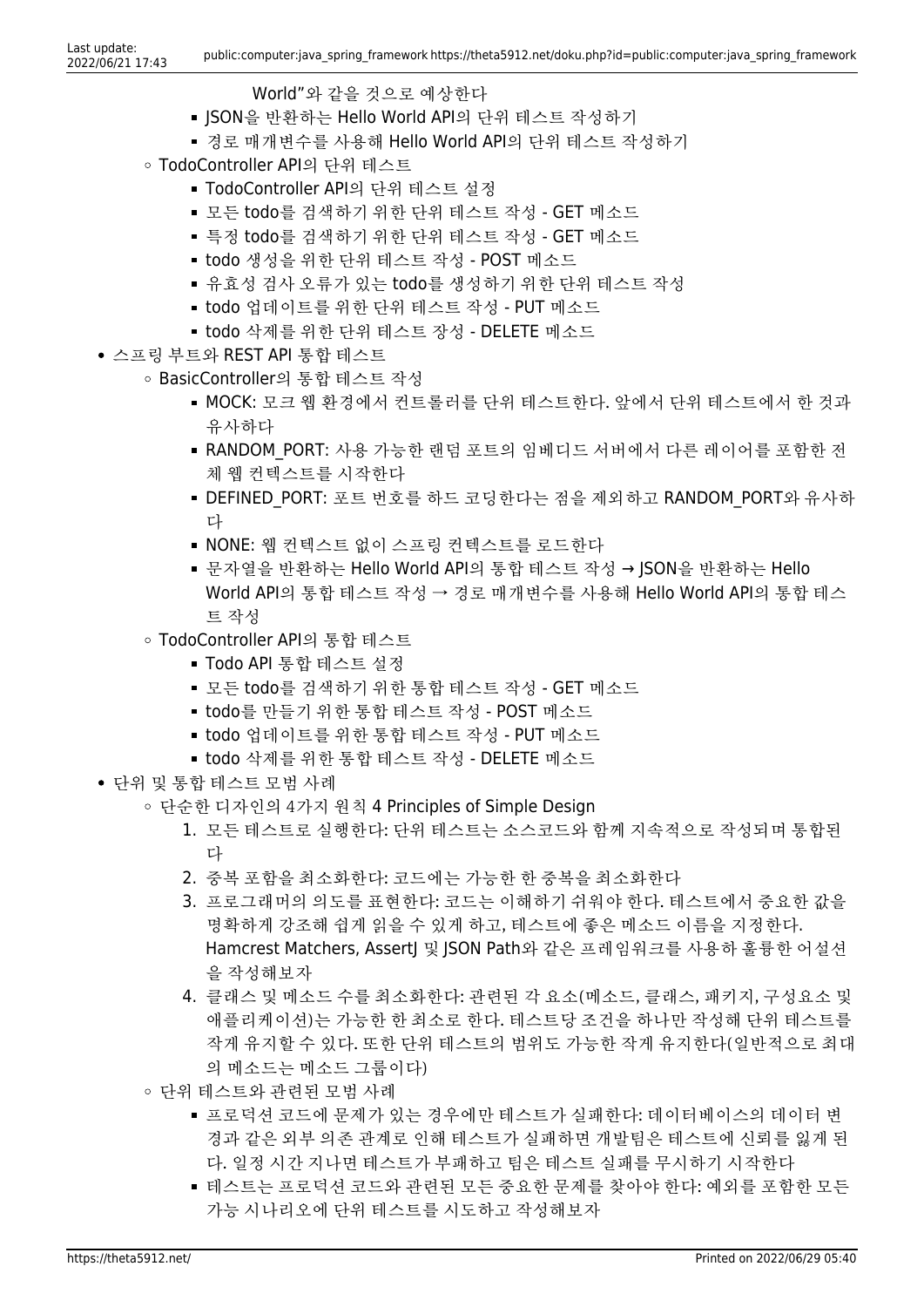- 테스트는 빠르게 실행돼야 한다: 테스트는 빠르게 실행해야 한다. 개발자는 테스트를 자 주 실행하는 경향이 있다. 지속적인 통합 빌드가 빠르게 실행되고 개발자는 빠른 피드백 을 받을 수 있다. 단위 테스트에서 스프링 컨텍스트를 시작하지 않고 모크로 단위 테스트 를 실행하는 것을 선호한다
- 테스트는 가능한 한 자주 실행한다: 지속적으로 통합 테스트를 실행해보자. 코드가 버전 컨트롤에 들어가자마자 빌드가 트리거되고 테스트가 실행된다. 이를 통해 팀이 작성하 는 훌륭한 단위 테스트를 최대한 활용할 수 있다.

### 스프링 시큐리티를 활용한 **REST API**

- 스프링 시큐리티를 이용한 시큐리티 REST API
	- REST API 시큐리티
		- 인증authentication 유효한 사용자인가?
		- 권한부여authorization 유효한 사용자가 작업을 수행할 수 있는가?
	- REST API 시큐리티 구현
		- REST API 요정은 URL, 요청 데이터와 사용자 자격 증명 정보를 제공받이 실행된다.
		- 필터가 인증을 확인한다(유효한 사용자?). 일반적으로 사용자 ID/암호 조합 또는 토큰이 자격 증명으로 사용된다. 그후 필터는 권한을 검사한다(사용자에게 올바른 권한이 있는 가?)
		- REST API 요청이 실행된다.
	- 스프링 시큐리티 추가하기
		- 스프링 시큐리티 스타터 추가
		- 스프링 부트 스타터 시큐리티 의존관계
		- 스프링 부트 스타터 시큐리티 자동 설정
		- 기본 인증 자격 증명으로 통합 테스트 업데이트
		- 시큐리티를 비활성화하기 위해 단위 테스트 업데이트
- 스프링 시큐리티
	- 로그 검토
	- 스프링 시큐리티 필터
		- UsernamePasswordAuthenticationFilter: 사용자 자격 증명을 사용해 인증한다. 요청이 POST고 사용자 자격 증명이 있는 경우 실행된다.
		- BasicAuthenticationFilter: 기본 인증한다. 요청에 기본 인증 요청 헤더가 있는 경우 실행 된다.
		- AnonymousAuthenticationFilter: 요청에 인증 자격 증명이 없으면 익명 사용자가 생성 된다. 일반적으로 익명 사용자는 인증이 필요 없는 API인 퍼블릭 API의 요청을 실행할 수 있다.
		- ExceptionTranslationFilter: 추가 시큐리티를 제공하지 않는다. 인증 예외를 적절한 HTTP 응답으로 변환한다.
		- FilterSecurityInterceptor: 인증을 결정한다
		- HeaderWriterFilter: 시큐리티 헤더를 응답에 기록한다(X-FrameOptions, X-XSS-Protection 및 X-Content-Type-Options).
		- CsrfFilter: CSRF 보호를 확인한다.
	- 스프링 시큐리티의 인증
		- 인증 매니저
			- ProviderManager
			- AuthenticationProvider
			- UserDetailsService 구현하기
			- UserDetailsManager로 사용자 관리하기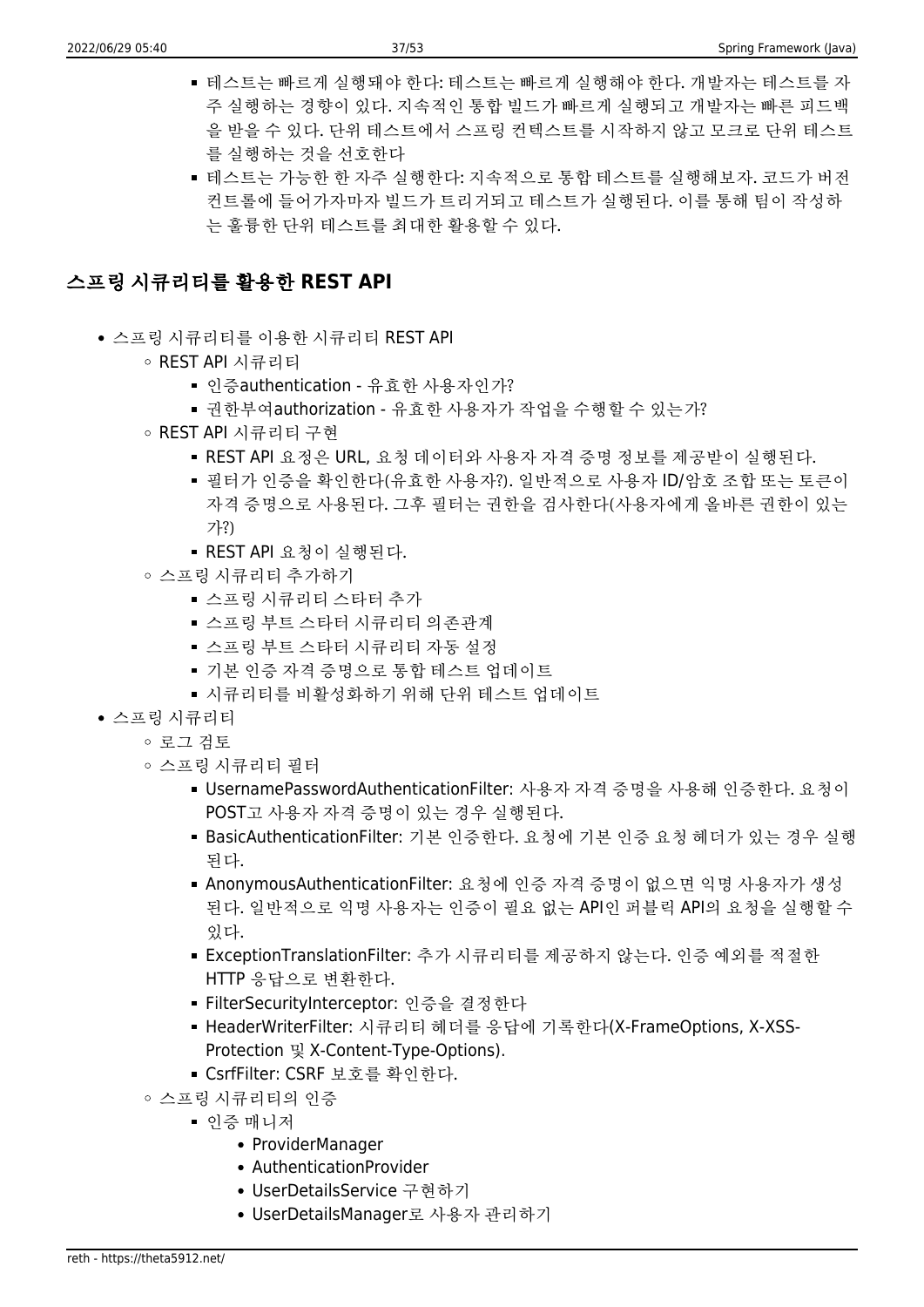- 스프링 시큐리티의 인증 확장 포인트
	- UserDetailsService의 커스텀 구현 제공
	- 글로벌 인증 매니저 구성을 위한 웹 시큐리티 구성 프로그램 어댑터 확장
	- 웹 시큐리티 구성 어댑터를 사용한 시큐리티 구성
- 스프링 시큐리티의 권한
	- access decision manager를 사용한 권한 부여
- 스프링 시큐리티의 인증 확장 포인트
	- 웹 시큐리티 구성 어댑터를 사용한 HTTP 시큐리티 구성
- 서비스 메소드에 시큐리티 어노테이션 제공
- 서비스 메소드에 JSR-250 어노테이션 제공
- 스프링 시큐리티 pre 어노테이션과 post 어노테이션
- 스프링 시큐리티를 이용한 시큐리티 모범 사례 구현
	- CSRF 공격을 방지한다
	- 세션 고정 문제로부터 보호한다
	- 응답에 헤더를 자동으로 추가해 시큐리티를 강화한다
	- 요청이 HTTP인 경우 엄격한 HTTP 전송 시큐리티를 지정한다
		- 캐시 컨트롤 헤더를 추가한다
		- cross-site protection 헤더를 추가한다
		- X-Frame-Options 헤더를 추가해 클릭 재킹을 방지한다
- OAuth2 인증
	- OAuth는 다양한 웹 지워 애플리케이셔과 서비스 사이의 권한 및 인증 정보를 교환하기 위해 플 로우를 제공하는 프로토콜
	- 일반적인 OAuth2 교환에서 중요한 플레이어
		- 리소스 소유자: 리소스 소유자는 Todo API의 사용자인 데이터 소유자다. 리소스 소유자 는 API로 제공되는 정보 중 타사 애플리케이션에 제공할 수 있는 정보의 양을 결정한다
		- 리소스 서버: Todo API에 액세스가 제공되는 실제 리소스다
		- 클라이언트: Todo API 애플리케이션과 통합하려는 타사 애플리케이션이다.
		- 인증서버: OAuth 서비스를 제공하는 서버다
		- 클라이언트 자격 증명: 각 타사 애플리케이이션에는 자신을 OAuth 사버에 식별하는 자 격 증명이 있다. 이를 클라이언트 자격 증명이라고 한다
	- OAuth2 상위 플로우
		- 권한 부여 플로우
		- 리소스 액세스 플로우
	- OAuth2 서버 생성
		- 인증 서버 설정: REST API에 사용자 자격 증명 설정 → 타사 클라이언트 자격 증명으로 인증 서버 설정 액세스 토큰 얻기 → 리소스 서버 설정 → 액세스 토큰을 사용해 요청 실
			- 행 → 통합 테스트 업데이트
				- access\_token: 클라이언트 애플리케이션은 액세스 토큰을 사용해 추가 API 호출 을 인증할 수 있다. 그러나 액세스 토큰은 일반적으로 매우 짧은 기간 안에 만료된 다.
				- refresh token: 클라이언트 애플리케이션은 refresh token을 사용해 인증 서버에 새로운 요청을 제출해 새로운 access\_token을 얻을 수 있다.
- IWT를 이용한 이증
	- JWT; JWT 토큰은 사용자 세부사항, 사용자 권한 부여 및 몇 가지 커스텀 애플리케이션 특정 세 부사항을 포함하는 암호화된 토큰이다.
		- JWT 페이로드 payload;
			- sub: 주제 JWT 토큰에는 어떤 세부 정보가 포함될까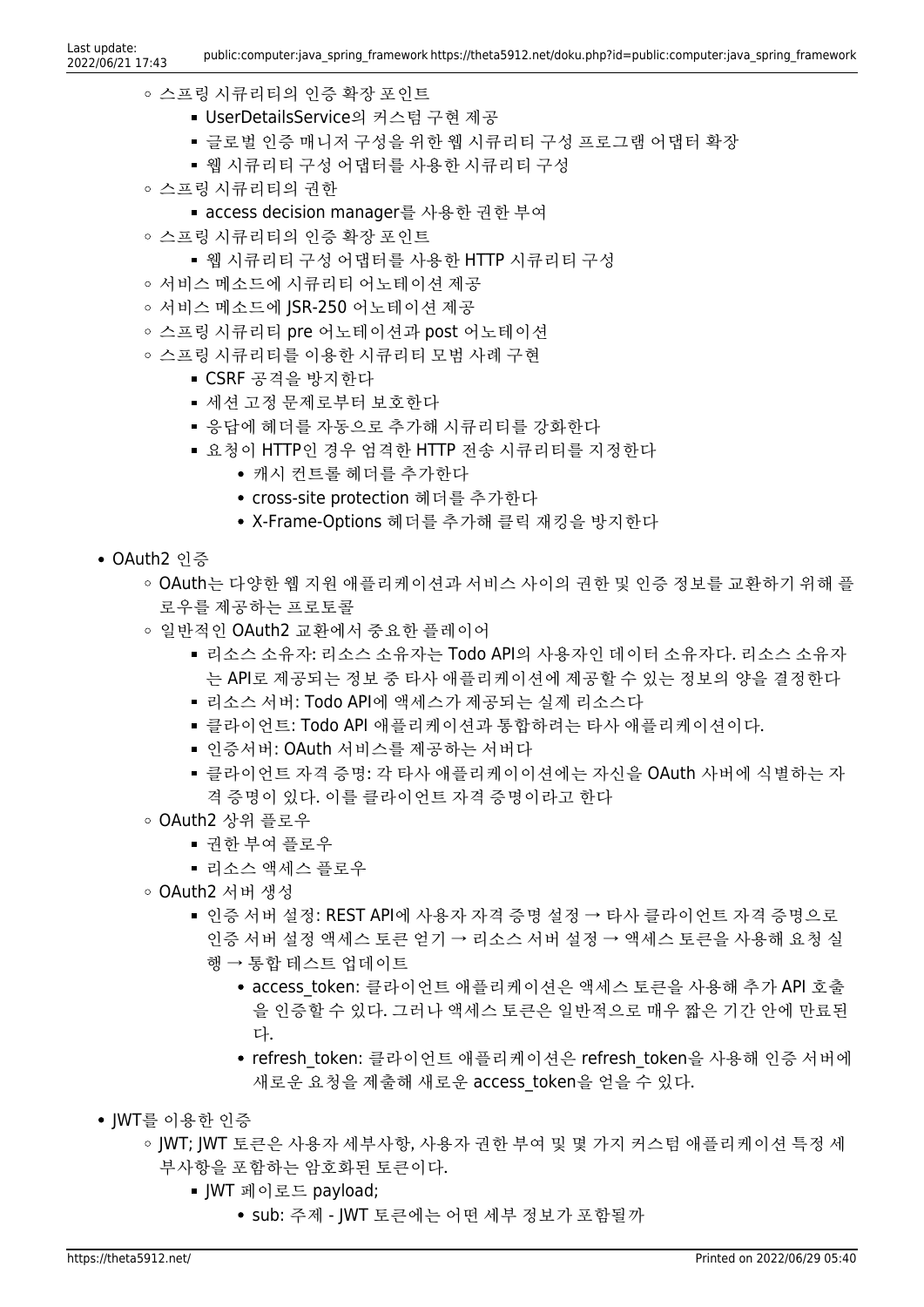- iat: 당시 발행 JWT 토큰은 언제 작성됐을까
- name: 이름
- admin: 사용자는 매니저인가?
- custom: 커스텀 값
- JOSE 헤더; JSON 객체 서명 및 암하화의 줄임말
	- HS256: SHA-256과 함께 HMAC 사용
	- HS512: SHA-512와 함께 HMAC 사용
	- RS256: SHA-256과 함께 RSASSA-PKCS1-v1 5 사용
	- RS512: SHA-512와 함께 RSASSA-PKCS1-v1 5 사용
- JWT 서명 및 토큰 생성
- REST API 인증을 위한 JWT 사용

OAuth2와 함께 JWT 사용

## 리액트 및 스프링 부트가 포함된 풀스택 앱

- 풀스택 아키텍처
- 리액트 React; 오픈소스 자바스크립트 프레임워크
- 프론트 엔드 애플리케이션의 컴포넌트; Header, Footer, 메뉴, 페이지1, 페이지2,…
- $\cdot$  ISX
- ISX와 컴포넌트 결합
	- Header 컴포넌트 만들기
	- Footer 컴포넌트 만들기
	- Todo 컴포넌트 작성하기
- 리액트 애플리케이션 빌드

#### create-react-app

- 비주얼 스튜디오 코드 IDE로 리액트 애플리케이션 가져오기
	- 리액트 프레임워크 초기화; package.json
	- Todo 컴포넌트 생성
	- 기본 Todo 관리 기능 추가
		- 유효성 검사
		- axios 프레임워크로 API에서 todo 로드하기
	- RESTful API를 호출하는 todo 추가하기
	- 인증
		- 기본 인증
		- JWT 토큰 기반 인증

## 스프링 데이터

- 다양한 데이터 레파지토리
	- RDBMS
	- NoSQL
		- 비정형 데이터; 데이터에 관한 특정 구조가 없다
		- 대용량; 일반적으로 기존의 데이터베이스(예: 로그 스트림, 페이스북 게시물 및 트윗)에 서 처리할 수 있는 것보다 용량이 많다
		- 쉽게 확장 가능; 일반적으로 수평 및 수직으로 확장할 수 있는 옵션을 제공한다
- 관계형 데이터베이스와 통신
	- 마이바티스 myBatis(기존 아이바티스 iBatis); 마이바티스는 매개변수를 설정하고 결과를 검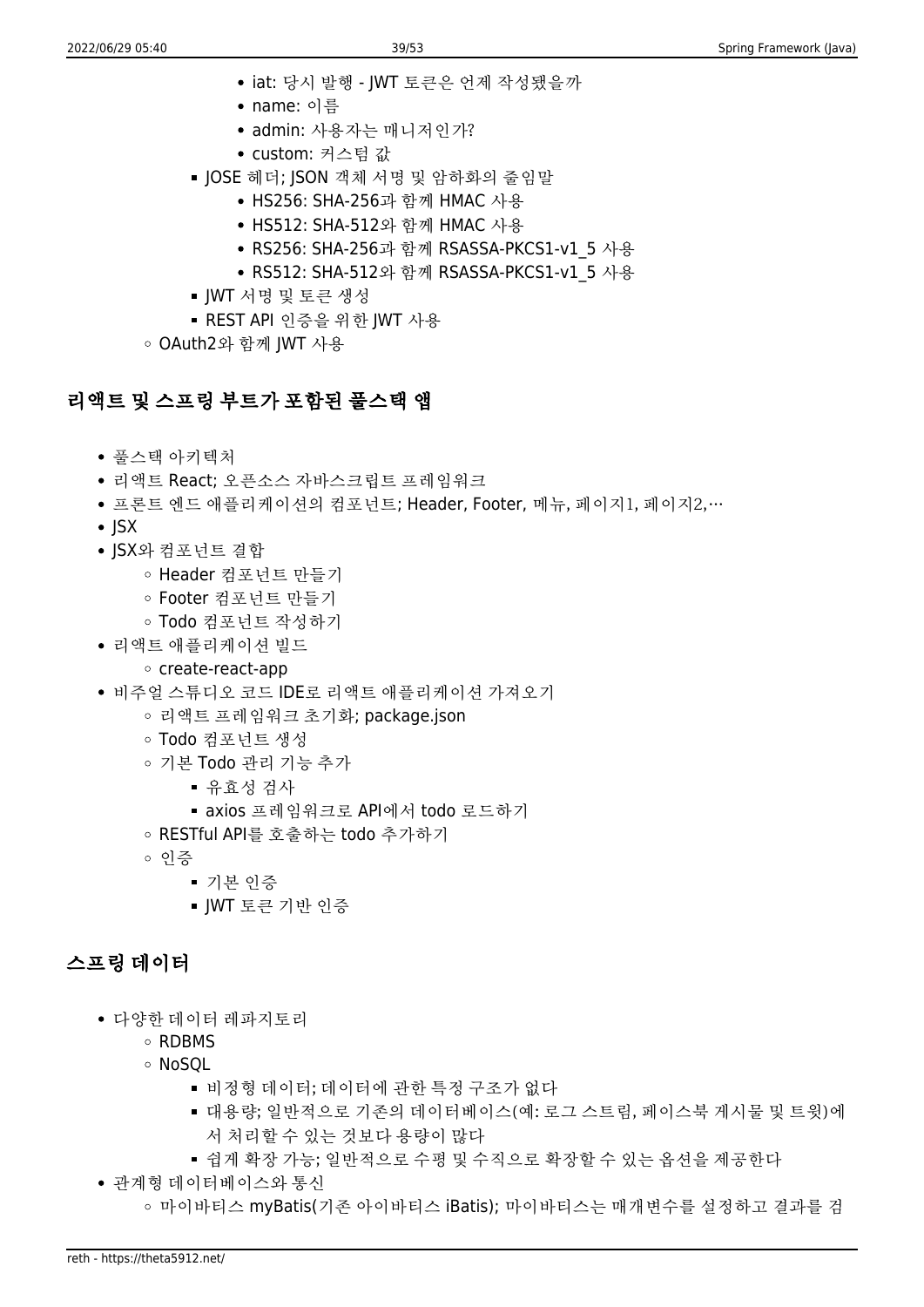색하기 위해 코드를 수동으로 작성할 필요가 없다. 자바 POJO를 데이터베이스에 매핑하는 간 단한 XML이나 어노테이션 기반 구성을 제공한다.

- 하이버네이트 Hibernate; 하이버네이트는 ORM(오브젝트/관계형 매핑) 프레임워크다. ORM 프레임워크는 오브젝트를 관계형 데이터베이스의 테이블에 매핑하는 데 유용하다. 하이버네 이트의 가장 큰 장점은 개발자가 직접 쿼리를 작성할 필요가 없다는 것이다. 객체와 테이블 간 의 관계가 매핑되면 하이버네이트는 매핑을 사용해 쿼리를 생성하고 데이터를 채우거나 검색 한다.
- 스프링 데이터
	- 기능
		- 다양한 레파지토리를 통해 여러 데이터 레파지토리와 쉽게 통합
		- 레파지토리 메소드 이름을 기반으로 쿼리를 구문 분석하고 구성하는 기능
		- 기본 CRUD 기능 제공
		- 사용자가 생성한 후 마지막으로 변경된 경우와 같은 감사의 기본 지원
		- 스프링과 강력한 통합
		- 스프링 데이터 레스트 Spring Data Rest를 통해 REST 컨트롤러를 노출시키는 스프링 MVC와 통합
	- 중요 스프링 데이터 모듈
		- 스프링 데이터 커먼즈 Spring Data Commons: 모든 스프링 데이터 모듈에 공통 개념을 정의한다(레파지토리 및 쿼리 메소드)
		- 스프링 데이터 JPA Spring Data JPA: JPA 레파지토리와 쉽게 통합한다
		- 스프링 데이터 몽고DB Spring Data MongoDB: 문서 기반 데이터 레파지토리인 몽고DB 와 쉽게 통합한다
		- 스프링 데이터 REST Spring Data REST: 스프링 데이터 레파지토리를 최소한의 코드로 구성된 REST 서비스로 노출하는 기능을 제공한다
		- 아파치 카산드라용 스프링 데이터 Spring Data for Apache Cassandra: 카산드라와 쉬 운 통합을 제공한다
		- 아파치 하둡용 스프링 Spring for Apache Hadoop: 하둡과 쉬운 통합을 제공한다
	- 스프링 데이터 커먼즈; 레파지토리 인터페이스, CrudRepository 인터페이스,

#### PagingAndSortingRepository 인터페이스

- 스프링 데이터 JPA를 사용해 관계형 데이터베이스에 연결
	- 스프링 데이터 JPA 예제
		- 스타터 데이터 IPA로 새 프로젝트 만들기
		- 엔티티 정의하기
			- @Entity; 해당 클래스가 엔티티임을 지정하는 어노테이션
			- @Id는 ID가 엔티티의 기본 키임을 지정
			- @GeneratedValue(strategy = GenerationType.AUTO): GeneratedValue 어노테 이션은 기본 키 생성 방법을 지정하는 데 사용된다. 예에서는 GenerationType.AUTO 전략을 사용하고 있다. 퍼시스턴스 공급자가 올바른 전략 을 선택하기를 원한다는 것을 나타낸다
			- @ManyToOne(fetch FetchType.LAZY)는 User와 Todo 사이의 다대일 관계를 나 타낸다. 관계의 한쪽에서 @MayToOne 관계가 사용된다. FetchType.Lazy는 데이 터를 느리가 가져올 수 있음을 나타낸다
			- @JoinColumn(name = "userid"): JoinColumn 어노테이션은 외래 키 열의 이름을 지정한다
		- SpringBootApplication 클래스 생성하기
		- 일부 데이터 채우기
		- 간단한 레파지토리 만들기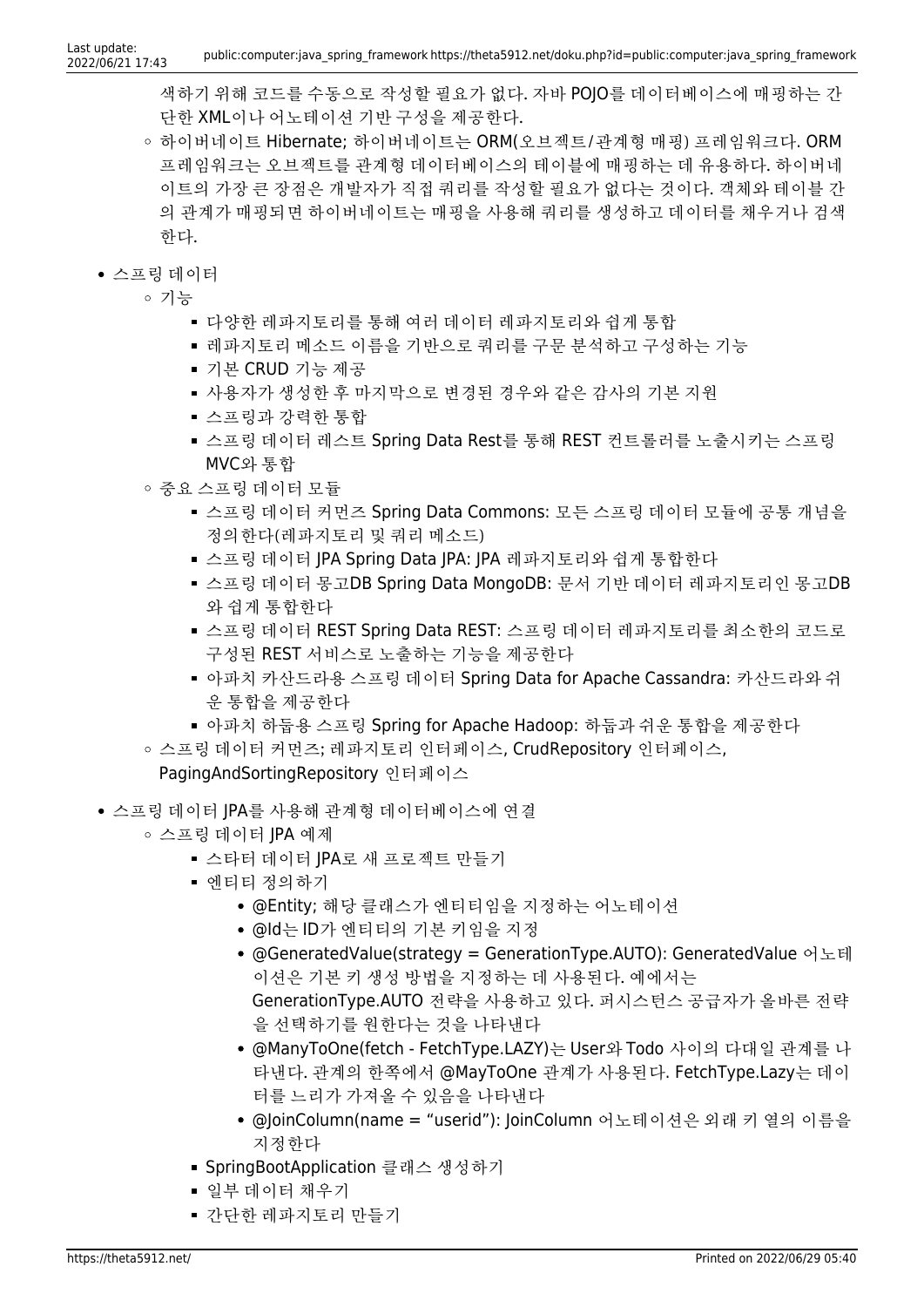- 단위 테스트
	- @DataJpaTest: @DataJpaTest 어노테이션은 일반적으로 JPA 레파지토리 단위 테스트 에서 SpringRunner와 함께 사용된다. @DataJpaTest 어노테이션은 JPA 관련 자동 설정 만 활성화한다. 테스트는 기본적으로 인메모리 데이터베이스를 사용한다.
	- @RunWith(SpringRunner.class): SpringRunner는 SpringJUnit4ClassRunner의 간단한 별칭이다. 스프링 컨텍스트를 시작한다
	- @Autowired TodoRepository todoRepository: 테스트에 사용될 TodoRepository를 오 토와이어링한다.
	- assertEquals(3, todoRepository.count()): 반환된 카운트가 3인지 확인한다. data.sql에 3개의 todo를 삽입했다는 것을 기억하자.
- CrudRepository 인터페이스를 확장하는 레파지토리 생성하기
	- 단위 테스트를 사용한 테스트
- PagingAndSortingRepository 인터페이스를 확장하는 레파지토리 생성하기
	- 단위 테스트를 이용한 탐색하기
- 커스텀 쿼리 메소드 작성하기
- 커스텀 JPQL 쿼리 작성하기
	- 명명된 매개변수 사용
	- 명명된 쿼리 사용
	- 네이티브 SOL 쿼리 실행하기
- 거래 관리 시작
	- 스프링 @Transactional 어노테이션
	- 트랜잭션을 위한 스프링 부트 자동 설정
- 스프링 데이터를 이용한 몽고DB와의 상호 작용
	- 스프링 데이터 몽고DB의 의존 관계 설정
	- Person 엔티티 생성
	- Person 레파지토리 생성
	- 좋은지 확인하기 위해 단위 테스트 작성
- 스프링 데이터 REST를 사용해 REST API 생성하기
	- 중요 기능
		- 스프링 데이터 레파지토리를 중심으로 REST API를 노출한다
		- 페이지 매김 기능과 필터링을 지원한다
		- 스프링 데이터 레파지토리의 쿼리 메소드를 이해하고 이를 검색 리소스로 노출한다
		- 지원되는 프레임워크 중에는 JPA, 몽고DB, 카산드라가 있다
		- 리소스를 커스텀하는 옵션이 기본적으로 표시된다
	- GET 메소드
	- POST 메소드
	- 검색 리소스

#### 마이크로 서비스

- 애플리케이션 개발 목표; 애플리케이션을 개발할 때 필요한 공통 목표를 이해해야 마이크로서비스 아키텍처로 이동하는 이유를 이해하는 데 도움
- 빠른 애플리케이션 구축 속도
	- 기술과 비즈니스 환경의 중요한 변화
		- 새로운 프로그래밍 언어;
			- 고 Go,
			- 스칼라 Scala,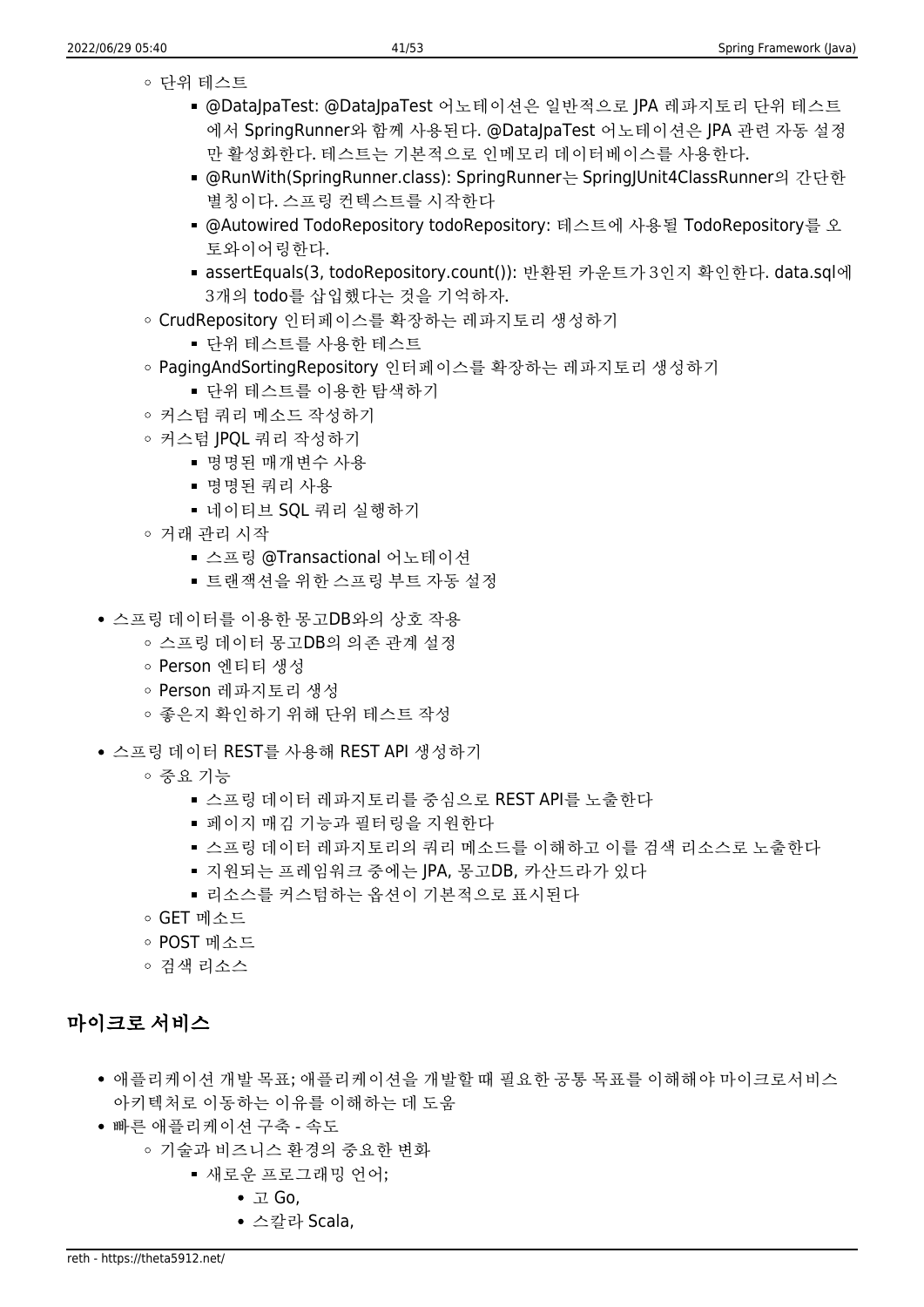- 클로저 Closure,…
- 새로운 프로그래밍 패러다임;
	- 함수형 프로그래밍,
	- 리액티브 프로그래밍
- 새로운 프레임워크
- 새로운 도구
	- 개발
		- 코드 품질
		- 자동화 테스트
		- 배포
		- 커테이너화
- 새로운 프로세스 및 사례
	- 애자일 Agile
	- 테스트 중심 개발
	- 행동 중심 개발
	- 지속적인 통합
	- 지속적인 배포
	- 데브옵스 DevOps
- 새로운 장치 및 기회
	- 모바일
	- 클라우드
- 신뢰할 수 있는 애플리케이션 구축 안전
	- 신뢰성 애플리케이션이 예상대로 작동할까?
	- 가용성 애플리케이션을 항상 사용할 수 있을까?
	- 안전성 애플리케이션은 안전한가?
	- 성능 애프리케이션이 충분히 빠른가?
	- 높은 복원력 애플리케이션이 실패에 잘 반응할까?
	- 확장성 애플리케이션 로딩이 급격히 증가할 때 무엇을 지원해야 할까?
- 모놀리식 애플리케이션 문제
	- 모놀리식 애플리케이션 특징
		- 큰 크기: 대부분의 모놀리식 애플리케이션에는 코드 베이스가 많다
		- 대규모 팀: 팀 규모는 20명에서 300명까지 다양하다
		- 같은 일을 하는 여러 가지 방법: 팀 규모가 큰 탓에 의사소통에 차이가 있다. 그 결과 애플 리케이션의 다른 부분에서 같은 문제의 솔루션이 여러 개 생성된다.
		- 자동화 테스트 부족: 대부분 애플리케이션에는 단위 테스트가 거의 없으며 통합 테스트 가 완벽하지 않다. 애플리케이션은 수동 테스트에 크게 의존한다
	- 릴리스 업데이트의 문제 긴 릴리스 주기
	- 확장의 어려움
	- 새로운 기술에 적응의 어려움
	- 새로운 방법론 적용의 어려움
	- 현대적인 개발 사례 적용의 어려움; TDD Test-driven development, BDD behavior-driven development
- 마이크로서비스 시작
	- "많은 조직에서는 세밀한 마이크로서비스 아케텍처를 채택함으로써 소프트웨어를 좀더 빠르 게 제공하고 새로운 기술을 도입할 수 있다는 것을 발견했다" - 샘 뉴먼, '마이크로서비스 구축' ◦ "마이크로서비스는 함께 작동하는 소규모 자율 서비스다." - 샘 뉴먼, 소트웍스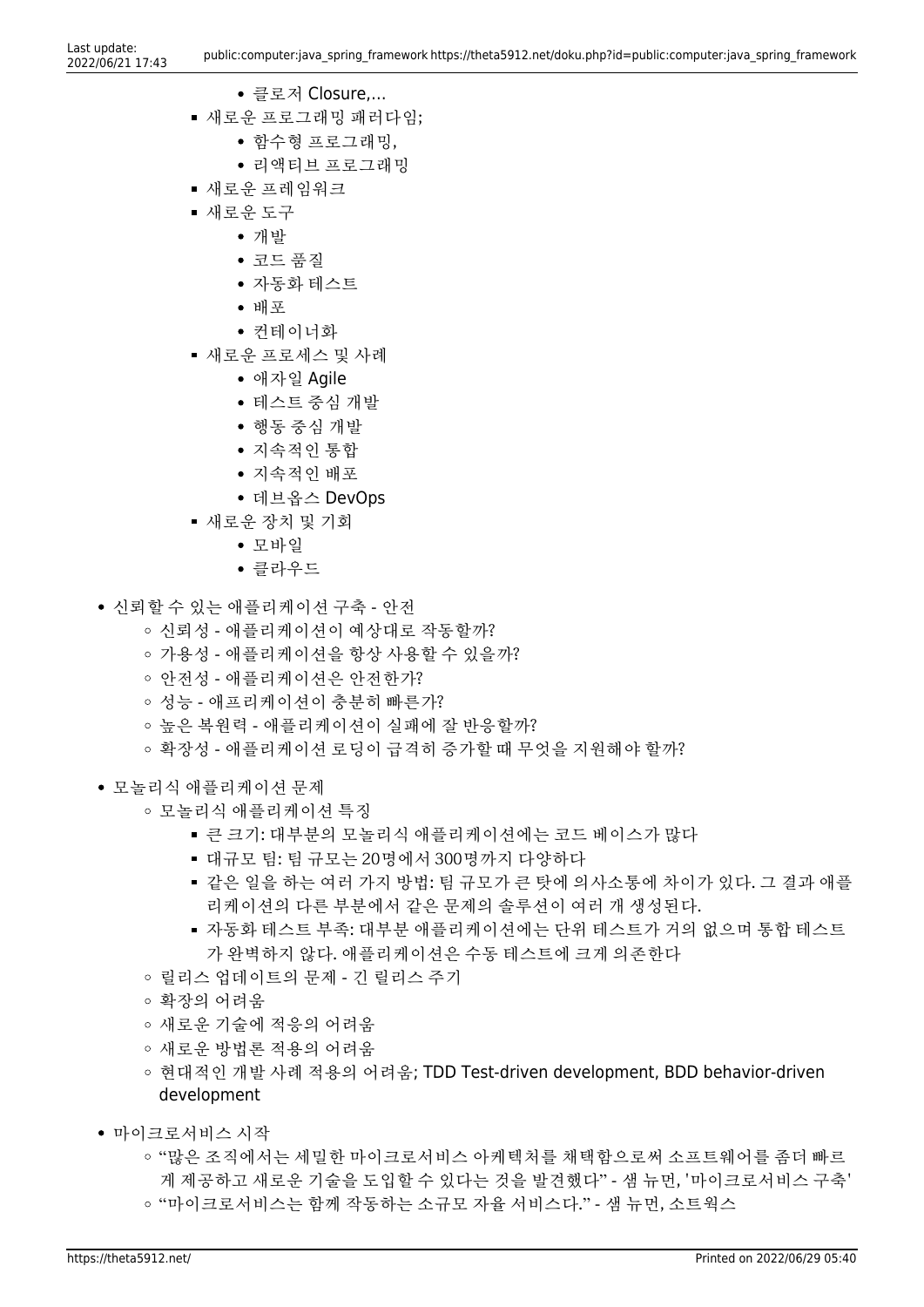- "제하되 커텍스트를 사용해 느슨하게 결합된 서비스 지향 아키텍처다." 아드리안 콕크로프트, 배터리 벤처
- 마이크로서비스 아키텍처의 큰 그림
- 마이크로서비스 특성; 높은 코드 품질, 스몰, 경량, 메시지 기반, 무상태, 싱글 비즈니스 능력, 독 립 팀, 독립 배포, 자동 빌드 릴리스, 이벤트 주도
	- 작고 가벼운 마이크로서비스
	- 메시지 기반 커뮤니케이션과의 상호 운용성
	- 용량 할당 마이크로서비스
	- 독립적으로 배포 가능한 마이크로서비스
	- 무상태 마이크로서비스
	- 완전 자동화된 빌드 및 릴리스 프로세스
	- 이벤트 주도 아키텍처 준수
		- 접근법
			- 순차적 접근법
			- 이벤트 주도 접근법
	- 마이크로서비스 개발 및 지원을 위한 독립 팀 데브옵스
- 마이크로서비스 아키텍처의 장점
	- 출시 시간 단축
	- 기술 진화에 빠른 적응
	- 확장성
	- 현재 개발 방법론과의 호환성
- 마이크로서비스 문제
	- 자동화의 필요성 증가
	- 서브 시스템의 경계 정의
	- 가시성 및 모니터링 필요성 증가
	- 내결함성 증가
	- 마이크로서비스 간 일관성 유지
		- 표준화된 공유 기능 구축(엔터프라이즈 레벨)
			- 하드웨어: 어떤 하드웨어를 사용하는가? 클라우드를 사용하는가?
			- 코드 관리: 어떤 버전 관리 시스템을 사용하는가? 분기 및 커밋 코드의 관행 은 무엇인가?
			- 구축 및 배포: 어떻게 구축할까? 배포를 자동화하려면 어떤 도구를 사용하는 가?
			- 데이터 레파지토리: 어떤 종류의 데이터 레파지토리를 사용하는가?
			- 서비스 오케스트레이션 orchestration: 서비스를 어떻게 조율하는가? 아떤 종류의 메시지 브로커를 사용하는가?
			- 시큐리티 및 ID: 사용자 및 서비스를 인증하고 승인하는 방법은 무엇인가?
			- 시스템 가시성 및 모니터링: 서비스를 어떻게 모니터링하는가? 시스템 전체 에서 결함 격리를 어떻게 제공하는가?
	- 우영팀의 필요성 증가
- 클라우드 네이티브 애플리케이션
	- 12 팩터 앱 Twelve-Factor
		- 하나의 코드 베이스 유지
		- 명시적 의존 관계 선언
		- 환경 설정
		- 모든 의존 관계는 백엔드 서비스로 취급된다
		- 빌드, 릴리스, 실행 단계를 명확하게 분리한다
			- 빌드: 코드에서 실행 가능한 번들(EAR, WAR, JAR)과 여러 환경에 배포할 수 있는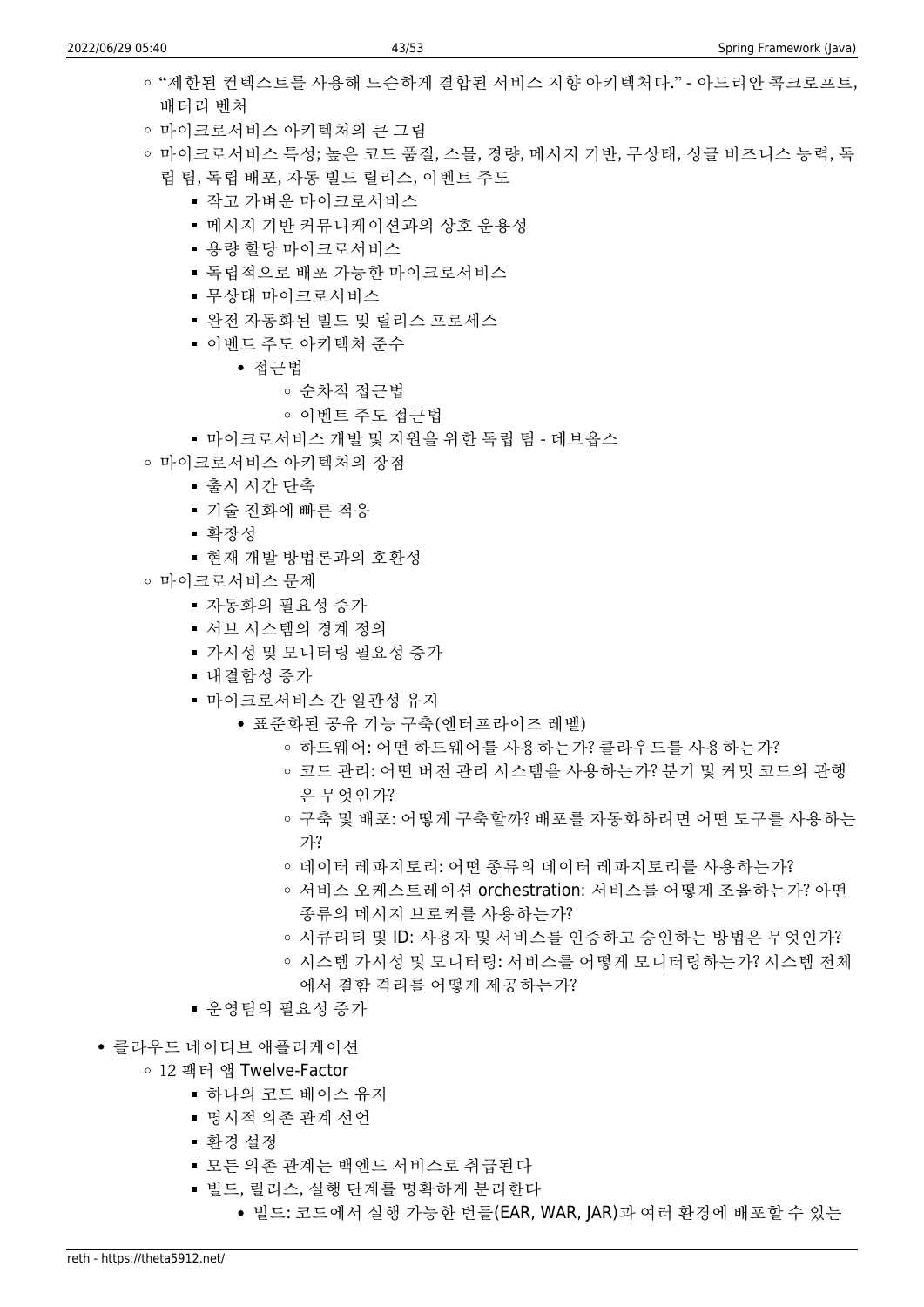- 의존 관계를 만든다
- 릴리스: 실행 가능한 번들을 특정 환경 설정과 결합해 배포한다
- 실행: 특정 릴리스를 사용해 실행 환경에서 앱을 실행한다.
- 애플리케이션은 상태를 저장하지 않는다 무상태
- 모든 서비스는 포트 바인딩으로 노출된다
- 수평 확장 가능성 동시성
- 각 애플리케이션 인스턴스는 일회용이다
- 환경 평가 모든 환경이 같아야 한다
- 모든 로그를 이벤트 스트림을로 취급한다
- 관리자 프로세스에 구별이 없다
- 마이크로서비스를 위한 스프링 프로젝트

스프링 부트

- 스프링 클라우드
	- 구성관리: '12 팩터 앱'에서 설명한 것처럼 구성 관리는 클라우드 애플리케이션 개발의 중요한 부분이다. 스프링 클라우드느 마이크로서비스를 위한 중앙 집중식 구성 관리 솔 루션인 스프링 클라우드 컨피그를 제공한다
	- 서비스 디스커버리: 서비스 디스커버리는 서비스 간 느슨한 연결을 촉진한다. 스프링 클 라우드는 유레카, 주키퍼, 콘솔과 같이 인기있는 서비스 디스커버리 옵션과 통합된다
	- 서킷 브레이커: 클라우드 네이티브 애플리케이션은 내결함성이 있어야 하고, 서비스를 정상적으로 지원하지 못하는 문제를 처리할 수 있어야 한다. 서킷 브레이커는 장애 발생 시 최소한의 기본 서비스를 제공하는 데 중요한 역할을 한다. 스프링 클라우드는 넷플릭 스 히스트릭스 내결함성 라이브러리와의 통합을 제공한다
	- API 게이트웨이: API 게이트웨이는 중앙 집중식 집계, 라우팅, 캐싱 서비스를 제공한다. 스프링 클라우는 API 게이트웨이 라이브러리인 넷플릭스 주울Zuul과의 통합을 제공한 다
- 중요 스프링 클라우드 하위 프로젝트
	- 스프링 클라우드 넷플릭스 Spring Cloud Netflix: 넷플릭스는 마이크로서비스 아케텍처 의 초기 채택자 중 하나다. 많은 내부 넷플릭스 프로젝트가 스프링 클라우드 넷플릭스의 범위의 오픈소스로 제공됐다. 유레카, 히스트릭스 Hystrix와 주울을 예로 들 수 있다
	- 스프링 클라우드 컨피그 Spring Cloud Config: 다양한 환경의 여러 마이크로서비스에서 중앙 집중식 외부 구성이 가능하다
	- 스프링 클라우드 버스 Spring Cloud Bus: 간단한 메시지 브로커와 마이크로서비스 통합 을 보다 쉽게 구축할 수 있다
	- 스프링 클라우드 슬러시 Spring Cloud Sleuth: 제프킨 Zipkin과 함께 분산 추적 솔루션을 제공한다
	- 스프링 클라우드 데이터 플로우 Spring Cloud Data Flow: 마이크로서비스 애플리케이 션을 중심으로 오케이스트레이션을 구축하는 기능을 제공한다. DSL, GUI, REST API를 제공한다
	- 스프링 클라우드 스트림 Spring Cloud Stream: 스프링 기반(및 스프링 부트 기반) 애플 리케이션을 아파치 카프카나 RabbitMQ와 같은 메시지 브로커와 통합하기 위해 간단한 선언적 프레임워크를 제공한다
- 스프링 클라우드 넷플릭스
	- 유레카; 마이크로서비스를 위한 서비스 등록과 검색 기능을 제공한다
	- 히스트릭스; 서킷 브레이커를 통해 내결함성 마이크로서비스를 구축하는 기능으로 대시 보드를 제공한다
	- 페인 Feign: 선언적 REST 클라이언트를 사용하면 JAX-RS와 스프링 MVC로 생성된 서비 스를 쉽게 호출할 수 있다
	- 리본 Ribbon: 클라이언트 측 로드 밸런싱 기능을 제공한다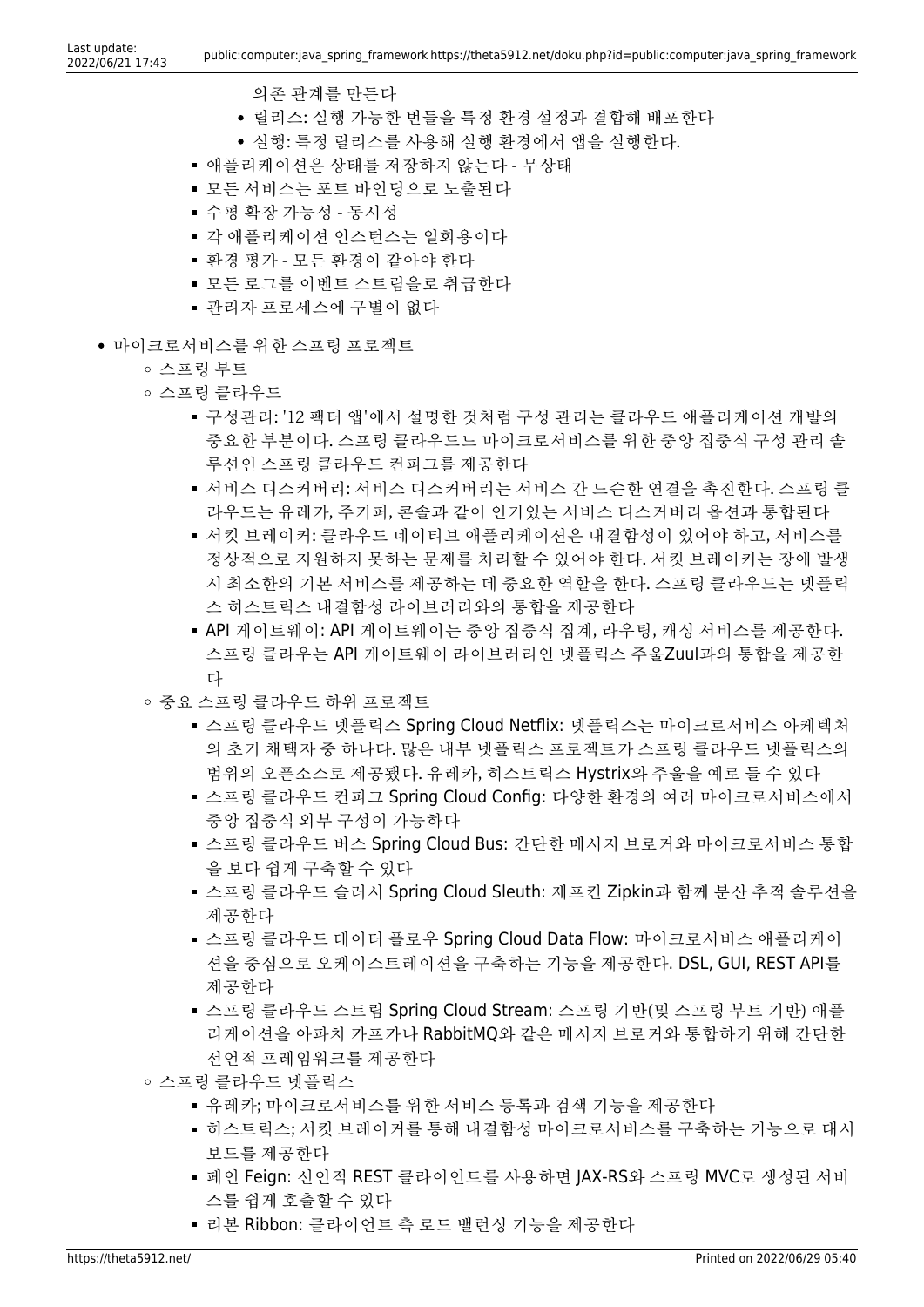주울: 라우팅, 필터링, 인증, 시큐리티와 같은 일반적인 API 게이트웨이 기능을 제공한다. 사용자 지정 규칙과 필터를 사용해 확장할 수 있다

#### 스프링 부트 + 스프링 클라우드 => 마이크로서비스

- 마이크로서비스
	- 마이크로서비스A ↔ 서비스 소비자 마이크로서비스
- 마이크로서비스A 설정
	- 1. 스프링 이니셜라이저로 마이크로서비스A 초기화하기
	- 2. 마이크로서비스A에서 랜덤 목록 서비스 만들기
- 서비스 소비자 마이크로서비스 구축하기
	- 마이크로서비스A에서 랜덤 목록 서비스를 소비하는 메소드 만들기
	- 서비스 소비자 마이크로서비스 테스트
	- 다른 마이크로서비스에 사용되는 포트 표준화
- 스프링 부트와 스프링 클라우드 권장 버전 사용
- 중앙 집중식 마이크로서비스 구성
	- 문제 기술
		- 데이터베이스 구성: 데이터베이스에 연결하는 데 필요한 세부 정보
		- 메시지 브로커 구성: AMQP나 유사한 리소스에 연결하는 데 필요한 구성
		- 외부 서비스 구성: 마이크로서비스에 필요한 기타 서비스
		- 마이크로서비스 구성; 마이크로서비스의 비즈니스 로직과 관련된 일반적인 구성
	- 솔루션
	- 옵션
	- 스프링 클라우드 컨피그
		- 스프링 클라우드 컨피그 서버: 버전 관리 레파지토리(GIT 또는 Subversion)에 의해 백업 된 중앙 집중식 구성 노출을 지원한다.
		- 스프링 클라우드 컨피그 클라이언트: 애플리케이션이 스프링 클라우드 컨피그 서버에 연결하도록 지원한다
		- 스프링 클라우드 컨피그 서버 구현
		- 스프링 클라우드 컨피그 서버 설정
	- 애플리케이션 구성에서 메시지를 반환하기 위해 마이크로서비스A에 서비스 생성하기
		- 스프링 클라우드 컨피그 서버를 로컬 깃 레파지토리에 연결
		- 마이크로서비스A용 개발 환경 특정 구성 생성
		- 마이크로서비스A를 스프링 클라우드 컨피그 클라이언트로 만들기
- 이벤트 중심 접근법의 개요
	- JMS API를 이용한 스프링 JMS(Java Messaging Service)
	- AQMP(Advanced Message Queuing Protocol)
- 스프링 클라우드 버스
	- 스프링 클라우드 버스의 필요성
	- 스프링 클라우드 버스를 이용한 설정 변경 전파
	- 스프링 클라우드 버스 구현
- 선언적 REST 클라이언트 페인
- 마이크로서비스를 위한 로드 밸런싱 구현
	- 클라이언트-사이드 로드 밸런싱을 위한 립본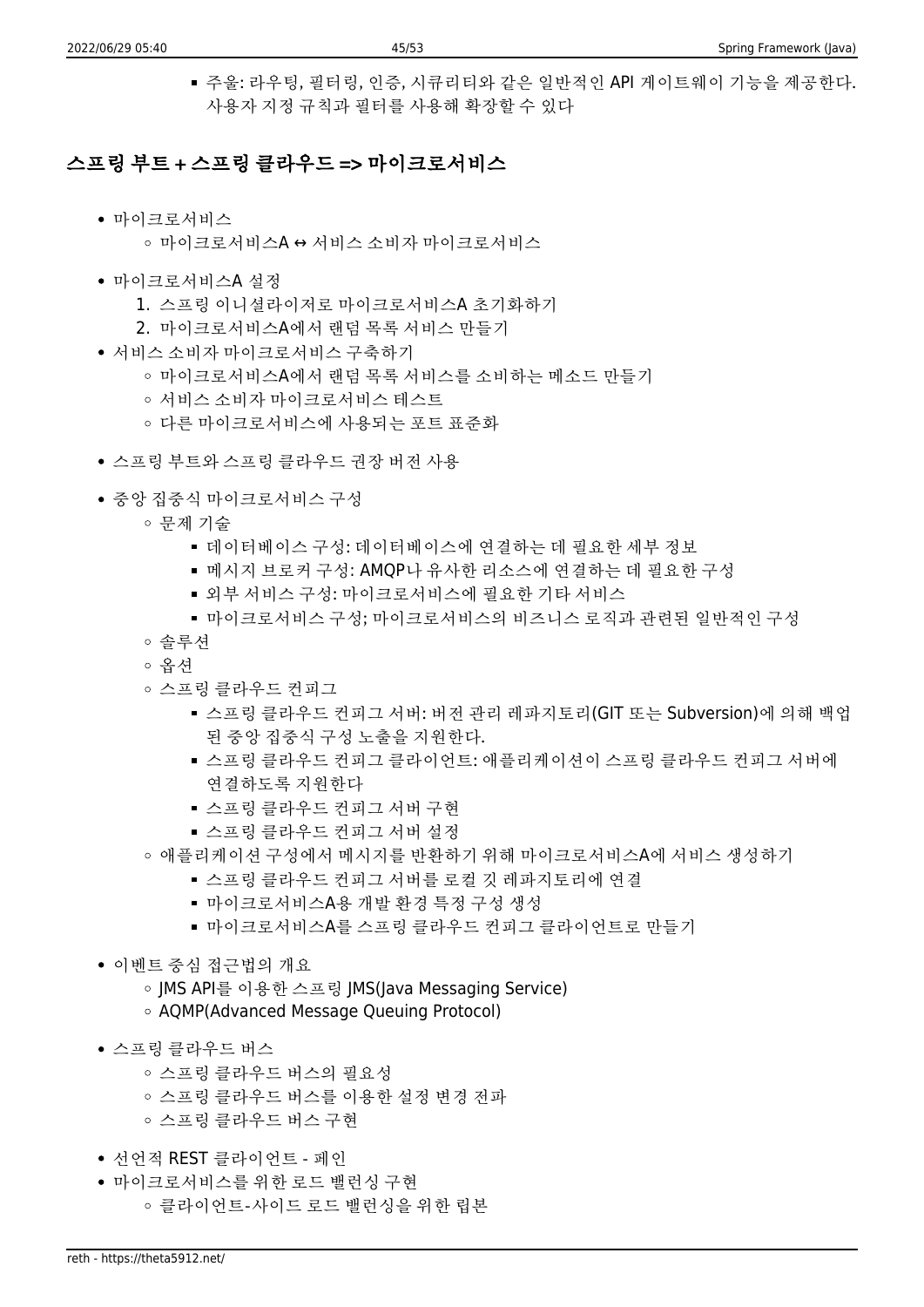- 서비스 소비자 마이크로서비스에서 립본 구현
- 네임 서버의 필요성 마이크로서비스 URL 하드 코딩의 한계
- 네임 서버 작동
	- 1. 등록: 모든 마이크로서비스(다른 마이크로서비스와 각 인스턴스)는 각 마이크로서비스가 시작 될 때 네임 서버에 자신을 등록한다
	- 2. 다른 마이크로서비스의 위치 찾기: 서비스 소비자가 특정 마이크로서비스의 위치를 얻으려고 할 때 네임 서버를 요청한다. 서비스 소비자는 마이크로서비스 ID로 네임 서버를 찾을 때마다 해당 마이크로서비스의 인스턴스 리스트를 가져온다
- 스프링 클라우드에서 지원하는 네임 서버 옵션
	- 유레카 명명 서비스 구현
		- 유레카 서버 설정
		- 유레카에 마이크로서비스 등록
		- 서비스 소비자 마이크로서비스와 유레카 연결
- API 게이트웨이
	- 중요 크로스 컷팅 문제
		- 인증, 권한 부여, 시큐리티: 마이크로서비스 소비자가 자신이 주장하는 사람인지 어떻게 확인할까? 소비자가 마이크로서비스에 올바르게 액세스할 수 있도록 하려면 어떻게 하 야 할까?
		- 비율 제한: 소비자를 위한 다양한 종류의 API 계획과 각 계획에 대한 다양한 제한(마이크 로서비스 호출 수)이 있을 수 있다. 특정 소비자의 제한을 어떻게 적용할까?
		- 동적 라우팅: 특정 상황(예: 마이크로서비스가 다운된 경우)에는 동적 라우팅이 필요할 수 있다.
		- 서비스 통합: 모바일용 UI 요구사항은 데스크톱과 다르다. 일부 마이크로서비스 아키텍 처에는 특정 장치에 맞는 서비스 집합이 있다.
		- 내결함성: 단일 마이크로서비스에서 장애가 발생해도 전체 시스템이 중단되지 않도록 하려면 어떻게 해야 할까?
	- API 게이트웨이가 일반적으로 제공하는 마이크로서비스 기능
		- 인증 및 시큐리티
		- 속도 제한
		- 통찰력 및 모니터링
		- 동적 라우팅 및 정적 응답 처리
		- 로드 차다
		- 여러 서비스의 응답 집게
	- 주울을 이용한 API 게이트웨이 구현
		- 새로운 주울 API 게이트웨이 서버 설정
		- 모든 요청을 기록하기 위한 주울 커스텀 필터 구성
		- 주울을 통한 마이크로서비스 호출
		- 주울 API 게이트웨이를 사용하도록 서비스 소비자 구성
- 분산 추적
	- 스프링 클라우드 슬루스 Sleuth와 집킨 Zipkin 구현
		- 마이크로서비스 컴포넌터를 스프링 클라우드 슬루스와 통합
		- 집킨 분산 추적 서버 설정
		- 집킨과 마이크로서비스 구성요소 통합
- 히스트릭스로 내결함성 구현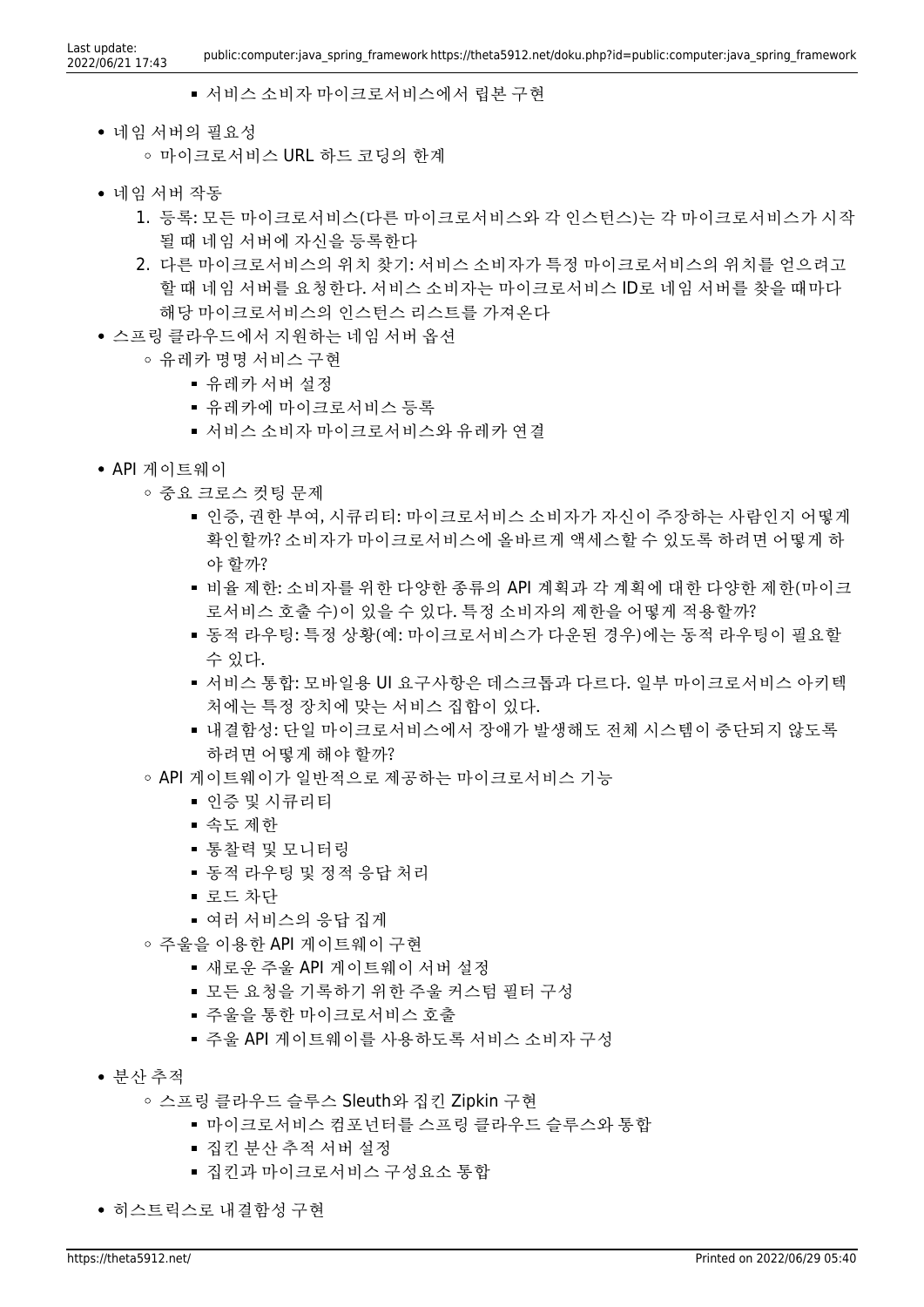서비스 소비자 마이크로서비스에 히스트릭스 통합

#### 리액티브 프로그래밍

• 리액티브 선언 reactive manifesto;<https://www.reactivemanifesto.org>

"우리는 시스템 아키텍처에 일관된 접근 방식이 필요하고 필수적인 측면이 이미 개별적으로 인식돼 있다고 생각한다. 반응성, 회복력, 탄력성, 메시지 기반 시스템을 원하며, 이러한 시스템을 리액티브 시스템이라고 한다. 리액티브 방식으로 구축된 시스템은 보다 유연하고 느슨하게 연결되며 확장 가 능하므로 개발하거나 변경이 쉽다. 이들은 장애에 훨씬 더 관대해 장애가 발생하면 큰 장애를 일으 키지 않고 간결하게 대처한다. 리액티브 시스템은 반응이 뛰어나 사용자에게 효과적인 대화식 피드 백을 제공한다.

- 수 초 단위의 응답 시간 → 밀리초 단위의 응답 시간
- 여러 시간의 오프라인 유지 관리 → 100% 가용성
- 소량의 데이터 → 데이터 볼륨이 기하 급수적으로 증가
- 리액티브 시스템의 특성
	- 반응성 Responsive; 시스템은 사용자에게 적시에 응답한다. 명확한 응답 시간 요구 사항이 설 정되고 시스템은 모든 상황에서 이를 충족시킨다.
	- 회복력 Resilient; 분산 시스템은 여러 구성요소를 사용해 구축된다. 이러한 구성요소 중 하나 에서 오류가 발생할 수 있다. 리액티브 시스템은 지역화된 공간(예: 각 구성요소)에서 오류가 발 생하도록 설계해야 한다. 이렇게 하면 로컬 장애가 발생해도 전체 시스템이 다운되는 것을 방 지할 수 있다.
	- 탄력성 Elastic; 리액티브 시스템은 다양한 부하에서 반응성을 유지한다. 과부하가 걸리면 로드 가 다운될 때 시스템을 릴리스하는 동안 리소스를 추가할 수 있다. 탄력성은 범용 하드웨어와 소프트웨어를 사용해 달성된다.
	- 메시지 주도 Message drive; 리액티브 시스템은 메시지(또는 이벤트)에 의해 구동된다. 이렇게 하면 구성요소들 사이의 낮은 결합이 보장돼 시스템의 다른 여러 구성 요소를 독립적으로 확장 할 수 있다. 비차단 통신을 사용하면 스레드가 더 짧은 시간 동안 활성화된다.
	- 이벤트에 반응 React to events; 리액티브 시스템은 메시지 전달을 기반으로 구축돼 이벤트에 빠르게 반응한다.
	- 로드에 반등 React to load; 리액티브 시스템은 다양하 로드에서 반응성을 유지하다. 로드가 많 을수록 더 많은 리소스를 사용하고 로드가 낮을 때는 해제한다.
	- 장애 대응 React to failures; 리액티브 시스템은 장애를 정상적으로 처리할 수 있다. 리액티브 시스템의 구성요소는 장애를 지역화하기 위해 만들어졌다. 외부 구성은 구성요소의 가용성을 모니터링하고 필요할 때 구성요소를 복제할 수 있는 기능을 제공한다.
	- 사용자에게 반응 React to users; 리액티브 시스템은 사용자에게 반응한다. 소비자가 특정 이 벤트에 가입하지 않았다면 추가 처리를 수행하는 데 시간을 낭비하지 않는다
- 리액티브 유스케이스 주가 페이지
	- 전통적인 접근 방식; 조사(poll)해서 주가가 변경됐는지 여부를 확인
	- 리액티브 접근 방식; 이벤트 구독, 이벤트 발생, 가입 취소
	- 전통적인 접근 방식과 리액티브 방식의 비교
- 자바에서 리액티브 프로그래밍 구현
	- 리액티브 스트림 reactive streams
	- 리액터 프레임워크 Reactor
	- 스프링 웹 플럭스 프레임워크 Spring WebFlux framworks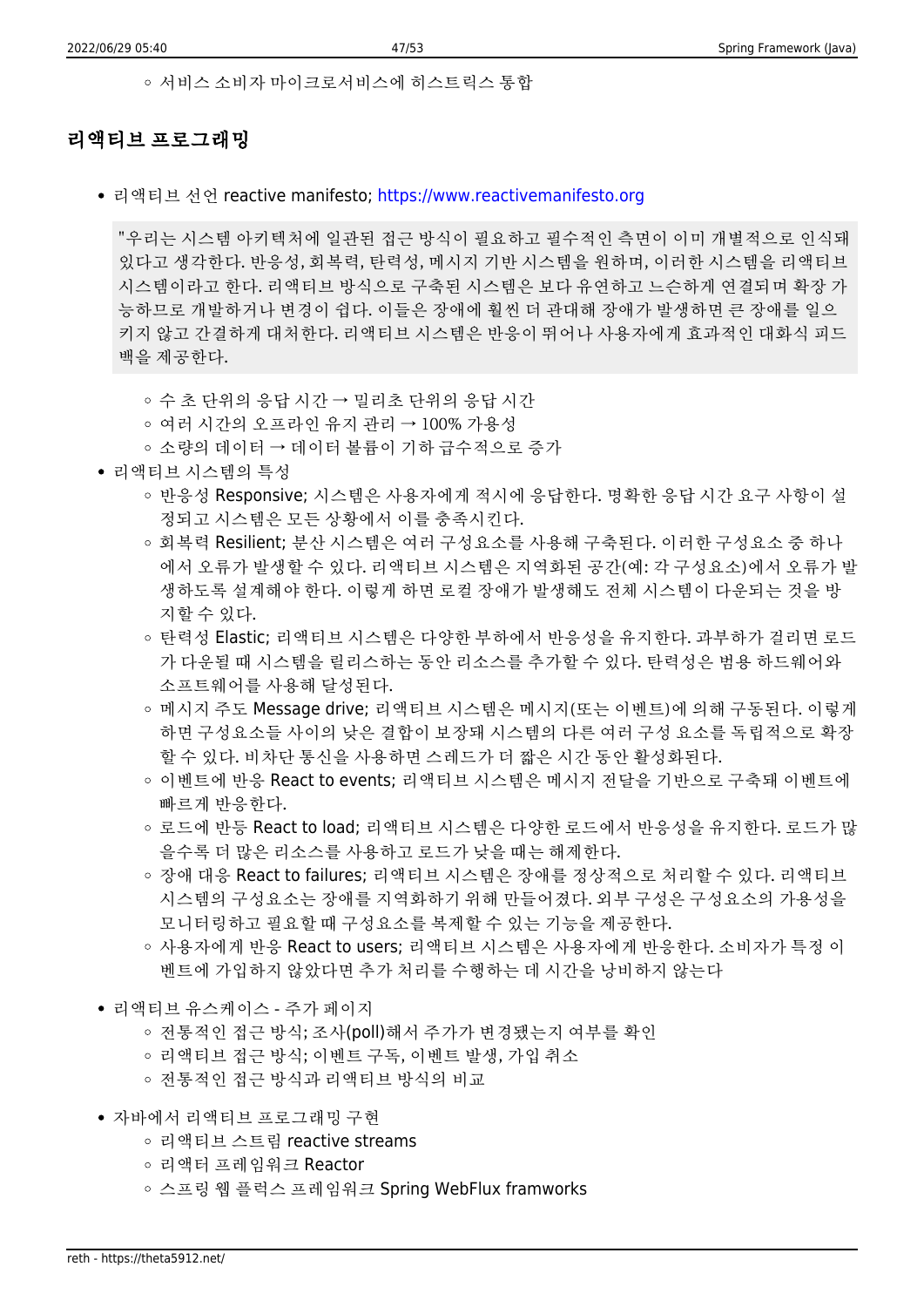### 스프링 모범 사례

- 메이븐 표준 디렉토리 레이아웃
	- src/main/java: 모든 애플리케이션 관련 소스코드
	- src/main/resources: 모든 애플리케이션 관련 리소스 스프링 컨텍스트 파일, 등록 정보 파일, 로깅 구성 등
	- src/main/webapp: 웹 애플리케이션과 관련된 모든 리소스, 뷰 파일(JSP, 뷰 템픗릿, 정적 콘텐 츠 등)
	- src/test/java: 모든 단위 테스트 코드
	- src/test/resources: 단위 테스트와 관련된 모든 리소스
- 레이어 아키텍처를 사용한 애플리케이션 구축
	- 프리젠테이션 레이어: 마이크로서비스에서 프리젠테이션 레이어는 REST 컨트롤러가 있는 위 치다. 일반적인 웹 애플리케이션에서 프리젠테이션 레이어에는 뷰 관련 콘텐츠(JSP, 템플릿 및 정족 콘텐츠)가 포함된다. 프리젠테이션 레이어는 서비스 레이어와 통신한다.
	- 서비스 레이어: 비즈니스 레이어의 껍데기 역할을 한다. 모바일, 웹 및 태블릿과 같은 다양한 뷰 에는 다른 종류의 데이터가 필요할 수 있다. 서비스 레이어는 요구사항을 이해하고 프리젠테이 션 레이어를 기반으로 올바른 데이터를 제공한다.
	- 비즈니스 레이어: 모든 비즈니스 로직이 있는 곳이다. 또 다른 모범 사례는 대부분의 비즈니스 로직을 도메인 모델에 적용하는 것이다. 비즈니스 레이어는 데이터 레이어와 통신해 데이터를 가져오고 그 위에 비즈니스 로직을 추가한다.
	- 퍼시스턴스 레이어: 데이터를 검색해 데이터베이스에 저장한다. 퍼시스턴스 레이어는 일반적 으로 JPA 매핑 또는 JDBC 코드를 포함한다.
- 다른 레이어를 위한 별도의 컨텍스트 파일이 있다
	- application-context.xml
	- presentation-context.xml
	- services-context.xml
	- business-context.xml
	- persistence-context.xml
	- o PresentationConfig.java
	- ServicesConfig.java
	- BusinessConfig
	- o PersistenceConfig
- 중요한 레이어의 API와 impl 분리
- 예외 처리 모범 사례
	- 예외 타입
		- 체크된 예외: 서비스 메소드가 체크된 예외를 발생시키면 모든 소비자 메소드가 예외를 처리하거나 예외를 살생시켜야 한다.
		- 언체크된 예외: 소비자 메소드는 서비스 메소드에 의해 발생한 예외를 처리하거나 발생 시킬 필요가 없다.
		- 예외 처리에 대한 스프링의 접근 방식
		- 권장 접근법
- 스프링 구성 간결하게 유지
- ComponentScan에서 basePackageClasses 속성 사용
- 스키마 참조에서 버전 번호를 사용하지 않는다
- 필수 의존 관계에 생성자 주입 선호
	- 빈의 의존 관계 종류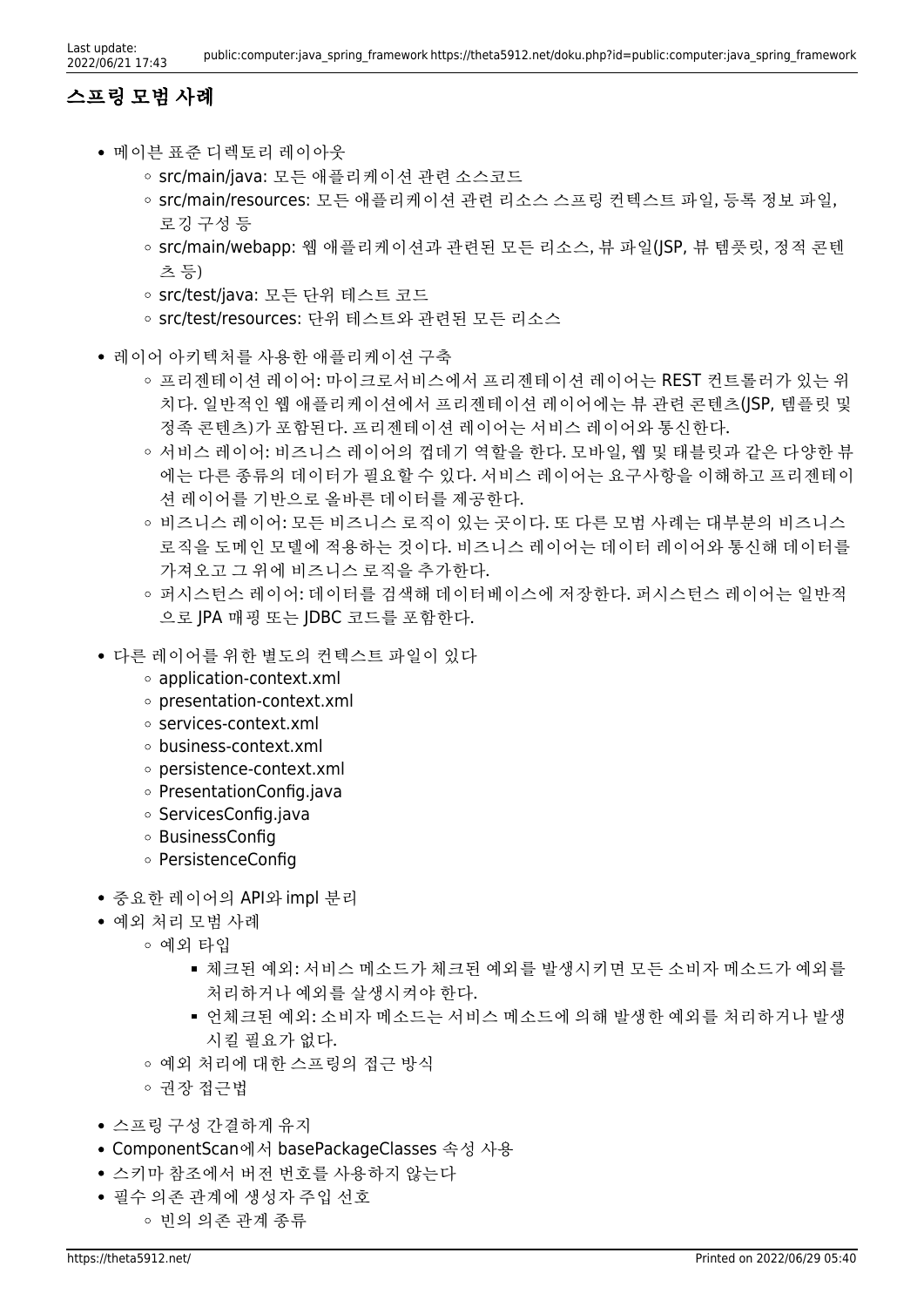- 필수 의존 관계: 빈에 사용하려는 의존 관계다. 의존 관계를 사용할 수 없을 때는 컨텍스 트 로드되지 않는 편이 좋다.
- 선택적 의존 관계: 이들은 선택적 의존 관계로 항상 이용할 수 있지는 않다. 컨텍스트를 사용할 수 없는 경우에도 컨텍스트를 로드하는 것이 좋다.
- 스프링 프로젝트의 의존 관계 버전 관리
- 단위 테스트 모범 사례
	- 비즈니스 레이어에 테스트 작성
	- 웹 레이어에 테스트 작성
	- 데이터 레이어에 테스트 작성
	- 다른 애플리케이션 개발 모범 사례; TDD
- 통합 테스트 모범 사례
	- 스프링 세션을 이용한 세션 관리
	- 레디스로 스프링 세션 구현
- 캐싱 모범 사례
	- spring-boot-starter-cache 의존 관계 추가
	- 캐싱 어노테이션 추가
- 로깅 모범 사례
	- 로그백 프레임워크 사용
	- $\circ$  log4i2
	- 프레임워크 독립 구성 제공

### 스프링에서 코틀린 개발

- 코틀린 <https://github.com/jetbrains/kotlin>
- 코틀린 대 자바
	- 변수 생성 및 타입 유추
	- 변수의 불변성
	- 타입 시스템
	- null 세이프
	- 크틀린의 함수 정의; fun 키워드
	- 배열
	- 코틀린 컬렉션
	- 언체크된 예외 처리
	- 빈에 데이터 클래스 사용하기
- 이클립스에서 코틀린 프로젝트 만들기
	- 코틀린 플러그인
	- 코틀린 프로젝트 생성
	- 코틀린 클래스 만들기
	- 코틀린 클래스 실행
- 코틀린을 사용해 스프링 부트 프로젝트 생성; 스프링 이니셜라이저 사용
	- 프로젝트 구조
		- src/main/kotlin: 모든 코틀린 소스코드가 있는 폴더다. 자바 프로젝트의 src/main/java 와 유사하다
		- src/test/kotlin: 모든 코틀린 테스트 코드가 있는 폴더다. 자바 프로젝트의 src/test/java 와 유사하다
		- 리소스 폴더는 일반적인 자바 프로젝트와 같다(src/main/resources 및 src/test/resources)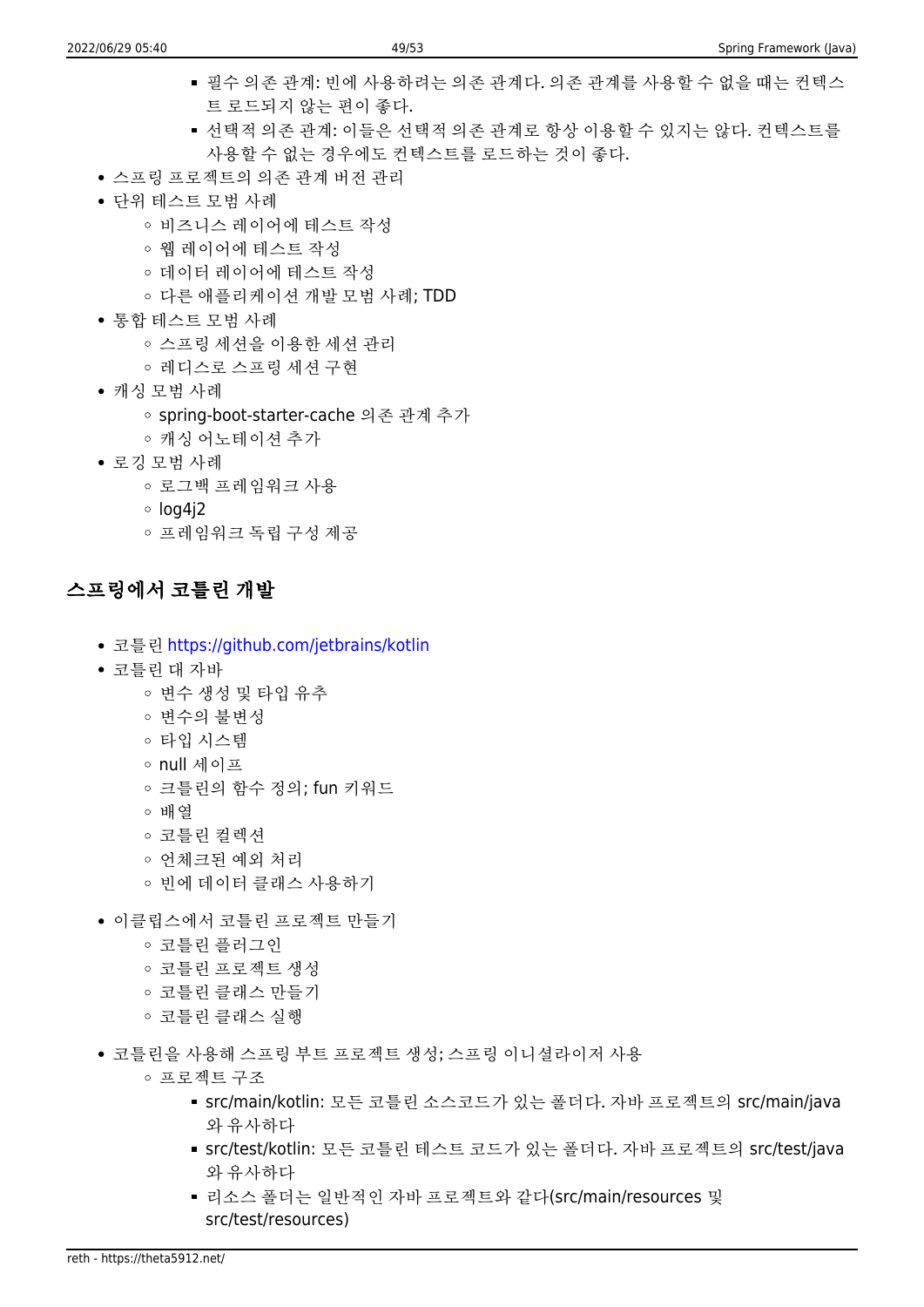- JRE 시스템 라이브러리 대신 코틀린 런타임 라이브러리가 실행 환경으로 사용된다
- pom.xml 의존 관계 및 플러그인 추가
- 스프링 부트 애플리케이션 클래스
- 스프링 부트 애플리케이션 테스트 클래스
- 코틀린을 이용한 REST 서비스 구현
	- 문자열을 반환하는 간단한 메소드
		- 단위 테스트 작성
		- 통합 테스트 작성
	- 객체를 반환하는 간단한 REST 메소드
		- 요청 실행
		- 단위 테스트 작성
		- 통합 테스트 작성
	- path 변수를 가진 GET 메소드
		- 요청 실행
		- 단위 테스트 작성
		- 통합 테스트 작성

## **References**

### **Design Patterns used in Spring Framework**

- Proxy Pattern
- Singleton Pattern
- Factory Pattern
- Template Pattern
- MVC(Model-View-Controller) Pattern
- Front Controller Pattern
- View Helper Pattern
- Dependency Injection / Inversion of Control
- Service Locator
- Observer-Observable
- Context Object Pattern

### **SEE ALSO (Links)**

- [스프링과](https://velog.io/@agugu95/%EC%8A%A4%ED%94%84%EB%A7%81-%ED%8C%A8%ED%84%B4%EA%B3%BC-DAO-DTO-Repository) [DAO, DTO, Repository, Entity](https://velog.io/@agugu95/%EC%8A%A4%ED%94%84%EB%A7%81-%ED%8C%A8%ED%84%B4%EA%B3%BC-DAO-DTO-Repository)
- [SpringBoot2](https://daddyprogrammer.org/post/404/spring-boot2-design-api-interface-and-data-structure/)[로](https://daddyprogrammer.org/post/404/spring-boot2-design-api-interface-and-data-structure/) [Rest api](https://daddyprogrammer.org/post/404/spring-boot2-design-api-interface-and-data-structure/) [만들기](https://daddyprogrammer.org/post/404/spring-boot2-design-api-interface-and-data-structure/)[\(5\) API](https://daddyprogrammer.org/post/404/spring-boot2-design-api-interface-and-data-structure/) [인터페이스 및 결과 데이터 구조 설계](https://daddyprogrammer.org/post/404/spring-boot2-design-api-interface-and-data-structure/)
- [\[스프링](https://holybell87.tistory.com/26#.YaXxR9BByUk)[\] XML](https://holybell87.tistory.com/26#.YaXxR9BByUk)[을 이용한 쿼리 실행](https://holybell87.tistory.com/26#.YaXxR9BByUk) [\(mapper](https://holybell87.tistory.com/26#.YaXxR9BByUk) [구현\)](https://holybell87.tistory.com/26#.YaXxR9BByUk)
- [Spring Tool Suite 4\(STS\)](https://cjy324.tistory.com/4) [기본 개념 및 단축키 등](https://cjy324.tistory.com/4)
- [myBatis parameterType="String"](https://blog.naver.com/PostView.nhn?isHttpsRedirect=true&blogId=roropoly1&logNo=221184569655&parentCategoryNo=&categoryNo=9&viewDate=&isShowPopularPosts=true&from=search) [일 때 동적쿼리에서 사용](https://blog.naver.com/PostView.nhn?isHttpsRedirect=true&blogId=roropoly1&logNo=221184569655&parentCategoryNo=&categoryNo=9&viewDate=&isShowPopularPosts=true&from=search)
- [\[Spring\] Spring Project](https://lee1535.tistory.com/118) [생성](https://lee1535.tistory.com/118)[, xml](https://lee1535.tistory.com/118) [없이](https://lee1535.tistory.com/118) [java](https://lee1535.tistory.com/118)[로 설정하기](https://lee1535.tistory.com/118) [\(web.xml servlet-context.xml root](https://lee1535.tistory.com/118)[context.xml](https://lee1535.tistory.com/118) [제거\)](https://lee1535.tistory.com/118)
- [쉽게 알아보는 서버 인증 2편](https://tansfil.tistory.com/59?category=255594)[\(Access Token + Refresh Token\)](https://tansfil.tistory.com/59?category=255594)
- [SPRING SECURITY + JWT](https://webfirewood.tistory.com/115) [회원가입, 로그인 기능 구현](https://webfirewood.tistory.com/115)
- [\[Spring\]](https://myunji.tistory.com/452) [보안에 대한 고민](https://myunji.tistory.com/452) : IWT [토큰?](https://myunji.tistory.com/452)
- [\[toby](https://kunner.tistory.com/969)[의스프링\] 1장 오브젝트와 의존 관계](https://kunner.tistory.com/969)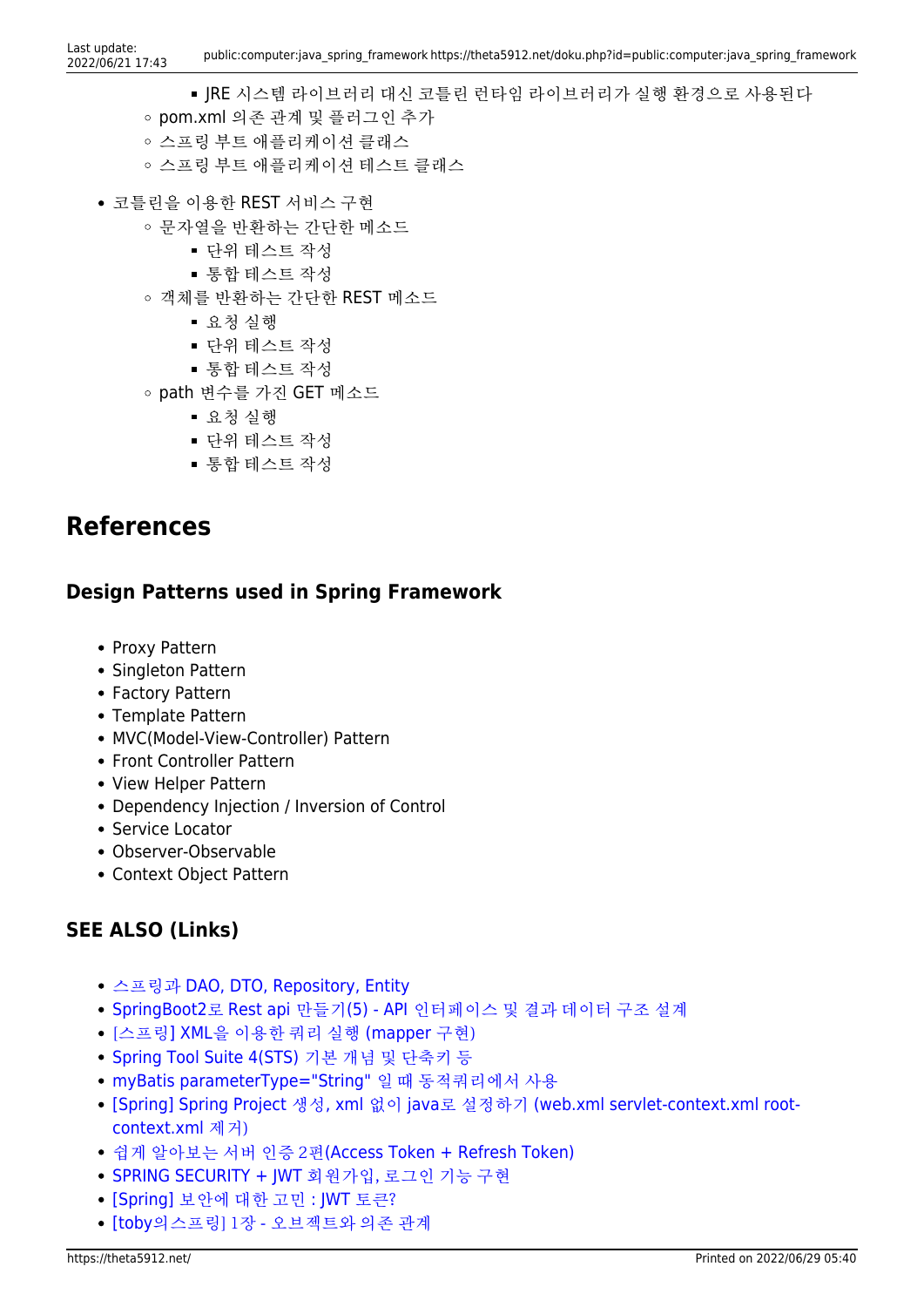- [springboot](https://pepega.tistory.com/3)[로](https://pepega.tistory.com/3) [Rest api](https://pepega.tistory.com/3) [만들기](https://pepega.tistory.com/3)[\(2\) HelloWorld](https://pepega.tistory.com/3)
- [JPA H2](https://khdscor.tistory.com/4?category=977203) [데이터베이스 및 서버 실행시 자동](https://khdscor.tistory.com/4?category=977203) [Insert](https://khdscor.tistory.com/4?category=977203)
- [H2 DB](https://dahye-jeong.gitbook.io/til/spring/2021-02-15-spring-boot/2021-02-16-boot-h2) [설정](https://dahye-jeong.gitbook.io/til/spring/2021-02-15-spring-boot/2021-02-16-boot-h2)
- [Spring Boot + MyBatis](https://atoz-develop.tistory.com/entry/Spring-Boot-MyBatis-%EC%84%A4%EC%A0%95-%EB%B0%A9%EB%B2%95) [설정 방법](https://atoz-develop.tistory.com/entry/Spring-Boot-MyBatis-%EC%84%A4%EC%A0%95-%EB%B0%A9%EB%B2%95)[\(HikariCP, H2\)](https://atoz-develop.tistory.com/entry/Spring-Boot-MyBatis-%EC%84%A4%EC%A0%95-%EB%B0%A9%EB%B2%95)
- [Swagger](https://doozi316.github.io/web/2020/10/16/WEB29/)[란?](https://doozi316.github.io/web/2020/10/16/WEB29/)
- [Swagger](https://sarc.io/index.php/development/1974-swagger)[란](https://sarc.io/index.php/development/1974-swagger)
- [\[Spring\]](https://blog.naver.com/PostView.nhn?blogId=hj_kim97&logNo=222295968816)[스프링 프레임워크 디자인 패턴](https://blog.naver.com/PostView.nhn?blogId=hj_kim97&logNo=222295968816)
- [Spring Filter, Interceptor, AOP](https://intro0517.tistory.com/150?category=461919) [차이 및 정리](https://intro0517.tistory.com/150?category=461919)
- [스프링](https://catsbi.oopy.io/f52511f3-1455-4a01-b8b7-f10875895d5b) [MVC](https://catsbi.oopy.io/f52511f3-1455-4a01-b8b7-f10875895d5b) [구조 이해](https://catsbi.oopy.io/f52511f3-1455-4a01-b8b7-f10875895d5b)
- [spring](https://mminky.tistory.com/72) [빌드 & 실행](https://mminky.tistory.com/72)
- [공통 처리의 구현 방법](http://yuminmo.blogspot.com/2018/01/spring.html)
- [\[기술면접](https://mangkyu.tistory.com/95)[\] CS](https://mangkyu.tistory.com/95) [기술면접 질문 백엔드 \(8/8\)](https://mangkyu.tistory.com/95)
- [\[Spring\]](https://popo015.tistory.com/115) [스프링 인터셉터](https://popo015.tistory.com/115)[\(Interceptor\)](https://popo015.tistory.com/115)[란 ?](https://popo015.tistory.com/115)
- [스프링](https://taetae0079.tistory.com/18) [AOP](https://taetae0079.tistory.com/18) [로그인 체크](https://taetae0079.tistory.com/18)
- [Spring MVC](https://starkying.tistory.com/entry/Spring-MVC-%EB%8F%99%EC%9E%91%EC%9B%90%EB%A6%AC-%EA%B5%AC%EC%84%B1%EC%9A%94%EC%86%8C) [동작원리 / 구성요소](https://starkying.tistory.com/entry/Spring-MVC-%EB%8F%99%EC%9E%91%EC%9B%90%EB%A6%AC-%EA%B5%AC%EC%84%B1%EC%9A%94%EC%86%8C)
- [\[Spring\] Web on Reactive Stack](https://12bme.tistory.com/597) [문서](https://12bme.tistory.com/597)[\(1\) Spring WebFlux](https://12bme.tistory.com/597)
- [JUnit 5](https://velog.io/@jaehoonlee/JUnit-5-%EA%B3%B5%EC%8B%9D-%EA%B0%80%EC%9D%B4%EB%93%9C-%EB%AC%B8%EC%84%9C-%EC%A0%95%EB%A6%AC) [공식 가이드 문서 정리](https://velog.io/@jaehoonlee/JUnit-5-%EA%B3%B5%EC%8B%9D-%EA%B0%80%EC%9D%B4%EB%93%9C-%EB%AC%B8%EC%84%9C-%EC%A0%95%EB%A6%AC)
- [Spring AOP](https://isstory83.tistory.com/90) [개념 정리](https://isstory83.tistory.com/90)
- [Spring MVC](https://github.com/cheese10yun/TIL/blob/master/Spring/mvc/mvc-flow.md) [흐름](https://github.com/cheese10yun/TIL/blob/master/Spring/mvc/mvc-flow.md)
- [Today I Learned\(TIL\) Wiki](https://github.com/lesstif/TIL)
- [\[Spring\] WebFlux](https://devuna.tistory.com/108)[의 개념](https://devuna.tistory.com/108) [/ Spring MVC](https://devuna.tistory.com/108)[와 간단비교](https://devuna.tistory.com/108)
- [\[Spring\] Web on Reactive Stack](https://12bme.tistory.com/597) [문서](https://12bme.tistory.com/597)[\(1\) Spring WebFlux](https://12bme.tistory.com/597)
- [정의](https://yangbongsoo.gitbook.io/study/spring-1/basic)[, IoC DI](https://yangbongsoo.gitbook.io/study/spring-1/basic)[개념](https://yangbongsoo.gitbook.io/study/spring-1/basic)[, Bean](https://yangbongsoo.gitbook.io/study/spring-1/basic) [라이프사이클](https://yangbongsoo.gitbook.io/study/spring-1/basic)
- [\[Spring\] Bean LifeCycle](https://devlog-wjdrbs96.tistory.com/321) [이란 무엇일까?](https://devlog-wjdrbs96.tistory.com/321) N
- [\[Spring\]](https://devlog-wjdrbs96.tistory.com/165?category=882236) [스프링 의존성 주입](https://devlog-wjdrbs96.tistory.com/165?category=882236)[\(DI\)](https://devlog-wjdrbs96.tistory.com/165?category=882236) [이란?](https://devlog-wjdrbs96.tistory.com/165?category=882236)
- [\[Spring\] Bean](https://csy7792.tistory.com/315)[은 어떻게 등록되는 것일까?](https://csy7792.tistory.com/315)
- [Spring boot](https://jeong-pro.tistory.com/159) [설정 파일](https://jeong-pro.tistory.com/159) [yaml](https://jeong-pro.tistory.com/159) [사용법 \(설정 파일을 읽어서](https://jeong-pro.tistory.com/159) [bean](https://jeong-pro.tistory.com/159)[으로 필요할 때 사용하는 방법\)](https://jeong-pro.tistory.com/159)
- [\[Spring Boot\]](https://www.latera.kr/reference/java/2019-09-29-spring-boot-config-externalize/) [외부에서 설정 주입하기](https://www.latera.kr/reference/java/2019-09-29-spring-boot-config-externalize/)
- [\[Spring boot\]yml configuration](https://jronin.tistory.com/123)
- [\[Springboot\]](https://velog.io/@haerong22/Springboot-%EC%84%A4%EC%A0%95-%ED%8C%8C%EC%9D%BC%EC%97%90%EC%84%9C-%EA%B0%92-%EA%B0%80%EC%A0%B8%EC%98%A4%EB%8A%94-%EB%B0%A9%EB%B2%95) [설정 파일에서 값 가져오는 방법](https://velog.io/@haerong22/Springboot-%EC%84%A4%EC%A0%95-%ED%8C%8C%EC%9D%BC%EC%97%90%EC%84%9C-%EA%B0%92-%EA%B0%80%EC%A0%B8%EC%98%A4%EB%8A%94-%EB%B0%A9%EB%B2%95)
- [Spring Boot](https://tecoble.techcourse.co.kr/post/2020-09-29-spring-properties-binding/)[에서](https://tecoble.techcourse.co.kr/post/2020-09-29-spring-properties-binding/) [properties](https://tecoble.techcourse.co.kr/post/2020-09-29-spring-properties-binding/) [값 주입받기](https://tecoble.techcourse.co.kr/post/2020-09-29-spring-properties-binding/)
- [Accessing spring loaded properties in BeanDefinitionRegistryPostProcessor](https://stackoverflow.com/questions/54690946/accessing-spring-loaded-properties-in-beandefinitionregistrypostprocessor)
- [Spring dynamic beans](https://scanningpages.wordpress.com/2017/07/28/spring-dynamic-beans/)
- [스프링](https://blog.kingbbode.com/17) [properties](https://blog.kingbbode.com/17) [변경 감지하여 동적으로 로딩하기!](https://blog.kingbbode.com/17)
- [Spring](https://memo-the-day.tistory.com/m/209)[에서 속성 파일 다시로드](https://memo-the-day.tistory.com/m/209)
- [스프링 프로퍼티 설정 주입3 실시간](https://ryudung.tistory.com/24)[\(run-time\)](https://ryudung.tistory.com/24)[으로](https://ryudung.tistory.com/24) [properties Relaod](https://ryudung.tistory.com/24)
- [Spring AOP](https://gmoon92.github.io/spring/aop/2019/02/23/spring-aop-proxy-bean.html)[의 메커니즘과](https://gmoon92.github.io/spring/aop/2019/02/23/spring-aop-proxy-bean.html) [Proxy Bean](https://gmoon92.github.io/spring/aop/2019/02/23/spring-aop-proxy-bean.html) [생성](https://gmoon92.github.io/spring/aop/2019/02/23/spring-aop-proxy-bean.html) []
- [\[후펴파는 스프링\] 스프링 컨테이너 계층 정리](https://namocom.tistory.com/387)
- [\(요약](https://johngrib.github.io/wiki/spring/document/overview/)[\) Spring Framework Overview](https://johngrib.github.io/wiki/spring/document/overview/)
- [Spring @Import, @Enable](https://herdin.github.io/2020/09/29/spring-enable-import) [어노테이션 활용](https://herdin.github.io/2020/09/29/spring-enable-import)
- [@Enable + Registrar](https://jjhwqqq.tistory.com/139)
- [Spring Mybatis](https://syaku.tistory.com/303) [다중 연결 맵퍼 스캔하기](https://syaku.tistory.com/303) [: Multiple Datasource Mapper scan](https://syaku.tistory.com/303)
- [\[AWS\] Spring Boot](https://antdev.tistory.com/93)[에서](https://antdev.tistory.com/93) [AWS S3](https://antdev.tistory.com/93)[와 연계한 파일 업로드처리](https://antdev.tistory.com/93)
- [\[Spring/ AWS\] Spring Boot S3](https://loosie.tistory.com/217)[를 이용하여](https://loosie.tistory.com/217) [File](https://loosie.tistory.com/217) [다운로드하기](https://loosie.tistory.com/217)
- [\[AWS\]Spring](https://peterica.tistory.com/112)[에서](https://peterica.tistory.com/112) [S3](https://peterica.tistory.com/112) [파일 업로드,다운로드, 삭제, 이름변경 방법](https://peterica.tistory.com/112) [SeoDongEok/study](https://github.com/SeoDongEok/study/blob/main/swagger/src/main/java/com/peterica/swagger/service/AWSService.java)
- [몰라도 되는](https://taes-k.github.io/2021/02/07/spring-aop-proxy/) [Spring AOP Proxy](https://taes-k.github.io/2021/02/07/spring-aop-proxy/)
- [\[Spring\]](https://velog.io/@max9106/Spring-%ED%94%84%EB%A1%9D%EC%8B%9C-AOP-xwk5zy57ee) [스프링 기초\(백기선 님의 스프링 프레임워크 핵심기술 강좌 공부\)](https://velog.io/@max9106/Spring-%ED%94%84%EB%A1%9D%EC%8B%9C-AOP-xwk5zy57ee)
- [\[Spring\]](https://n1tjrgns.tistory.com/261) [스프링](https://n1tjrgns.tistory.com/261) [AOP with \(](https://n1tjrgns.tistory.com/261)[프록시 패턴\)](https://n1tjrgns.tistory.com/261)
- [\[Spring\] Spring](https://mangkyu.tistory.com/175?category=761302)[의](https://mangkyu.tistory.com/175?category=761302) [AOP](https://mangkyu.tistory.com/175?category=761302) [프록시 구현 방법](https://mangkyu.tistory.com/175?category=761302)[\(JDK](https://mangkyu.tistory.com/175?category=761302) [동적 프록시](https://mangkyu.tistory.com/175?category=761302)[, CGLib](https://mangkyu.tistory.com/175?category=761302) [프록시\)과](https://mangkyu.tistory.com/175?category=761302)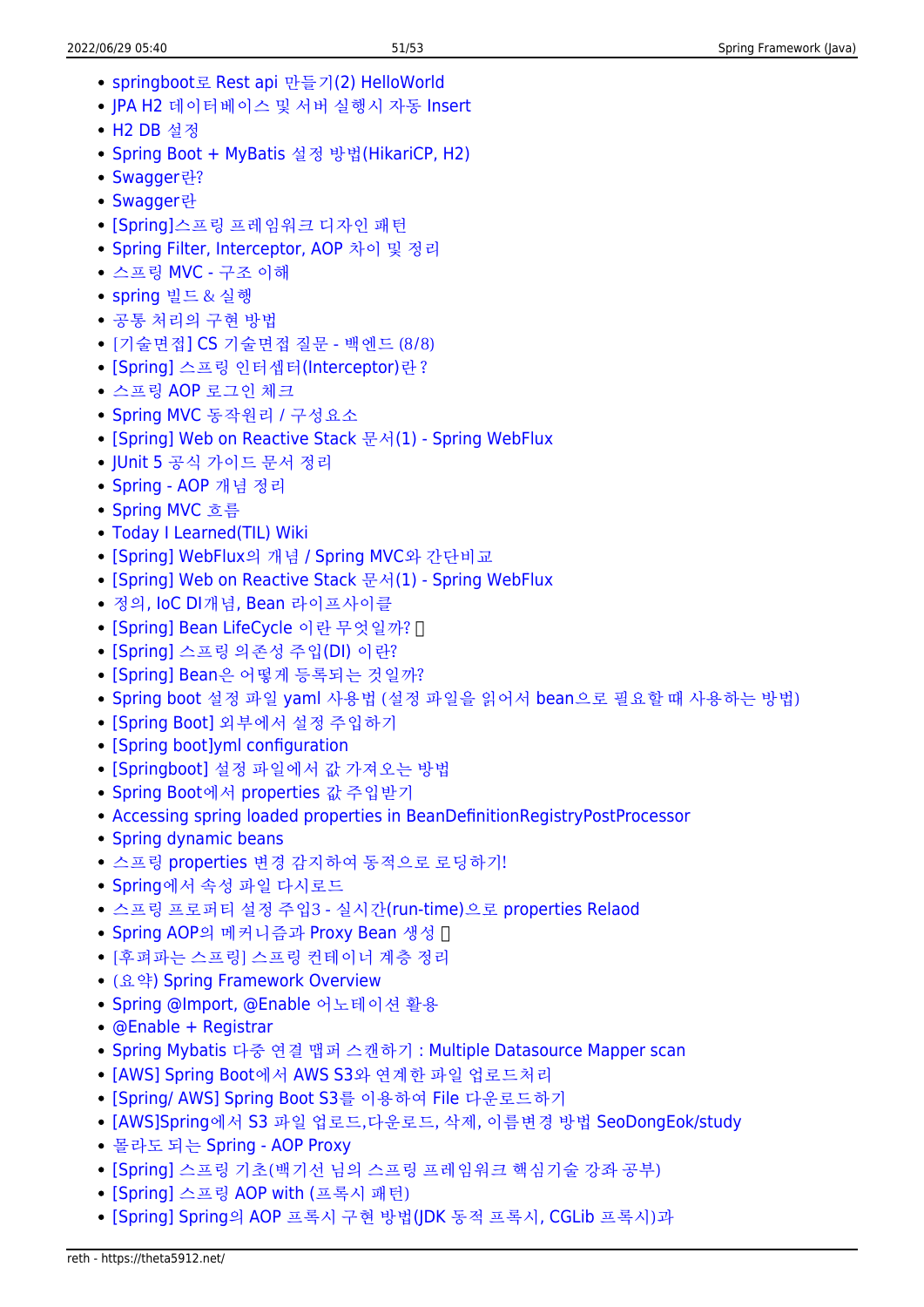[@EnableAspectJAutoProxy](https://mangkyu.tistory.com/175?category=761302)[의](https://mangkyu.tistory.com/175?category=761302) [proxyTargetClass - \(3/3\)](https://mangkyu.tistory.com/175?category=761302) [\[Spring\] AOP\(Aspect Oriented Programming,](https://mangkyu.tistory.com/161) [관점 지향 프로그래밍\)의 이해 - \(1/3\)](https://mangkyu.tistory.com/161) [\[SpringBoot\] AOP\(Aspect Oriented Programming,](https://mangkyu.tistory.com/121) [관점 지향 프로그래밍\)의 개념 및 사용 방법 예제](https://mangkyu.tistory.com/121) [코드 - \(2/3\)](https://mangkyu.tistory.com/121)

- [스프링](https://sa1341.github.io/2019/05/25/%EC%8A%A4%ED%94%84%EB%A7%81-AOP-%EA%B0%9C%EB%85%90-%EB%B0%8F-Proxy%EB%A5%BC-%EC%9D%B4%EC%9A%A9%ED%95%9C-%EA%B5%AC%EB%8F%99%EC%9B%90%EB%A6%AC/) [AOP](https://sa1341.github.io/2019/05/25/%EC%8A%A4%ED%94%84%EB%A7%81-AOP-%EA%B0%9C%EB%85%90-%EB%B0%8F-Proxy%EB%A5%BC-%EC%9D%B4%EC%9A%A9%ED%95%9C-%EA%B5%AC%EB%8F%99%EC%9B%90%EB%A6%AC/) [개념 및](https://sa1341.github.io/2019/05/25/%EC%8A%A4%ED%94%84%EB%A7%81-AOP-%EA%B0%9C%EB%85%90-%EB%B0%8F-Proxy%EB%A5%BC-%EC%9D%B4%EC%9A%A9%ED%95%9C-%EA%B5%AC%EB%8F%99%EC%9B%90%EB%A6%AC/) [Proxy](https://sa1341.github.io/2019/05/25/%EC%8A%A4%ED%94%84%EB%A7%81-AOP-%EA%B0%9C%EB%85%90-%EB%B0%8F-Proxy%EB%A5%BC-%EC%9D%B4%EC%9A%A9%ED%95%9C-%EA%B5%AC%EB%8F%99%EC%9B%90%EB%A6%AC/)[를 이용한 구동원리](https://sa1341.github.io/2019/05/25/%EC%8A%A4%ED%94%84%EB%A7%81-AOP-%EA%B0%9C%EB%85%90-%EB%B0%8F-Proxy%EB%A5%BC-%EC%9D%B4%EC%9A%A9%ED%95%9C-%EA%B5%AC%EB%8F%99%EC%9B%90%EB%A6%AC/)
- [\[Spring\] Spring AOP](https://sabarada.tistory.com/97) 워리편 [\[Spring\] Spring AOP -](https://sabarada.tistory.com/94) [기본 이론편](https://sabarada.tistory.com/94) [\[Spring\] Spring AOP -](https://sabarada.tistory.com/95) [실전편](https://sabarada.tistory.com/95)
- [MyBatis @Mapper](http://wiki.x2bee.com/pages/viewpage.action?pageId=7767258) [인터페이스는 어떻게 스프링 빈으로 와이어될 수 있을까?](http://wiki.x2bee.com/pages/viewpage.action?pageId=7767258)
- [Spring Professional Study Notes](https://jakubstas.com/spring-professional-study-notes/#.YoR7V6hByUl)
- [Proxy](http://wiki.x2bee.com/pages/viewpage.action?pageId=7766156) [패턴, 그리고](http://wiki.x2bee.com/pages/viewpage.action?pageId=7766156) [Dynamic Proxy API](http://wiki.x2bee.com/pages/viewpage.action?pageId=7766156)

```
스프링 캐시
```
- [\[SPRING\]](https://sunghs.tistory.com/132) [스프링 캐시 사용하기](https://sunghs.tistory.com/132)
- [\[Spring\]](https://mangkyu.tistory.com/179) [캐시](https://mangkyu.tistory.com/179)[\(Cache\)](https://mangkyu.tistory.com/179) [추상화와 사용법](https://mangkyu.tistory.com/179)[\(@Cacheable, @CachePut, @CacheEvict\)](https://mangkyu.tistory.com/179)
- [Spring Spring Cache](https://coding-start.tistory.com/271) [추상화\(스프링 캐시 추상화](https://coding-start.tistory.com/271)[\),@Cacheable,@CacheEvict,@CachePut](https://coding-start.tistory.com/271)
- [\\* \[\[https://velog.io/@qotndus43/Cache|](https://jins-dev.tistory.com/entry/Spring-%EC%9D%98-Caching-%EA%B8%B0%EB%8A%A5-%EC%9D%B4%EC%9A%A9%ED%95%98%EA%B8%B0)[스프링부트](https://jins-dev.tistory.com/entry/Spring-%EC%9D%98-Caching-%EA%B8%B0%EB%8A%A5-%EC%9D%B4%EC%9A%A9%ED%95%98%EA%B8%B0) [Caching](https://jins-dev.tistory.com/entry/Spring-%EC%9D%98-Caching-%EA%B8%B0%EB%8A%A5-%EC%9D%B4%EC%9A%A9%ED%95%98%EA%B8%B0) [도입하기](https://jins-dev.tistory.com/entry/Spring-%EC%9D%98-Caching-%EA%B8%B0%EB%8A%A5-%EC%9D%B4%EC%9A%A9%ED%95%98%EA%B8%B0)[\(Redis, Ehcache\)](https://jins-dev.tistory.com/entry/Spring-%EC%9D%98-Caching-%EA%B8%B0%EB%8A%A5-%EC%9D%B4%EC%9A%A9%ED%95%98%EA%B8%B0)
- [\[ SpringBoot \] SpringBoot](https://pamyferret.tistory.com/8)[의 기본](https://pamyferret.tistory.com/8) [Cache](https://pamyferret.tistory.com/8) [사용하기](https://pamyferret.tistory.com/8)
- [\[Spring Boot\] Redis Cache, MySQL](https://ozofweird.tistory.com/entry/Spring-Boot-Redis-Cache-MySQL-%EC%9D%B4%EC%9A%A9%ED%95%9C-%EA%B0%84%EB%8B%A8%ED%95%9C-API-%EC%A0%9C%EC%9E%91) [이용한 간단한](https://ozofweird.tistory.com/entry/Spring-Boot-Redis-Cache-MySQL-%EC%9D%B4%EC%9A%A9%ED%95%9C-%EA%B0%84%EB%8B%A8%ED%95%9C-API-%EC%A0%9C%EC%9E%91) [API](https://ozofweird.tistory.com/entry/Spring-Boot-Redis-Cache-MySQL-%EC%9D%B4%EC%9A%A9%ED%95%9C-%EA%B0%84%EB%8B%A8%ED%95%9C-API-%EC%A0%9C%EC%9E%91) [제작](https://ozofweird.tistory.com/entry/Spring-Boot-Redis-Cache-MySQL-%EC%9D%B4%EC%9A%A9%ED%95%9C-%EA%B0%84%EB%8B%A8%ED%95%9C-API-%EC%A0%9C%EC%9E%91)
- [Spring Boot + Redis + PostgreSQL Caching](https://medium.com/echohub/spring-boot-redis-postgresql-caching-58ca352280a3)
- [Spring Boot Cache](https://lovethefeel.tistory.com/m/70) [적용](https://lovethefeel.tistory.com/m/70)
- [SpringBoot2](https://daddyprogrammer.org/post/3870/spring-rest-api-redis-caching/)[로](https://daddyprogrammer.org/post/3870/spring-rest-api-redis-caching/) [Rest api](https://daddyprogrammer.org/post/3870/spring-rest-api-redis-caching/) [만들기](https://daddyprogrammer.org/post/3870/spring-rest-api-redis-caching/)[\(15\) Redis](https://daddyprogrammer.org/post/3870/spring-rest-api-redis-caching/)[로](https://daddyprogrammer.org/post/3870/spring-rest-api-redis-caching/) [api](https://daddyprogrammer.org/post/3870/spring-rest-api-redis-caching/) [결과 캐싱](https://daddyprogrammer.org/post/3870/spring-rest-api-redis-caching/)[\(Caching\)](https://daddyprogrammer.org/post/3870/spring-rest-api-redis-caching/)[처리](https://daddyprogrammer.org/post/3870/spring-rest-api-redis-caching/)
- [\[Spring\]](https://12bme.tistory.com/550) [캐시 추상화](https://12bme.tistory.com/550) [\(Cache Abstraction\)](https://12bme.tistory.com/550) [알아보기](https://12bme.tistory.com/550)
- [Spring boot](https://deveric.tistory.com/98)[에서](https://deveric.tistory.com/98) [Redis Cache](https://deveric.tistory.com/98) [사용하기](https://deveric.tistory.com/98)
- [Spring boot & Redis Cache](https://sundries-in-myidea.tistory.com/110) [서버 구축하기](https://sundries-in-myidea.tistory.com/110)
- [스프링 캐시 인터셉터](https://namocom.tistory.com/962)
- [SpringBoot](https://www.codetd.com/ru/article/12868220) [구성 로딩 원리에 대한 포괄적 인 분석](https://www.codetd.com/ru/article/12868220)
- [\[SpringBoot\] Ehcache](https://bkjeon1614.tistory.com/676)[를 사용한](https://bkjeon1614.tistory.com/676) [Cache](https://bkjeon1614.tistory.com/676) [사용](https://bkjeon1614.tistory.com/676)
- [Spring Boot Swagger 3.x](https://bcp0109.tistory.com/326) [적용](https://bcp0109.tistory.com/326)
- [java-swagger-ui-3.0-](https://blog2.deliwind.com/20201127/java-swagger-ui-3-0-%EC%82%AC%EC%9A%A9%ED%95%98%EA%B8%B0/)[사용하기](https://blog2.deliwind.com/20201127/java-swagger-ui-3-0-%EC%82%AC%EC%9A%A9%ED%95%98%EA%B8%B0/)
- [SpringBoot](https://velog.io/@qoxogus/SpringBoot%EC%97%90%EC%84%9C-Ehcache-%EC%82%AC%EC%9A%A9%ED%95%B4%EB%B3%B4%EA%B8%B0)[에서](https://velog.io/@qoxogus/SpringBoot%EC%97%90%EC%84%9C-Ehcache-%EC%82%AC%EC%9A%A9%ED%95%B4%EB%B3%B4%EA%B8%B0) [Ehcache](https://velog.io/@qoxogus/SpringBoot%EC%97%90%EC%84%9C-Ehcache-%EC%82%AC%EC%9A%A9%ED%95%B4%EB%B3%B4%EA%B8%B0) [사용해보기](https://velog.io/@qoxogus/SpringBoot%EC%97%90%EC%84%9C-Ehcache-%EC%82%AC%EC%9A%A9%ED%95%B4%EB%B3%B4%EA%B8%B0)
- [7. Swagger 3.x](https://goodsaem.github.io/spring/107-springboot-swagger.html#_2-%E1%84%8C%E1%85%A5%E1%86%A8%E1%84%8B%E1%85%AD%E1%86%BC) [설치](https://goodsaem.github.io/spring/107-springboot-swagger.html#_2-%E1%84%8C%E1%85%A5%E1%86%A8%E1%84%8B%E1%85%AD%E1%86%BC)
- 필터
- 인터셉터
- 어드바이저
- 이벤트
- Startups
	- configurations
	- logging
	- exception handlings
- Running
	- o rest api
	- $\circ$  soap(xml)